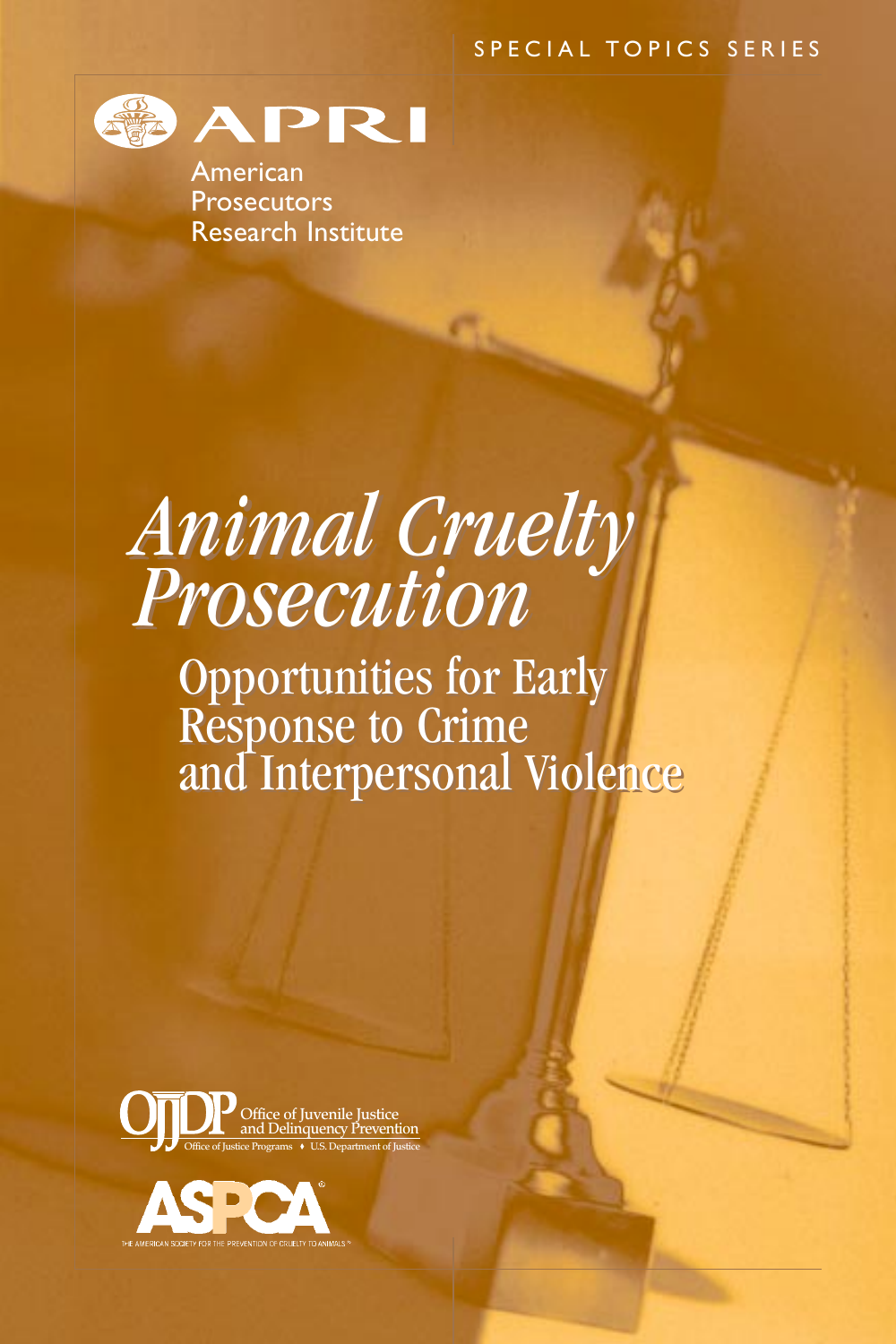#### **American Prosecutors Research Institute**

99 Canal Center Plaza, Suite 510 Alexandria,VA 22314 www.ndaa.org

**Thomas J. Charron** President

**Roger Floren** Chief of Staff

**Delores Heredia Ward** Director, National Juvenile Justice Prosecution Center

**Debra Whitcomb** Director, Grant Programs and Development

© 2006 by the American Prosecutors Research Institute, the non-profit research, training and technical assistance affiliate of the National District Attorneys Association.

This project was supported by Grant Number 2002-MU-MU-0003 awarded by the Office of Juvenile Justice and Delinquency Prevention, Office of Justice Programs, U. S. Department of Justice.This information is offered for educational purposes only and is not legal advice. Points of view or opinions in this publication are those of the authors and do not represent the official position or policies of the United States Department of Justice, the National District Attorneys Association, or the American Prosecutors Research Institute.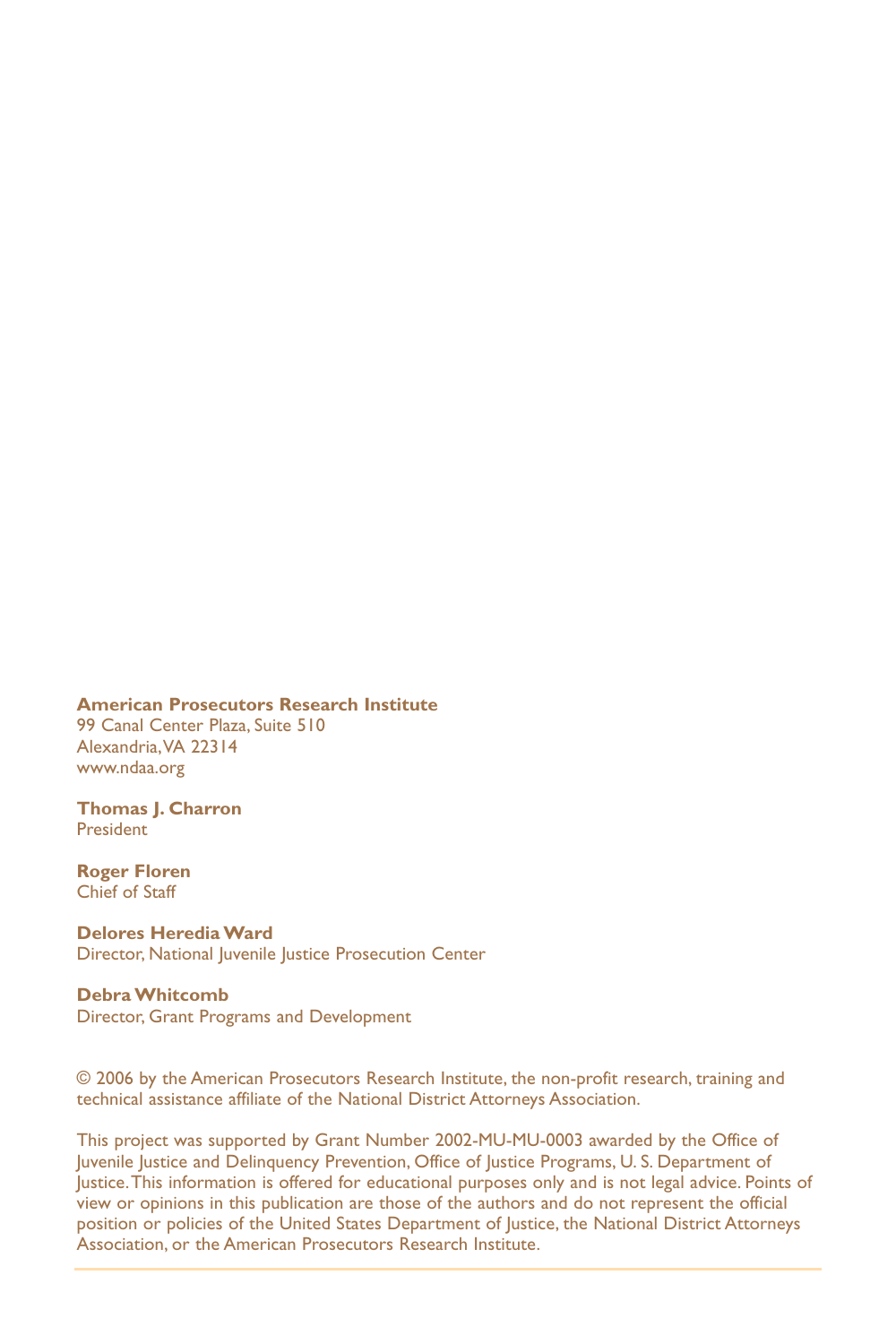

*July 2006*

*Randall Lockwood, Ph.D. Senior Vice President/ Anticruelty Initiatives and Training The American Society for the Prevention of Cruelty to Animals*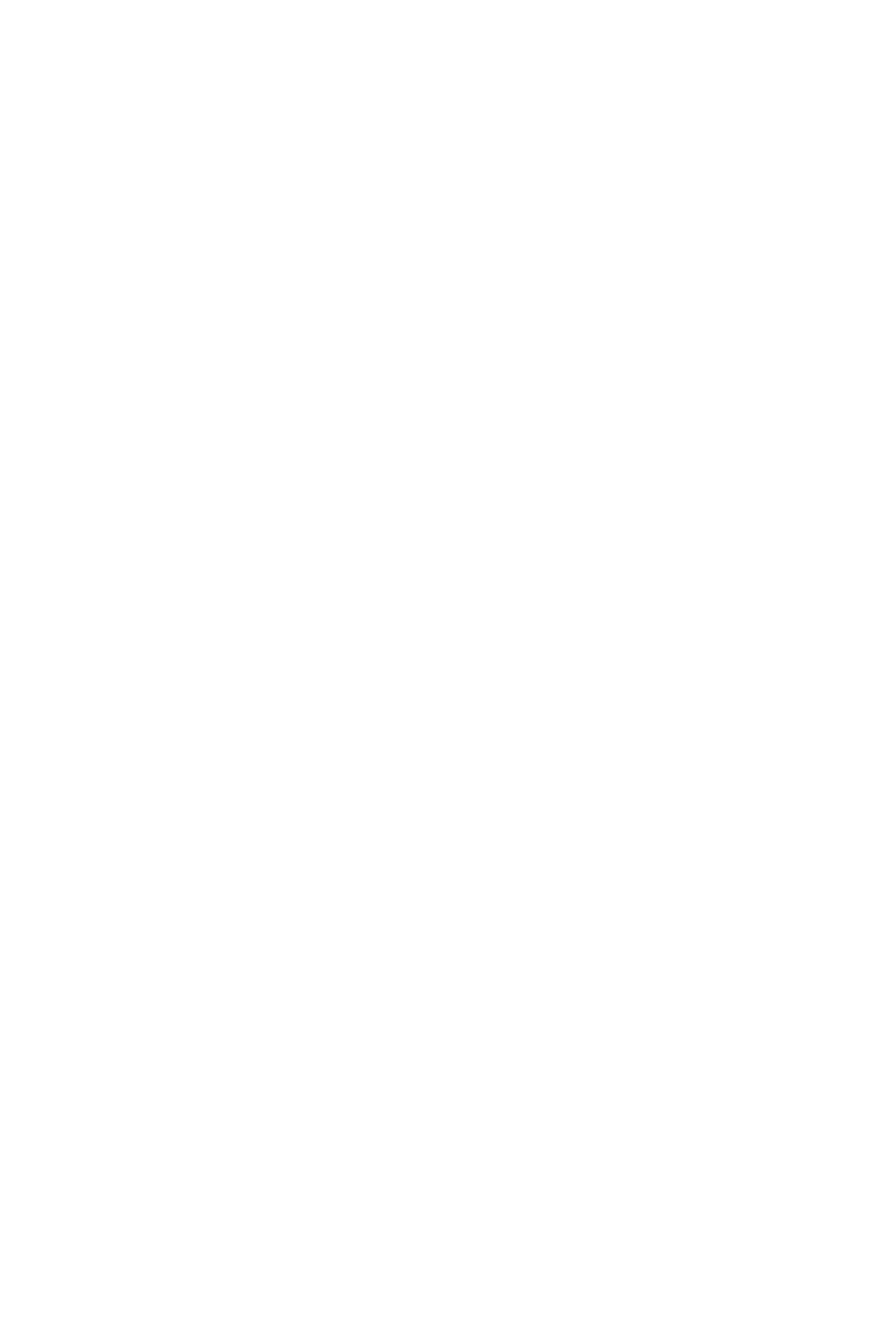## **T ABLE OF C ONTENTS**

| Introduction |
|--------------|
|--------------|

*5 A Brief History of Animal Cruelty Laws*

#### *9 Why Prosecute Animal Cruelty Cases?*

*Cruelty to Animals is a Crime Cruelty to Animals Can Be a Predictor Crime Cruelty to Animals Can Be an Indicator Crime Cruelty to Animals Destabilizes Communities Prosecuting Animal Cruelty is Consistent with the Balanced Approach Model of Juvenile Justice*

#### *15 Defining "Cruelty to Animals"*

#### *19 Types of Animal Cruelty*

*Simple Neglect Gross,Willful, Cruel or Malicious Neglect Intentional Abuse,Torture Animal Hoarding Organized Abuse—Dogfighting, Cockfighting Ritualistic Abuse Animal Sexual Abuse (Bestiality)*

### *25 The Progression of a Cruelty to Animals Case*

- *Reporting Cruelty Seizure/Impound Disposition of Deceased Animals Charging Decisions Building the Cruelty to Animals Case Sentencing Requests and Guidelines*
- *43 Conclusion*
- *45 References*
- *49 Appendix*

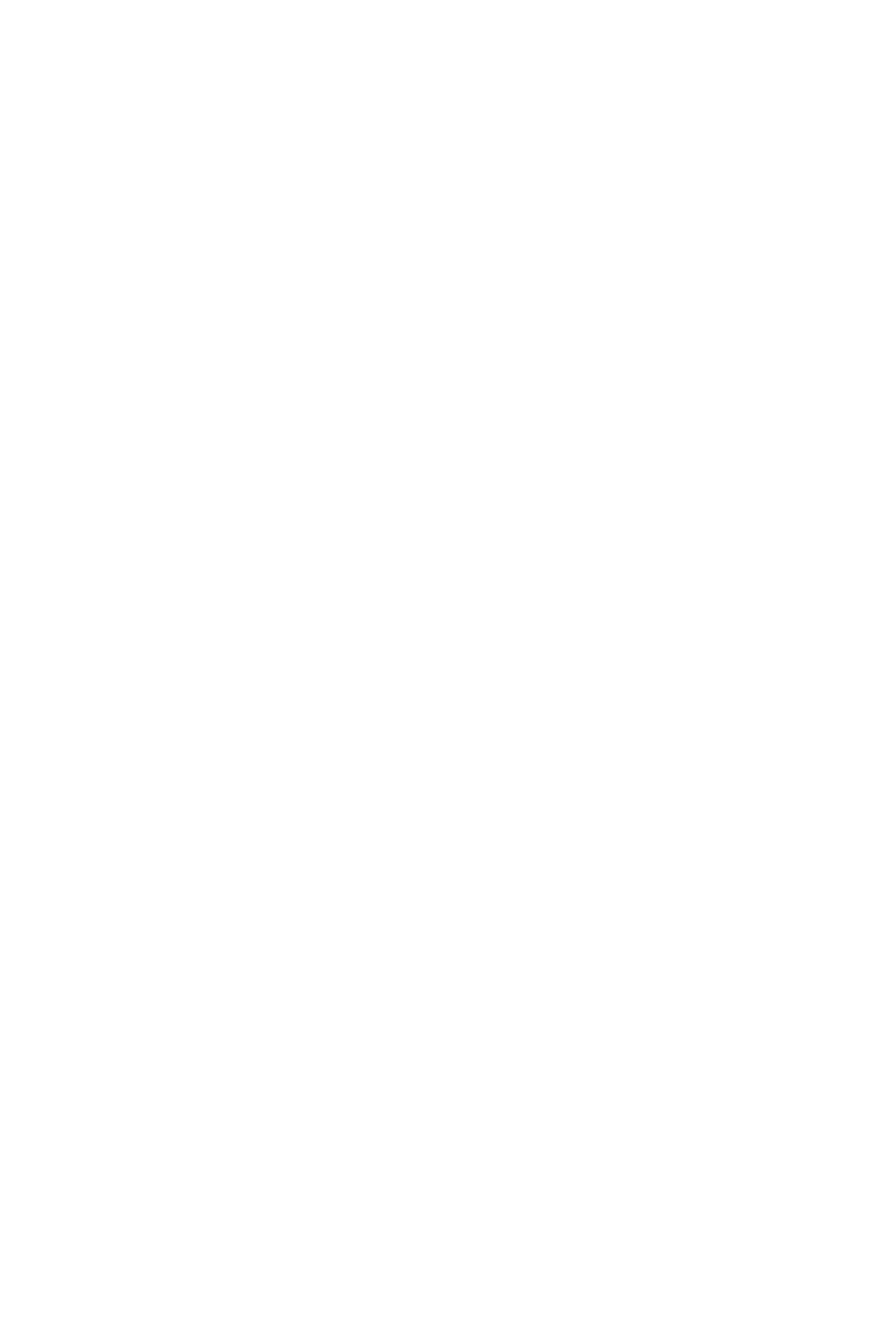## **I NTRODUCTION**

**I***n 1997, two teenagers wielding baseball bats broke into an animal shelter in Fairfield, Iowa, killing 17 cats and seriously injuring a dozen more.Their subsequent prosecution attracted worldwide attention, and coverage of the story in* People *magazine drew the most reader mail of any event ever covered except the death of Princess Diana.*

*That same year, four teens in Kansas City, Kansas, were successfully prosecuted for felony arson for the burning and bludgeoning of a small dog.They had videotaped the event and excerpts from the tape were broadcast worldwide.The prosecutor in the case received over 5,000 letters in support of her pursuit of the case.*

*In 2001, in San Jose, California, a former telephone repairman who threw a fluffy white dog to its death in traffic was convicted on felony animal cruelty charges and sentenced to three years in jail.The "road rage" case shocked the public. Dog lovers and others donated \$120,000 to find the dog's killer. His conviction was upheld on appeal.*

*In 2004, a Charleston, South Carolina, County Circuit Court judge sentenced one of the nation's largest breeders of fighting dogs to 40 years in prison—10 years for creating a booby trap on his property that led to a surveyor being shot and wounded, and 30 years in prison on six felony counts of criminal animal fighting.*

*In 2006, a Washington, DC, man became the second person to be sentenced under the District's new felony animal cruelty law. He shot a female pit bull that was winning a fight with his own dog and threatened to kill anyone who reported it to police. He received a two year sentence.*

Animal cruelty investigations and prosecutions have become daily events that attract widespread attention.They generate enormous emotion and interest, yet they can be difficult to pursue.Although some may view these cases as trivial actions against perpetrators of "minor" crimes, there are signs of growing public and professional interest in the prosecution of crimes against animals:

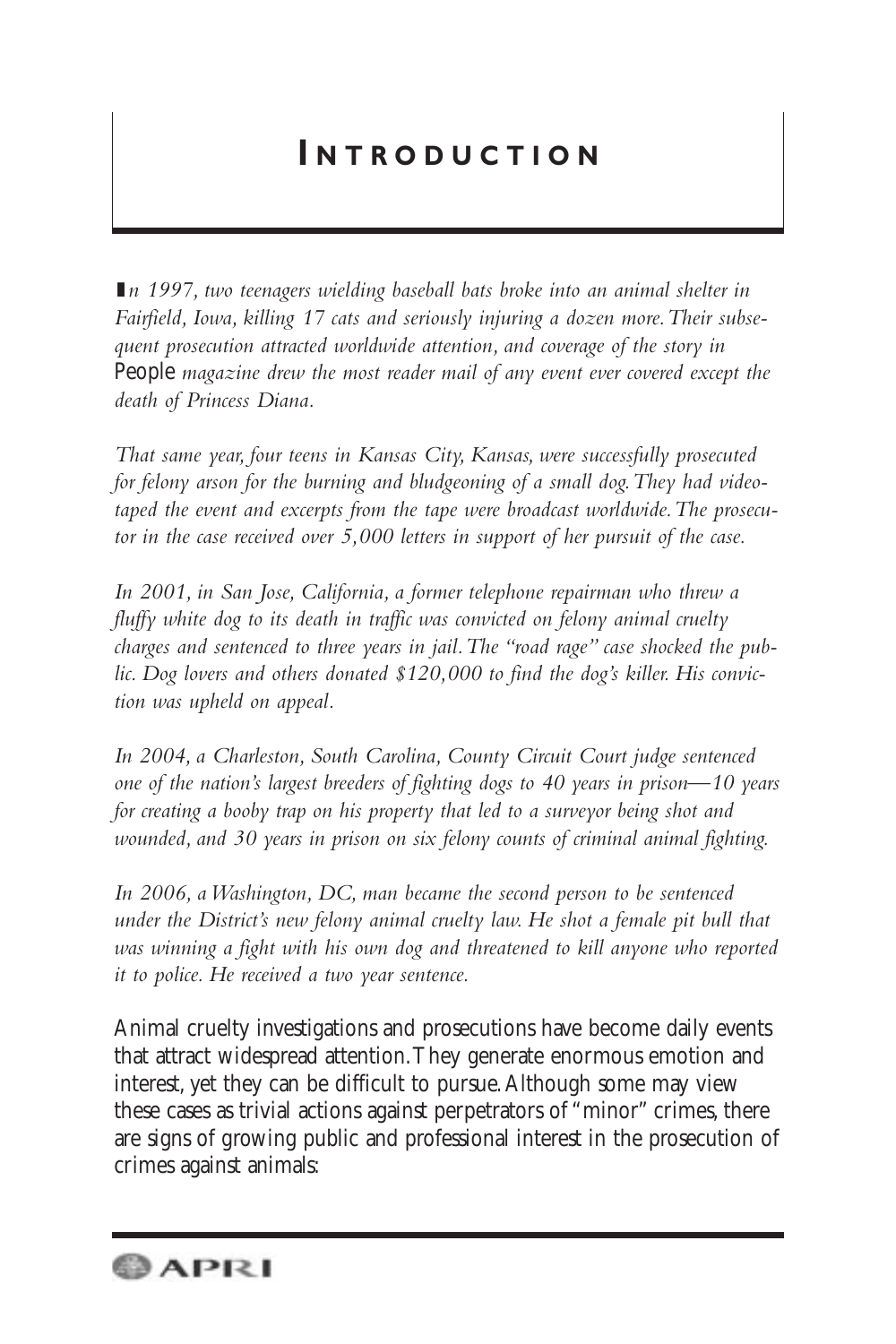#### **A NIMAL C RUELTY P R OSECUTION**

- Television shows such as "Animal Precinct," which highlights the efforts of the Humane Law Enforcement division of The American Society for the Prevention of Cruelty to Animals (ASPCA) in New York City, are extremely popular—leading to numerous spin-offs showcasing similar efforts in Houston, Detroit, Miami, San Francisco and elsewhere.
- There are now approximately 70 law schools that have offered, do offer, or plan to offer animal law courses, reading groups, and/or seminars.
- The American Bar Association (ABA), along with a dozen state bar associations, now have animal law committees.Three additional states are forming such committees and nine animal law committees have been formed by local and county bar associations across the country.
- Prosecutors in many jurisdictions have established task forces to work with a variety of local agencies to specifically address crimes against animals.
- The number of states with felony-level animal cruelty laws has grown dramatically in the last decade (see Figure 1).



**Figure 1**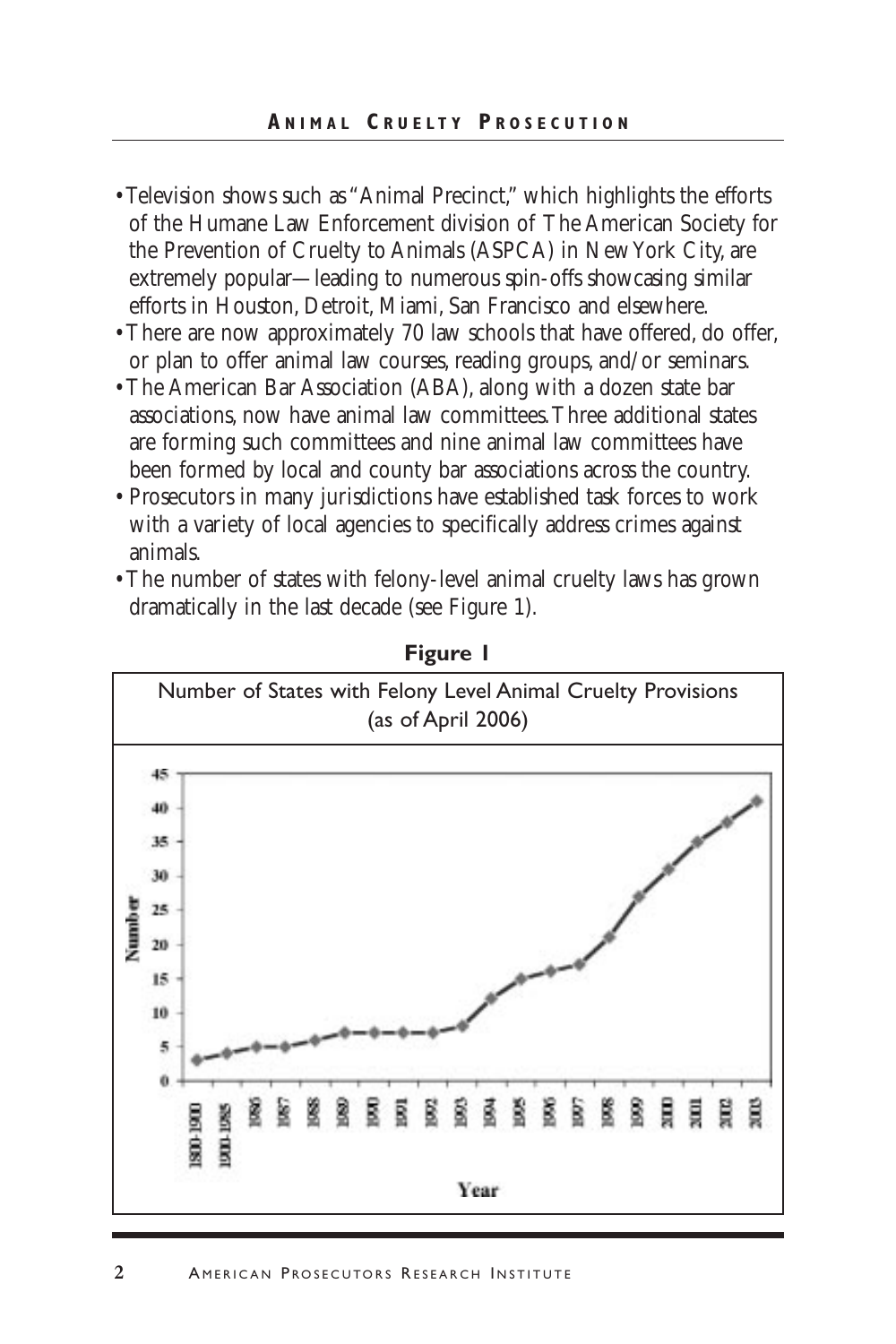Successful prosecution of crimes against animals often requires specialized knowledge not only of the relevant laws, but also of veterinary medicine, veterinary forensics, animal care and the practices used in organized crimes against animals such as dogfighting and cockfighting.Animal care and control agencies, humane societies and Societies for the Prevention of Cruelty to Animals (SPCAs) and veterinary associations can be important allies to prosecutors in successfully pursuing animal cruelty cases. This monograph will serve as an aid to prosecutors seeking resources and services to assist in their efforts to prosecute these crimes.

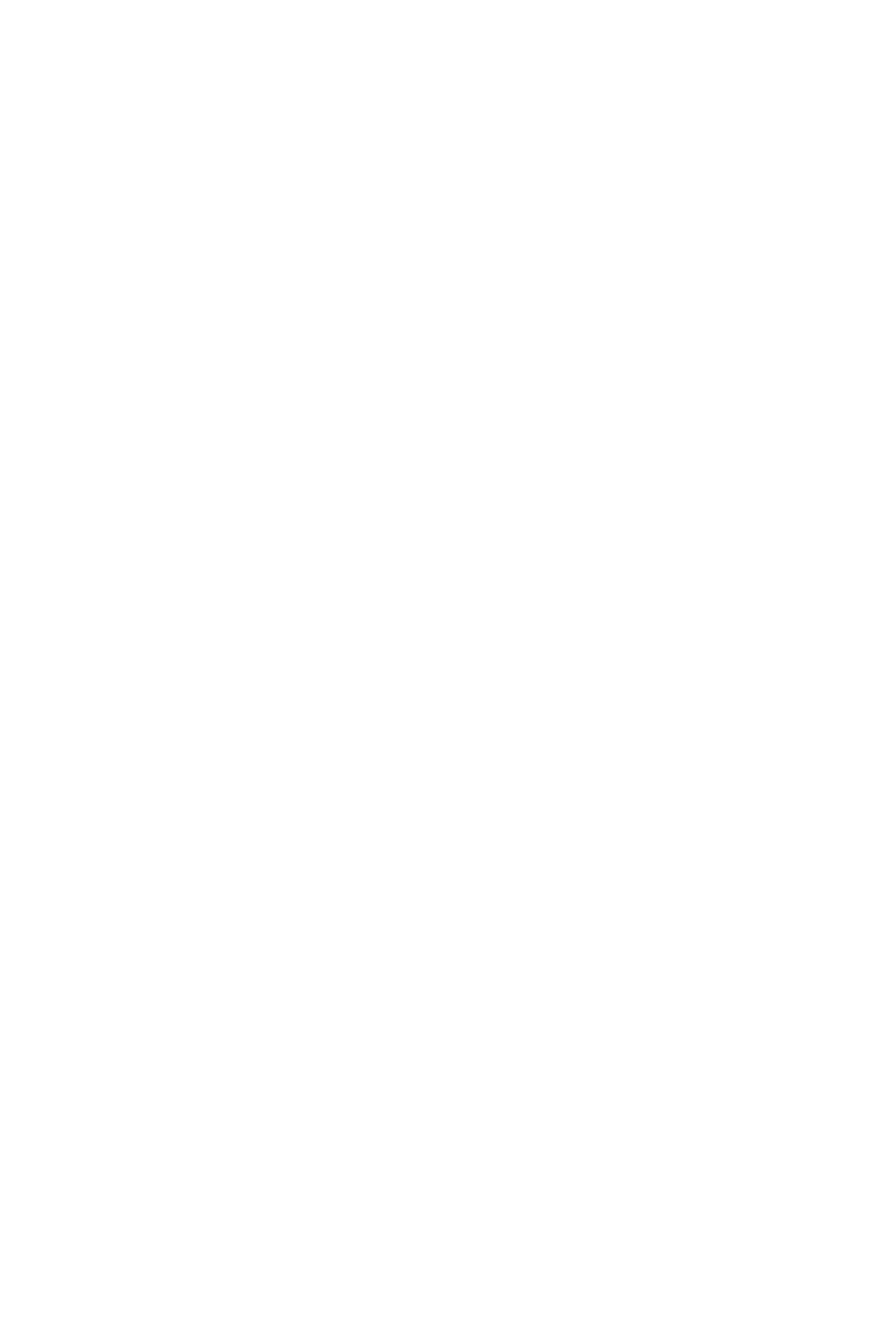# **A B RIEF H ISTORY OF A NIMAL C R UELTY L AWS**

**P**rotecting animals from unnecessary pain and suffering has been a component of many societies throughout history.The earliest printed legal code in America,"The Body of Liberties" established by the Puritans of the Massachusetts Bay Colony in 1641, included among the 100 "liberties" two provisions protecting animals:

"92. No man shall exercise any Tirrany or Crueltie towards any bruite Creature which are usuallie kept for man's use."

"93. If any man shall have occasion to leade or drive Cattel from place to place that is far of, so that they be weary, or hungry, or fall sick, or lambe, It shall be lawful to rest or refresh them for a competent time, in any place that is not Corne, meadow, or inclosed for some peculiar use."

More modern animal cruelty laws trace their origins to developments in England. Jeremy Bentham, a prominent barrister, was one of the first legal writers to address animals in the legal system in *Introduction to the Principles of Morals and Legislation* (1781) which served as the foundation for future legislative efforts. In a brief footnote entitled "Interests of the inferior animals improperly neglected in legislation," he argued that the capacity for suffering is what gives a being the right to legal consideration.The last sentence of the footnote is often used today to summarize the philosophy of animal protection:"The question is not, Can they *reason*? nor, Can they *talk*? but *Can they suffer?*"

In England, the first comprehensive animal protection law was introduced by Richard "Humanity Dick" Martin and passed June 10, 1822.This "Act to Prevent the Cruel and Improper Treatment of Cattle" also protected horses, sheep, cows and mules, providing for fines of up to 5 pounds and up to 3 months in prison for mistreatment of such livestock.The Society for the Prevention of Cruelty to Animals (SPCA) was founded in England in 1824 to ensure that this legislation would be enforced. It funded its own constables and eventually earned the support of the Queen, becoming the Royal SPCA in 1840.

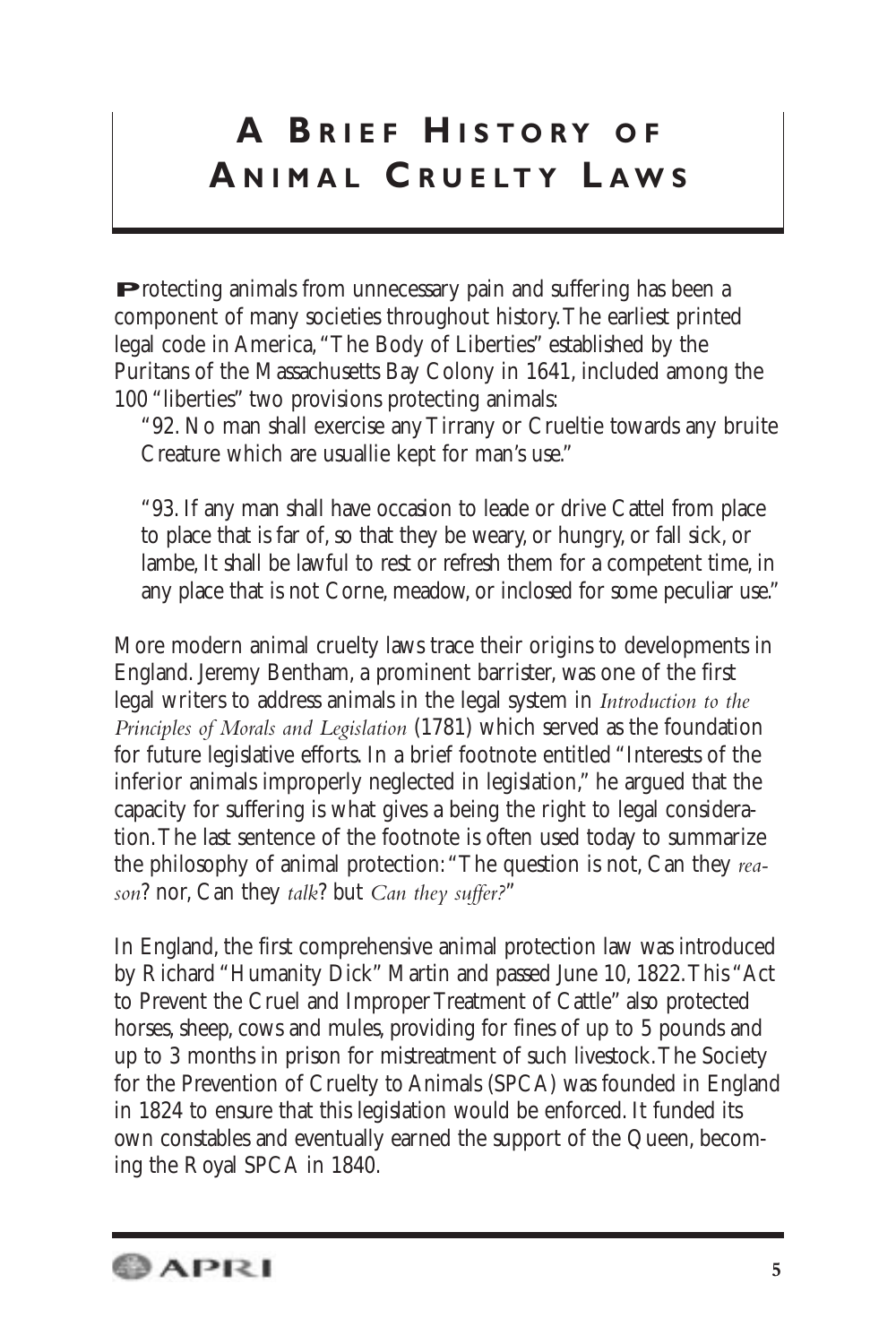During the same period in the United States, there were scattered cases of criminal prosecution for harm to animals based on charges of malicious mischief, breach of the public peace or theft of property—but none as a distinct crime of cruelty or causing suffering.A few states had laws related to harming animals owned by others, but these were applied only to commercially valuable animals and none viewed harming one's own animals as a crime.

The first American law that moved away from these limitations was in Maine (1821), prohibiting cruelly beating any horse or cattle—regardless of ownership.This was the earliest indication of a law addressing concern for the welfare of the animal itself. However, there was no system or organization established to enforce this law.

This was followed by a wave of anti-cruelty laws best represented by New York's law of 1829 (N.Y. Rev. Stat. tit.6 §26 (1829)):

"Every person who shall maliciously kill, maim or wound any horse, ox or other cattle, or any sheep, belonging to another or shall maliciously and cruelly beat or torture any such animals, whether belonging to himself or another, shall upon conviction, be adjudged guilty of a misdemeanor."

Most of the laws passed during the next 30 years were motivated by a concern for what such acts of cruelty said about the perpetrator of the deeds and the possibility of future cruel acts against humans. For this reason, even though they dealt with the "property" of animals, these laws were often included within sections related to public morals and decency rather than property. For example, animal cruelty offenses in the New Hampshire code were in the same section as those related to adultery, incest, blasphemy, profane swearing, grave-robbing and tomb desecration. The Minnesota statute was in the same section as that describing the penalties for "attending a dance on the Lord's Day."

Animal cruelty laws and their enforcement moved into the modern era largely through the efforts of prominent New York socialite Henry Bergh. He realized that the existing laws did not address acts of serious neglect that he saw so commonly. In 1866, he successfully amended the 1829 law: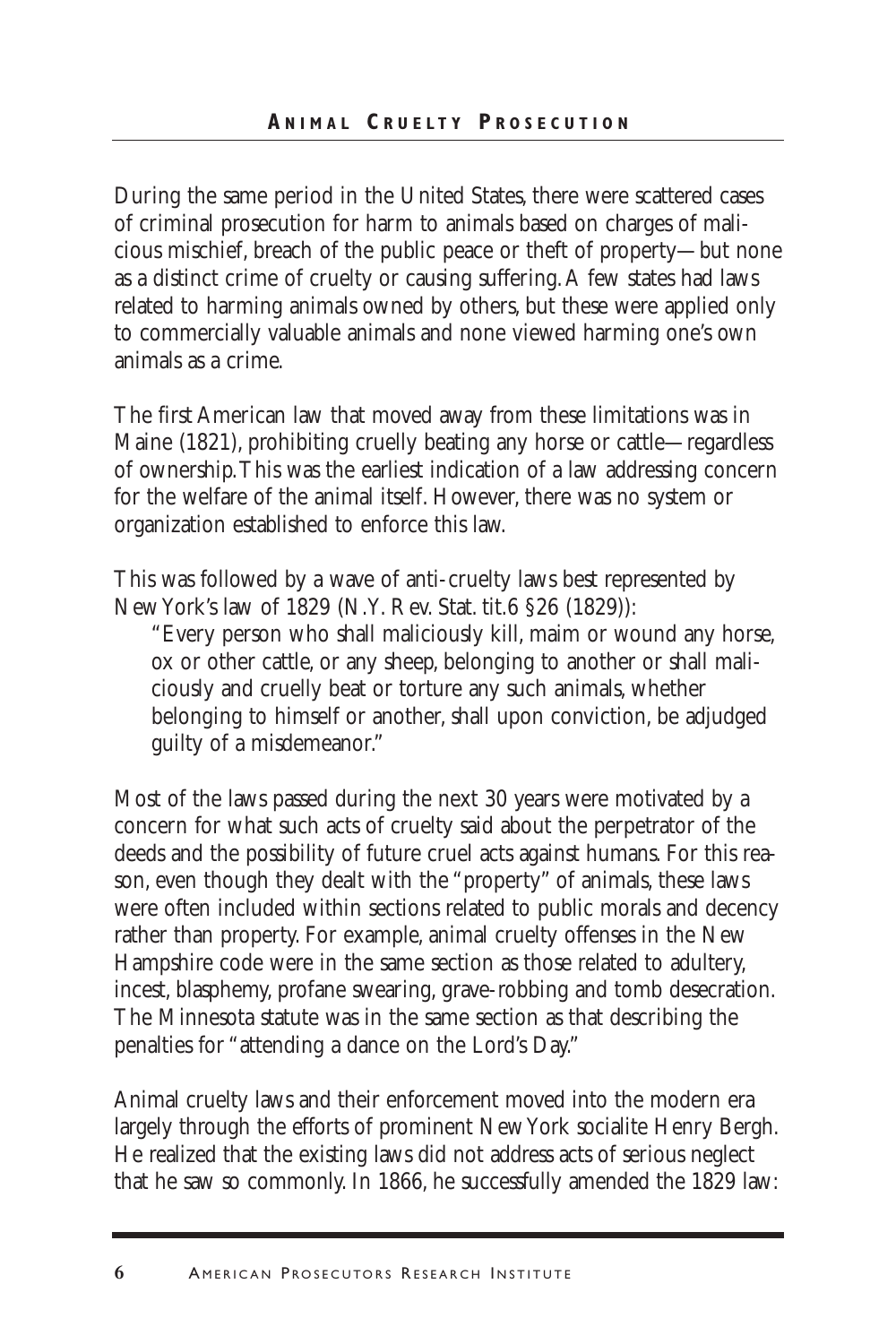"Every person who shall, by his act or neglect, maliciously kill, maim, wound, injure, torture or cruelly beat any horse, mule, ox, cattle, sheep or other animal belonging to himself or another, shall, upon conviction, be adjudged guilty of a misdemeanor" (N.Y. Rev. Stat. ch. 682 § 26 (1881))

Inspired by the success of the RSPCA in England, Bergh and his associates founded the American SPCA to promote the enforcement of the new law.A year later, Bergh realized that this law was still inadequate to address the many problems he saw. He succeeded in passing a far more powerful version (N.Y. Rev. Stat. §§ 375.2-.9 (1867)).

The new law was revised to apply to "any living creature," a major move away from concern only for animals with commercial value and the first step in protecting pets and wildlife from cruelty.The law was applied regardless of ownership of the animal, recognizing that people are capable of cruelty to their own animals. The list of illegal acts was expanded, looking very much like most state anti-cruelty laws today. It included overdriving and overloading, torturing or tormenting, depriving of necessary sustenance, unnecessarily or cruelly beating and needlessly mutilating or killing.

The 1867 New York law made all forms of animal fighting illegal for the first time, including bull, bear, dog and cock fighting as well as the keeping of fighting animals and the management of fights. The law more comprehensively addressed neglect and imposed a duty to provide "sufficient quality of good and wholesome food and water" and empowered any persons to enter premises to provide for these needs. Most significantly, the law gave the ASPCA arrest powers to enforce these provisions. As in England, such authority was essential to successful enforcement since regular police often failed to take the law seriously and, in fact, were frequently involved in organized dogfighting.The law enforcement authority of the ASPCA in New York continues today. Bergh was also appointed a prosecutor in New York so he could argue for the conviction of offenders before a judge, a power that he used frequently and effectively.

Over the next 140 years each state has adapted and revised the basic elements of laws like those in New York to create a complex patchwork of

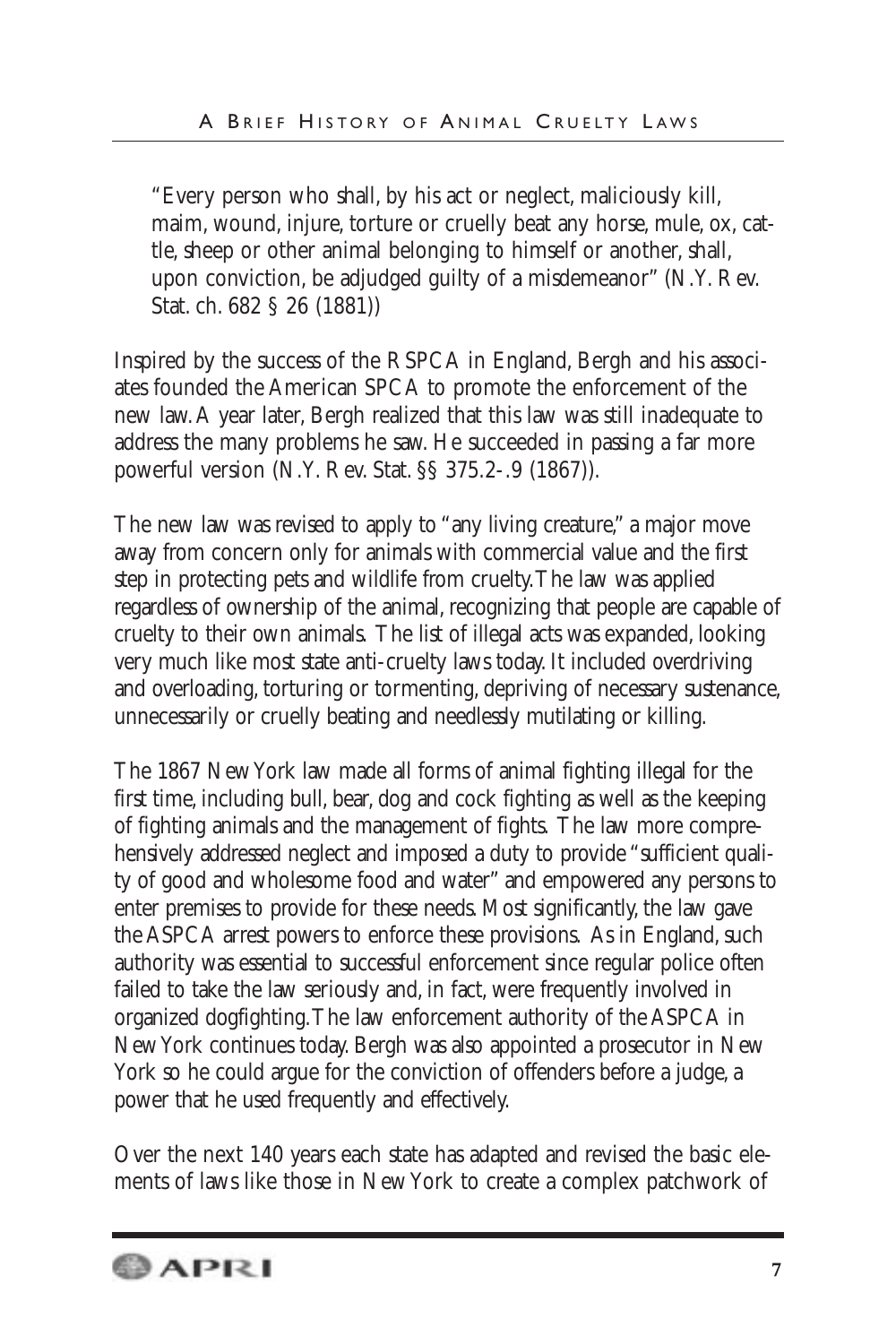provisions, penalties and exemptions that can be challenging for law enforcement authorities to use effectively to protect animals.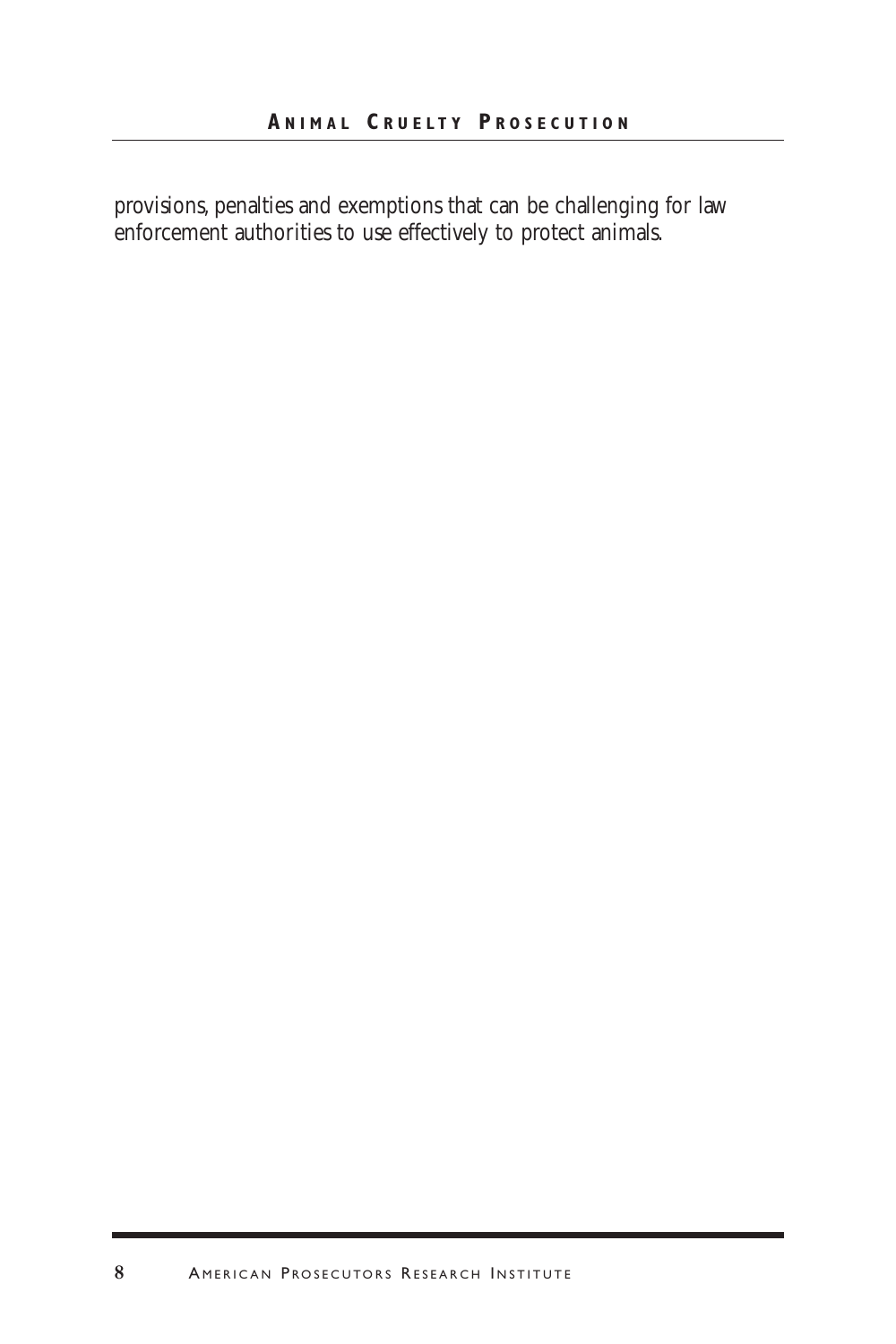# **W H Y P R OSECUTE A NIMAL C R UELTY C ASES ?**

## **Cruelty to Animals** *is a Crime.*

As noted above, the prevention of unnecessary animal suffering has been at the core of laws in Western society for centuries. Legislatures and municipalities have responded to the interests of citizens by increasing the penalties for egregious acts of cruelty and providing better resources for the investigation and prosecution of these crimes. In response to such public interest, several state attorneys general and many local prosecutors have instituted task forces to specifically address concerns about animal fighting and animal cruelty crimes.Training on the investigation of and response to crimes against animals is increasingly being included in standard police training.

Opinion surveys of representative samples of the U.S. population show that a large percentage of the population views the enforcement of animal cruelty laws as an important priority (see Figure 2).



**Figure 2**

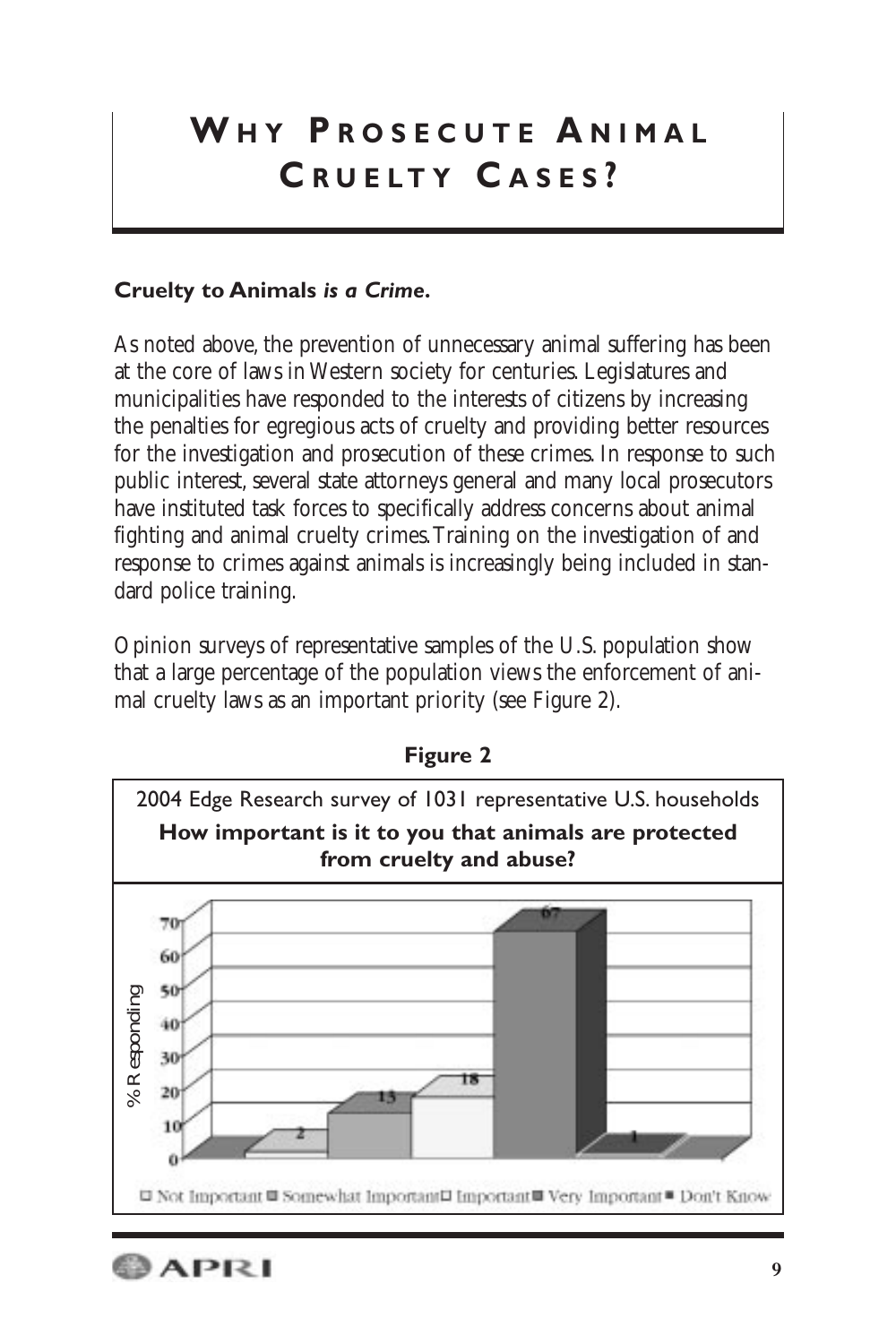#### **Cruelty to Animals Can Be a** *Predictor Crime.*

An equally impressive collection of literature substantiates the common sense idea that those who have a history of repeated acts of intentional violence towards animals are at higher risk for exhibiting similar violence or lawlessness towards people in the future. Retrospective studies that look backward at the histories of incarcerated serious and violent offenders often reveal a high incidence of animal cruelty offenses in childhood and adolescence.1 Likewise, prospective studies that follow the offense record of those with a history of animal abuse tend to show a high rate of future offenses against people and property.A 10-year study of at-risk children showed that those who were classified at age 6-12 as cruel to animals were more than twice as likely as others in the study to be subsequently referred to juvenile authorities for a violent offense. Of those reported to be both cruel to animals and firesetters, 83% had later involvement in violent offenses<sup>2</sup>

Animal cruelty is also associated with other serious offenses in adults. Figure 3 shows the incidence of arrests for crimes other than animal cruelty during a 10-year window surrounding an arrest for intentional acts of animal abuse.The offense rates of animal abusers were up to five times higher than those seen in non-abusing individuals who were matched on age, gender, race and area of residence. Such studies support the popular notion that perpetrators of animal cruelty are likely to be involved in many and varied offenses. Often the animal cruelty offenses will be among the easiest to prove and may potentially carry some of the most serious consequences for the offender.

 $<sup>1</sup>$  An excellent review of this literature is provided in L. MERZ-PEREZ AND K.M. HEIDE, ANIMAL</sup> CRUELTY: PATHWAY TO VIOLENCE AGAINST PEOPLE*.* (Altamira Press 2003).

<sup>2</sup> K.D. Becker,V.M. Herrera, L.A. McCloskey and J. Stuewig, *A Study of Firesetting and Animal Cruelty in Children: Family Influences and Adolescent Outcomes,* 43 (7) J.AM.ACAD. CHILD.ADOL. PSYCHIATRY 905 (2004).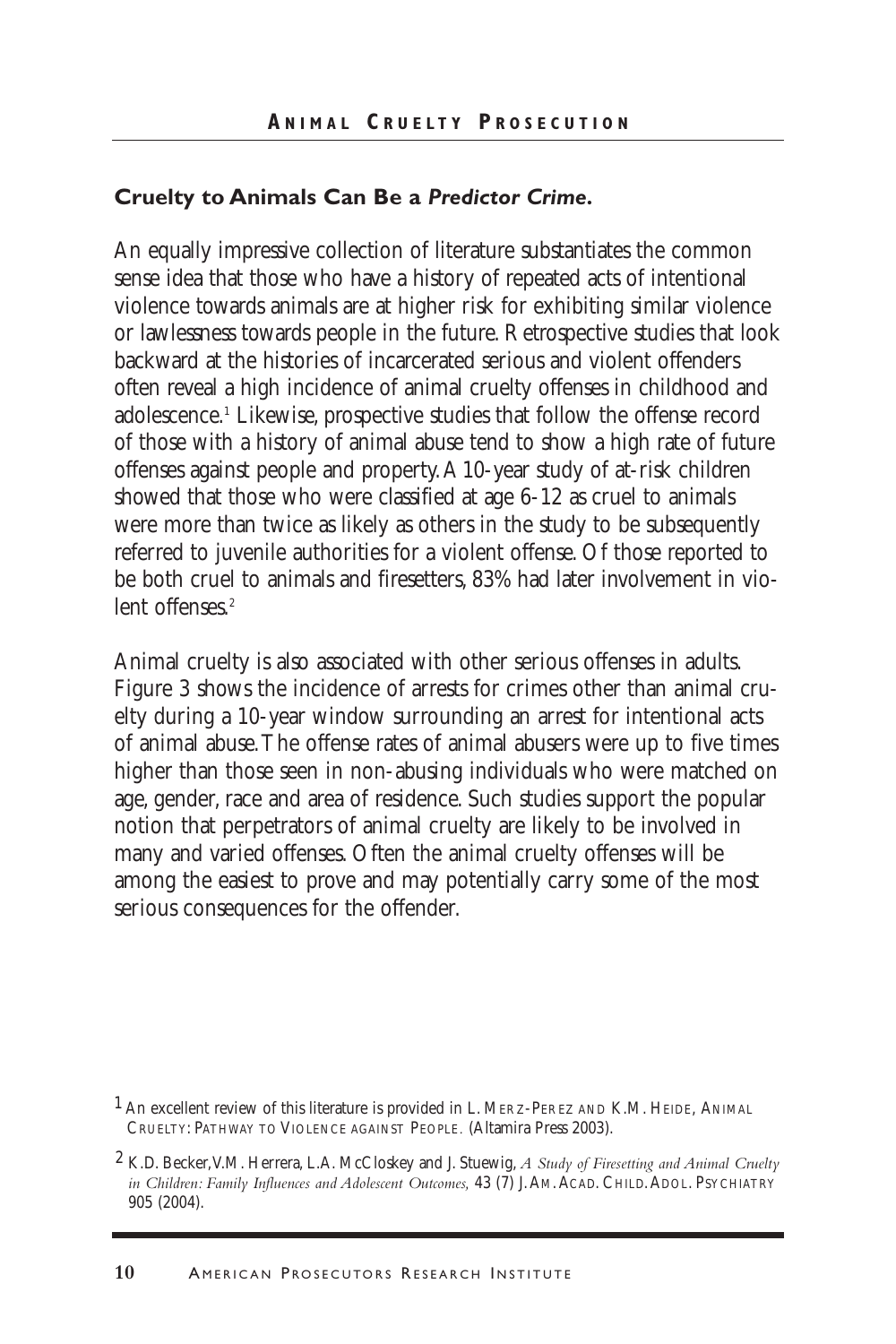| ш<br>ı<br>н |  |
|-------------|--|
|-------------|--|

| Incidence of Crime among 153 Prosecuted Animal Abusers and a<br>Matched Community Control Group (Luke et al., 1997) |                       |                 |  |  |
|---------------------------------------------------------------------------------------------------------------------|-----------------------|-----------------|--|--|
| Incidence of Crimes in Criminal Record 10 years Pre/Post<br><b>Animal Cruelty Arrest</b>                            |                       |                 |  |  |
| <b>CRIME</b>                                                                                                        | <b>ANIMAL ABUSERS</b> | <b>CONTROLS</b> |  |  |
| <b>Violent Crime</b>                                                                                                | 38%                   | 7%              |  |  |
| <b>Property Crime</b>                                                                                               | 44%                   | 11%             |  |  |
| Drug Crime                                                                                                          | 37%                   | 11%             |  |  |
| Disorder Crime                                                                                                      | 37%                   | 12%             |  |  |
|                                                                                                                     |                       | 22%             |  |  |

## **Cruelty to Animals Can Be an** *Indicator Crime.*

A large and growing body of literature (see References) has documented the co-occurrence of animal cruelty and interpersonal violence, particularly domestic violence, child abuse and elder abuse. Paying attention to the victimization of animals can often lead to the discovery of people who have been harmed by the same perpetrator, or who are at high risk of being harmed.Animal cruelty investigators and humane law enforcement agents are now seen as important sentinels for detecting many forms of abuse, and in some states are key mandated reporters of suspected child and elder abuse.

Serious animal *neglect* can also point to a variety of other problems that should be addressed. Recently, much attention has been given to the problem of "animal hoarding," the accumulation of large numbers of animals in extremely unsanitary conditions, often resulting in the death of many animals and potentially serious health consequences for the people who are living with them.Although animal hoarders are rarely likely to be involved in serious interpersonal crimes, they are often in need of social and/or mental health services. In many cases, individuals charged with animal abuse and neglect in hoarding situations have been found to

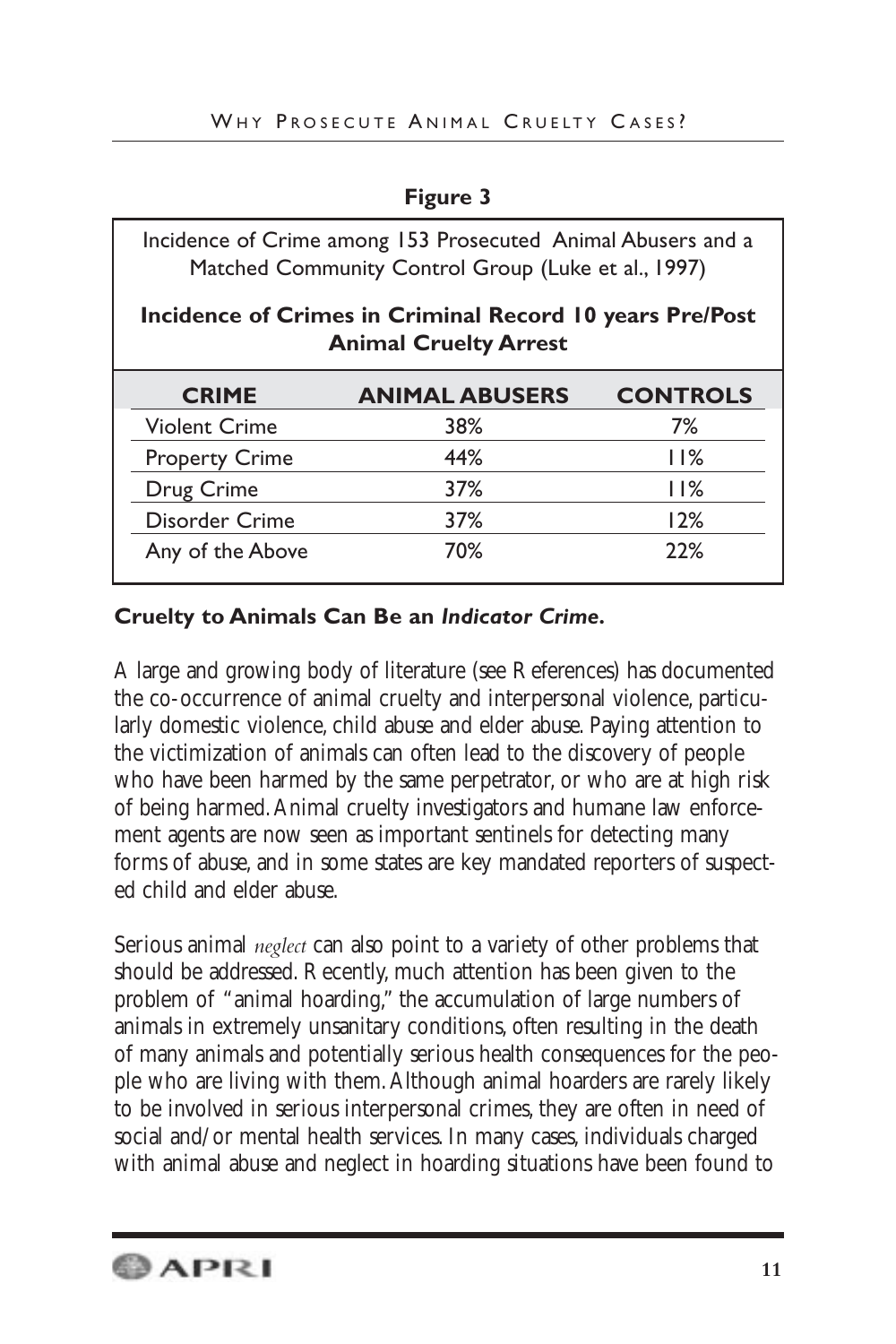have children or dependent adults living in the same conditions as the animals that are suffering. Social service interventions and long-term monitoring in these cases are more effective when they are mandated as part of the adjudication of an animal cruelty case.<sup>3</sup>

The *Model Penal Code*, prepared by the American Law Institute, recognizes this important role of such statutes in defining and protecting community standards.They note that "the object of [anticruelty] statutes seems to have been to prevent outrage to the sensibilities of the community." (Model Penal Code. Philadelphia:American Law Institute, 1980; § 250.11 cmt. 1.)

### *Cruelty to Animals Destabilizes Communities.*

Law enforcement officials often express surprise at the intense reactions of communities to incidents of animal abuse. High-profile cases involving animal victims often result in substantial offers of rewards and hundreds or even thousands of dollars and many individuals demanding that local officials take action. Many people see animals as truly innocent victims, so their victimization may be more disturbing than person-on-person crimes in which all parties may be seen as sharing some responsibility. Crimes involving animal cruelty can be seen as a classic example of "broken window" crimes,<sup>4</sup> i.e., relatively "low-level" offenses that authorities may overlook, yet may be considered by members of the community as a sign that no one cares about violence and decay in their neighborhood. Effective enforcement of animal cruelty laws is increasingly seen as an important component of community-oriented policing.

<sup>4</sup> The notion of "broken window" crimes was first introduced in Wilson and Kelling (1982) and expanded by Kelling and Coles (1997).These authors advocated the importance of building confidence in local law enforcement through increased attention to minor crimes such as vandalism, turnstile-jumping, and aggressive panhandling.They do not make specific mention of crimes against animals in their analyses, but it is clear that there is great public concern over animal abuse and neglect and more organized abuses such as dogfighting.Although the "broken window" concept has come under recent criticism (Harcourt, 2001), public response to animal cruelty shows that these crimes are clearly seen as reflecting the general level of lawlessness in a community and the ability of law enforcement to respond. G.L. Kelling and J.Q.Wilson, *Broken Windows*, THE ATLANTIC MONTHLY, March 2004, at 29. G.L. Kelling and C. Coles, Fixing Broken Windows: Restoring Order and Reducing Crime in Our Communities (Touchstone 1997). B.E. HARCOURT, ILLUSIONS OF ORDER:THE FALSE PROMISE OF BROKEN WINDOW POLICING (Harvard University Press 2001).

<sup>3</sup> A review of case outcomes in serious hoarding neglect cases is provided by C. Berry, G. Patronek and R. Lockwood, *Long-Term Outcomes in Animal Hoarding Cases,* 11 ANIMAL LAW 167 (2005).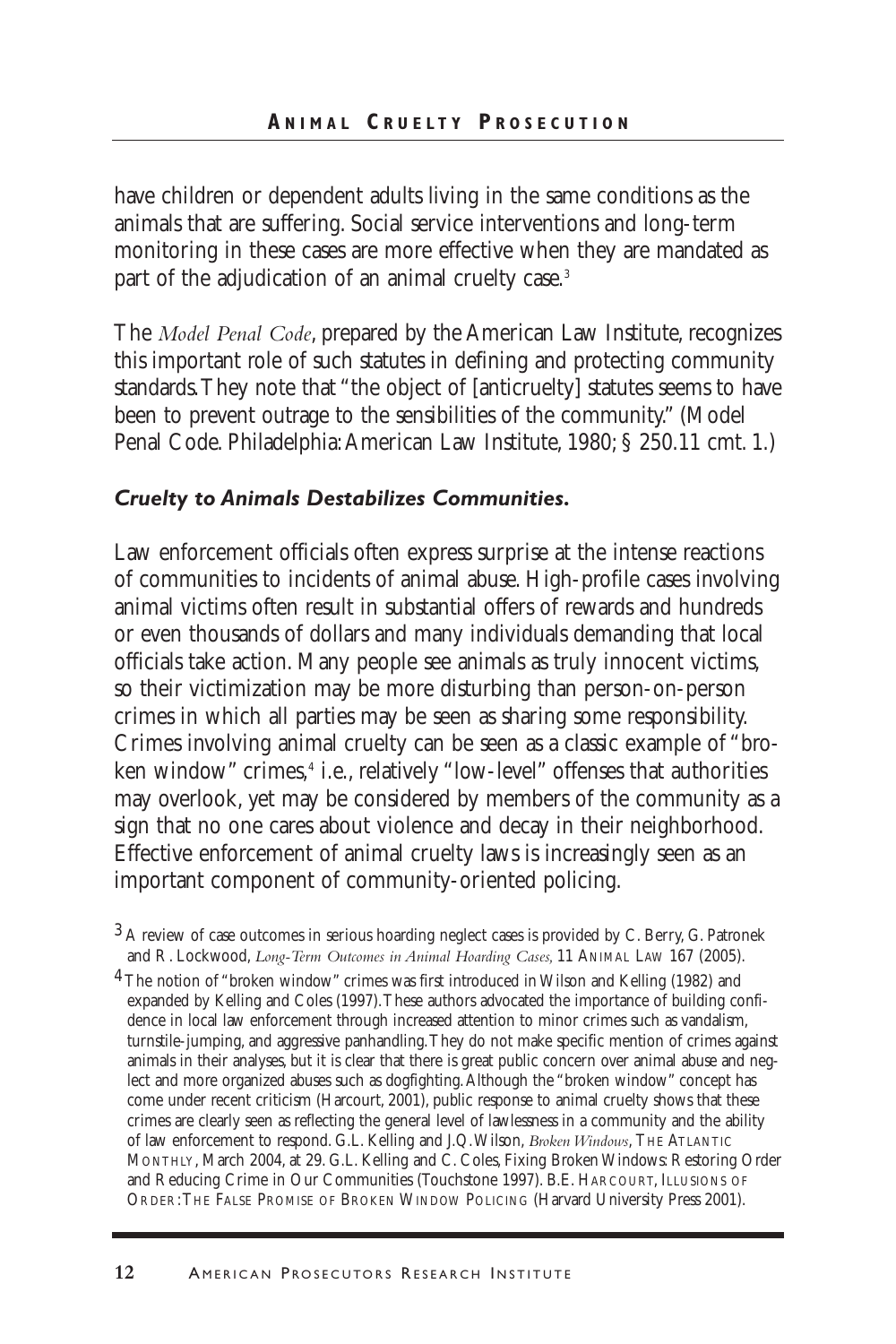## *Prosecuting Animal Cruelty is Consistent with the Balanced Approach Model of Juvenile Justice.*

Contemporary juvenile justice prosecution emphasizes a Balanced Approach that addresses community safety, offender accountability and competency development.<sup>5</sup> In the case of juvenile offenders, animal cruelty may be one of the earliest serious offenses to be reported and prosecuted, providing the opportunity for intervention at a stage where it is most likely to have positive long-term effects. Juvenile offenders account for at least  $30\%$  of all serious animal abuse cases reported in the media.<sup>6</sup> Responding to early acts that involve animal cruelty can be an effective tool in identifying offenders who may benefit most from attending to these issues.

Nearly half of all states specifically address the need for psychological assessment and treatment for those convicted of cruelty to animals (Figure 4). Several states specifically mandate such evaluation in cases involving juvenile offenders.This reflects a growing recognition by the mental health community of the significance of animal cruelty as an important diagnostic indicator of conduct disorder and other problems. Animal cruelty was not mentioned in editions of the *Diagnostic and Statistical Manual of Mental Disorders* prior to 1988, but it is now included in the description of conduct disorder in the DSM-IV-TR (2000) under the category of "Aggression to people and animals."

<sup>6</sup> Randy Lockwood, *Counting Cruelty: Challenges and Opportunities in Assessing Animal Abuse and Neglect in America, in* INTERNATIONAL HANDBOOK OF THEORY AND RESEARCH ON ANIMAL ABUSE AND CRUELTY (Purdue University Press 2006-2007).



<sup>5</sup> CAREN HARP, BRINGING BALANCE TO JUVENILE JUSTICE (American Prosecutors Research Institute, 2002).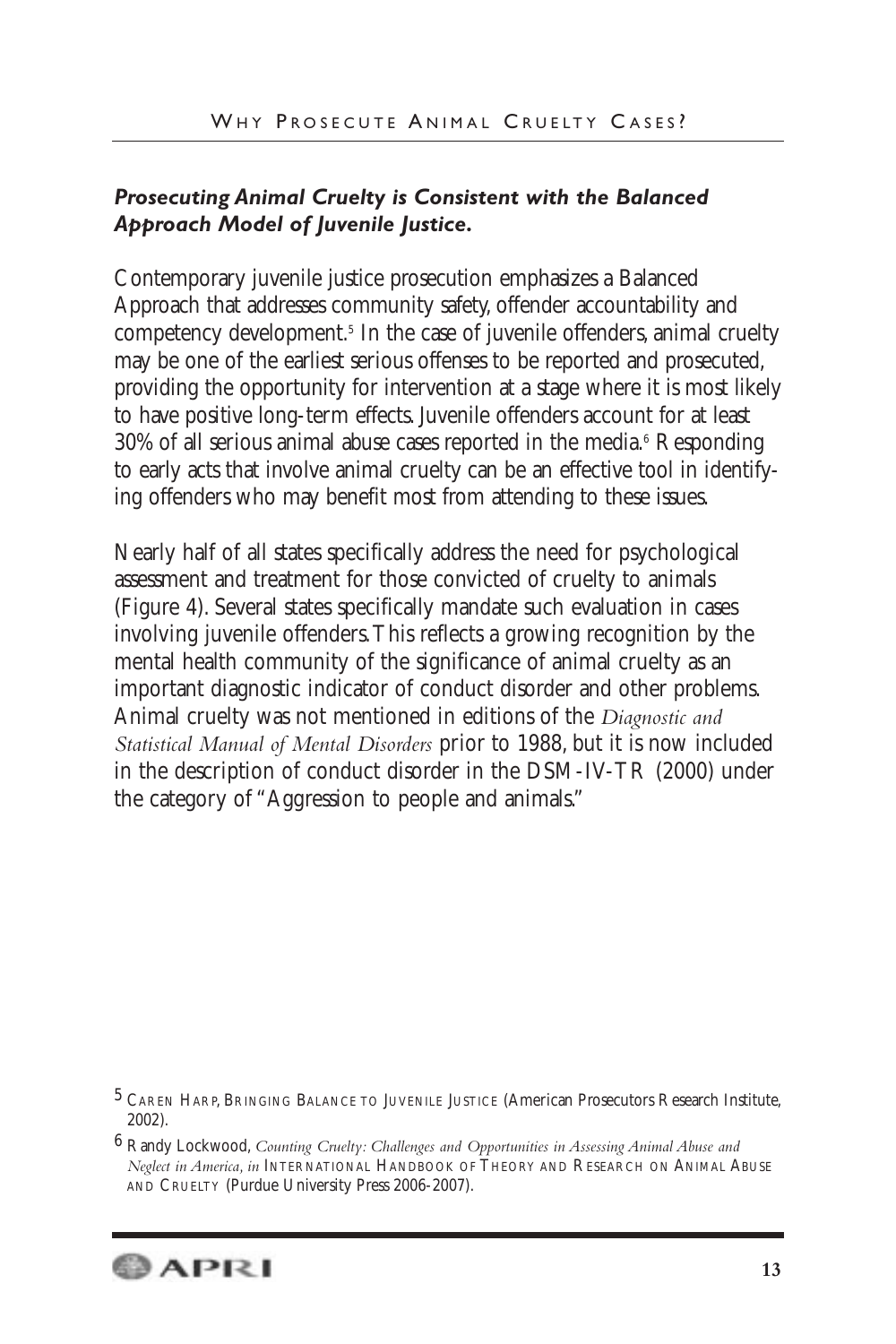## **A NIMAL C RUELTY P R OSECUTION**

## **Figure 4**

## **Provisions for psychological assessment and treatment of offenders under state animal cruelty laws**

| <b>State</b>      | Provisions for Psychological Evaluation and Treatment        |
|-------------------|--------------------------------------------------------------|
| <b>Arkansas</b>   | " may order"                                                 |
| California        | mandatory                                                    |
| Colorado          | "may order" on 1 <sup>st</sup> offense, "shall order" on 2nd |
| Connecticut       | "may order"                                                  |
| Florida           | counseling and anger management mandatory in "torture"       |
| Georgia           | judge "may require" and "shall consider" counseling          |
| <b>Illinois</b>   | "may order"                                                  |
| Indiana           | mandatory counseling and treatment                           |
| lowa              | "shall order" - mandatory                                    |
| Maine             | "shall order" if juvenile offender, "may order" for adults   |
| Maryland          | "may order"                                                  |
| Minnesota         | "may order"                                                  |
| Nevada            | mandatory for juveniles                                      |
| New Jersey        | mandatory for juveniles                                      |
| <b>New Mexico</b> | mandatory for juveniles, "may order" for adults              |
| Ohio              | "may order"                                                  |
| Oregon            | "may order"                                                  |
| Pennsylvania      | "may order"                                                  |
| Rhode Island      | "may order"                                                  |
| <b>Tennessee</b>  | "may order"                                                  |
| Texas             | mandatory for juveniles                                      |
| Utah              | mandatory for juveniles                                      |
| Vermont           | "may order"                                                  |
| Virginia          | "may order"                                                  |
| Washington        | "may order"                                                  |
| West Virginia     | "shall order"                                                |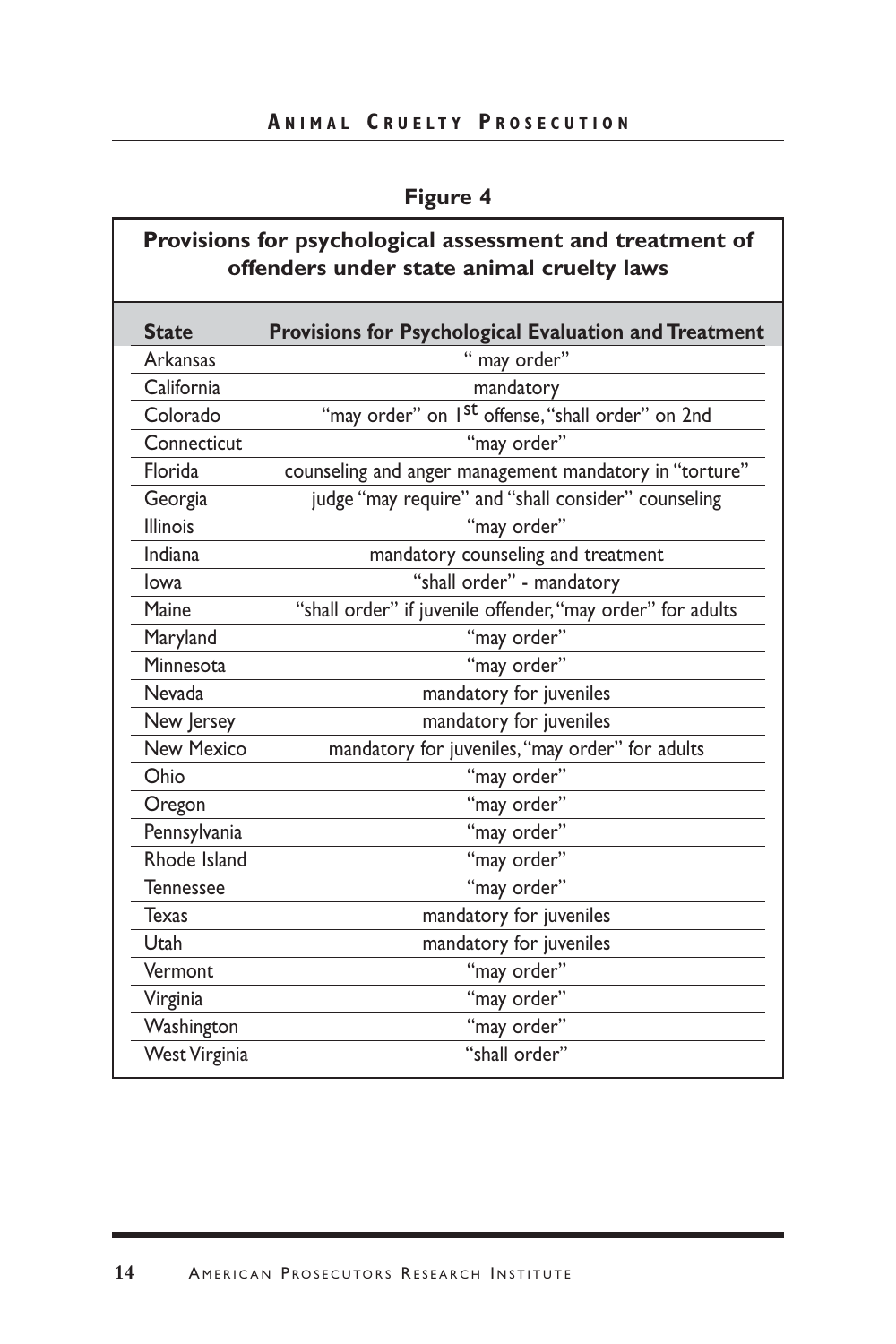# **D EFINING " C R UELTY TO A NIMALS "**

**O**ne challenge for prosecutors in addressing cruelty to animals is that the term is used generically to describe a broad range of mistreatment, from a temporary lapse in providing proper care to malicious torture or killing of an animal. Many state anticruelty laws still contain antiquated language, developed more than a century ago, emphasizing prohibition of "overdriving and overloading" of working animals. However, these laws are evolving very rapidly, adding changing definitions and provisions on a regular basis.

Every state law defines "animal" and "animal cruelty" in its own way.This presents law enforcement officials with the task of determining which acts against which creatures are to be addressed by these laws. Some states provide no definition of "animal," leaving open to question which animals are protected. Other states specify which animals are included or excluded from protection.Alaska law states that the term "animal" means "a vertebrate living creature not a human being, but does not include fish."Arizona's statute refers to "animals and poultry" in all instances.The Delaware Criminal Code is careful to point out that the definition of animal "shall not include fish, crustacea, or molluska." Missouri excludes many species by applying its cruelty statute only to mammals. Louisiana declares that "fowl shall not be defined as animals," but goes on to identify birds of the order Psittaciformes (such as parrots, parakeets, and lovebirds) and Passeriformes (including canaries, starlings, and sparrows) as "animals," thereby providing protection for only these specified avian species. Several state laws reserve felony penalties for crimes against companion animals, while others treat only acts against livestock as potential felony offenses. Since the kinds of animals that are included in or exempted from cruelty laws can change quickly, it is important to be familiar with the most current definitions used in your jurisdiction.

Just as states vary widely in their definition of "animal," each state defines "cruelty to animals" in its own way. Some definitions are quite brief and non-specific, such as the Wisconsin law which declares that "No person may treat any animal, whether belonging to the person or another, in a

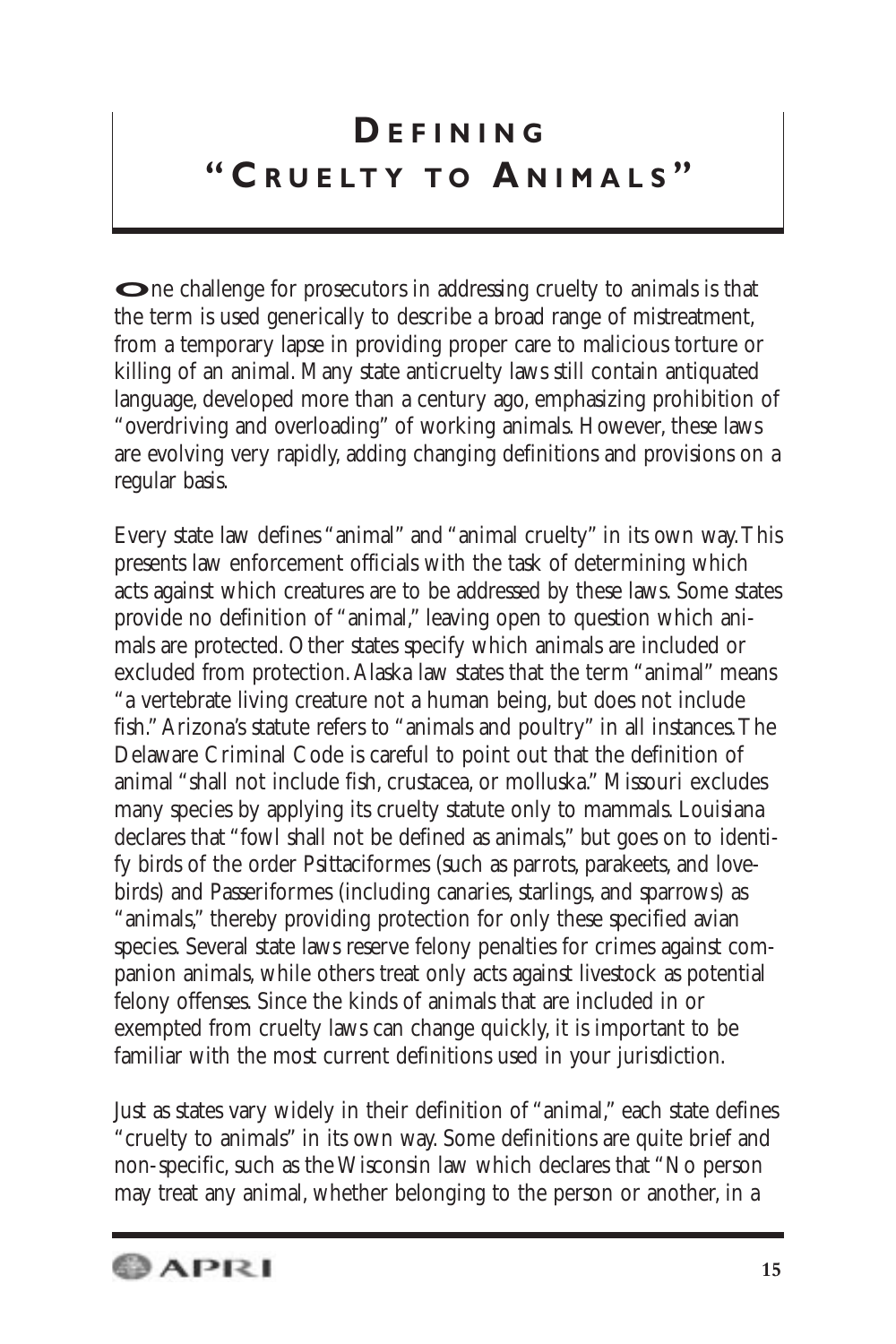cruel manner" (Wisconsin Statutes. Crimes. Chapter 951. Crimes against animals. § 951.02. Mistreating animals). Others incorporate a comprehensive collection of references to both antiquated and modern offenses, such as Connecticut's single-sentence statute:

"Any person who overdrives, drives when overloaded, overworks, tortures, deprives of necessary sustenance, mutilates or cruelly beats or kills or unjustifiably injures any animal, or who, having impounded or confined any animal, fails to give such animal proper care or neglects to cage or restrain any such animal from doing injury to itself or to another animal or fails to supply any such animal with wholesome air, food and water, or unjustifiably administers any poisonous or noxious drug or substance to any domestic animal or unjustifiably exposes any such drug or substance, with intent that the same shall be taken by an animal, or causes it to be done, or, having charge or custody of any animal, inflicts cruelty upon it or fails to provide it with proper food, drink or protection from the weather or abandons it or carries it or causes it to be carried in a cruel manner, or sets on foot, instigates, promotes or carries on or performs any act as assistant, umpire or principal in, or is a witness of, or in any way aids in or engages in the furtherance of, any fight between cocks or other birds, dogs or other animals, premeditated by any person owning, or having custody of, such birds or animals, or fights with or baits, harasses or worries any animal for the purpose of making it perform for amusement, diversion or exhibition, shall be fined not more than one thousand dollars or imprisoned not more than one year or both." (Connecticut General Statutes,Title 53. Crimes Chapter 945. Offenses against humanity and morality. § 53-247 Cruelty to Animals).

In addition to having unique definitions of "animal" and "animal cruelty," most state animal cruelty laws have specific exemptions for certain socially accepted practices, even when these practices might be seen as resulting in pain or death. Common exemptions include the practice of veterinary medicine, scientific research, generally acceptable livestock husbandry and slaughter, hunting, trapping, pest control, humane euthanasia and rodeos. Some states expressly exempt harming animals belonging to another from their cruelty provisions when the defendant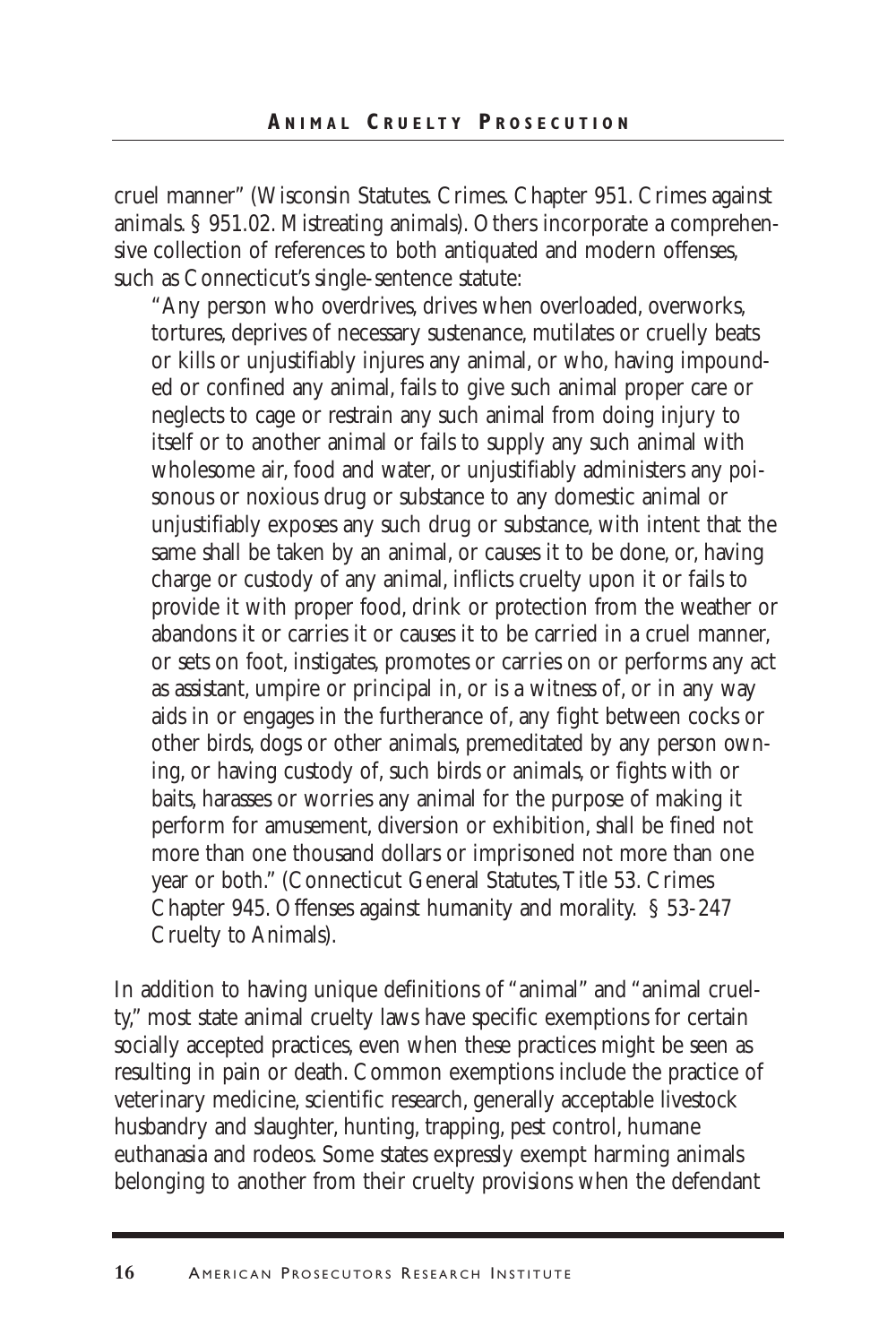had permission from the animal's owner to harm or kill it as long as those actions do not constitute "torture." (Texas Penal Code 42.09). Other states also exempt from protection of their cruelty laws animals that are stray or unowned unless the maltreatment constitutes "torture." Several state laws include additional unusual exemptions. For example, Alabama's cruelty code contains an exemption for "shooting a dog or cat with a BB gun for defecating/urinating on property," and Indiana's code contains an exemption for "discipline."

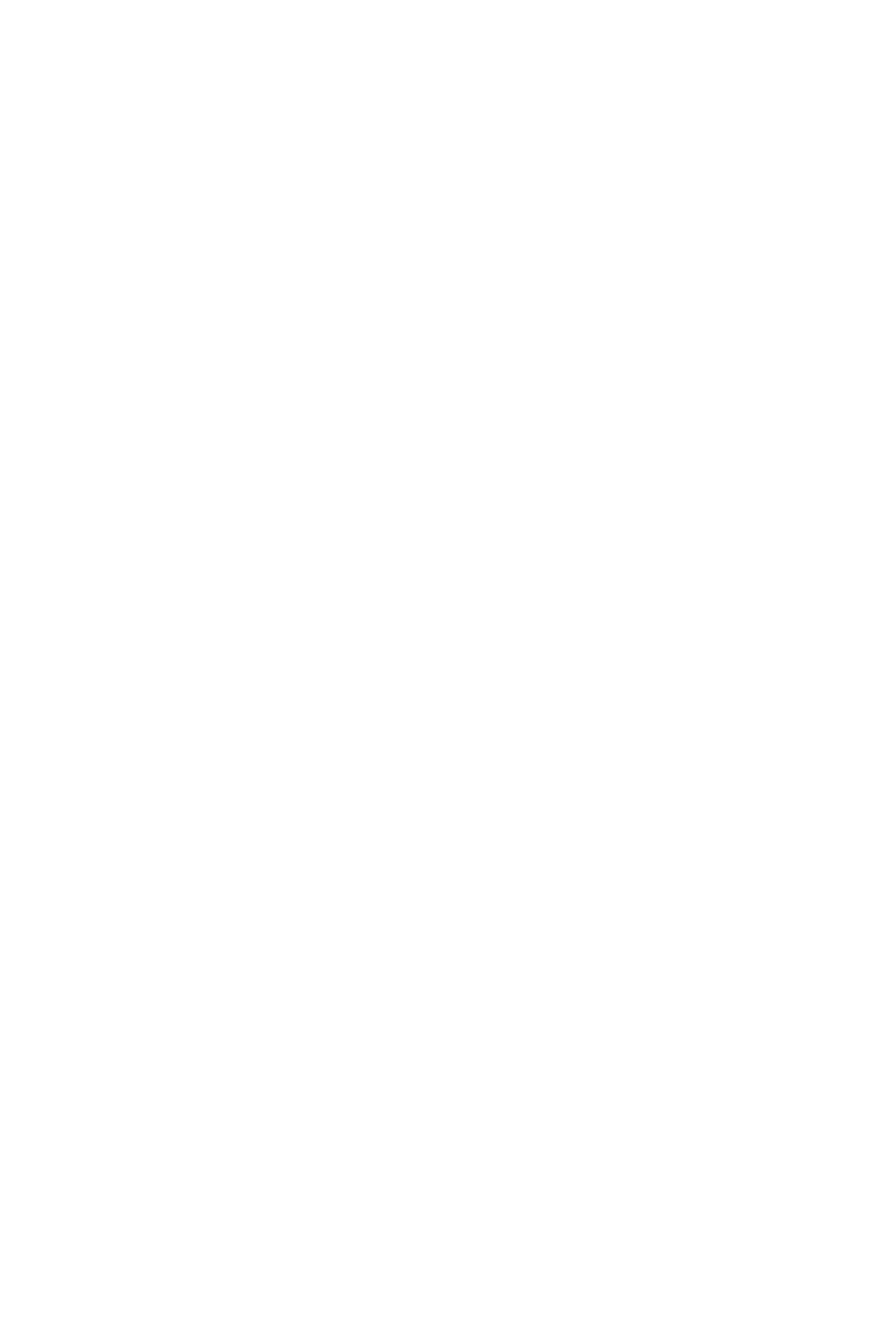## **T YPES OF A NIMAL C R UELTY**

**C**ases involving animal cruelty can fall into several broad categories, each of which may involve different laws and require a different response:

## *Simple Neglect*

Most reported cases of animal cruelty involve failure to provide adequate food, water, shelter or veterinary care to one or a few animals. Usually these are handled by local animal care and control or humane agencies in an effort to educate the offender to provide proper care. If education proves ineffective, action may be taken under local ordinances. However, cases involving large numbers of animals or which cause death or serious debilitation of animals may be charged as serious misdemeanor or even felony offenses.

## *Gross,Willful, Cruel or Malicious Neglect*

A growing number of states make a distinction between simply failing to take adequate care of animals and intentionally or knowingly withholding food or water needed to prevent dehydration or starvation.Although some states fail to recognize neglect as meeting the level of *intentional* cruelty, others treat *any* act, omission or neglect that results in unnecessary or unjustifiable suffering as a potentially serious offense. Community standards for what is considered to be a reasonable level of care for companion animals have been rising steadily in recent years as veterinary and humane professionals have provided extensive information on proper responsible pet care.

## *Intentional Abuse,Torture*

Cases of intentional cruelty, such as those described at the beginning of this monograph, are the ones of greatest concern to the general public

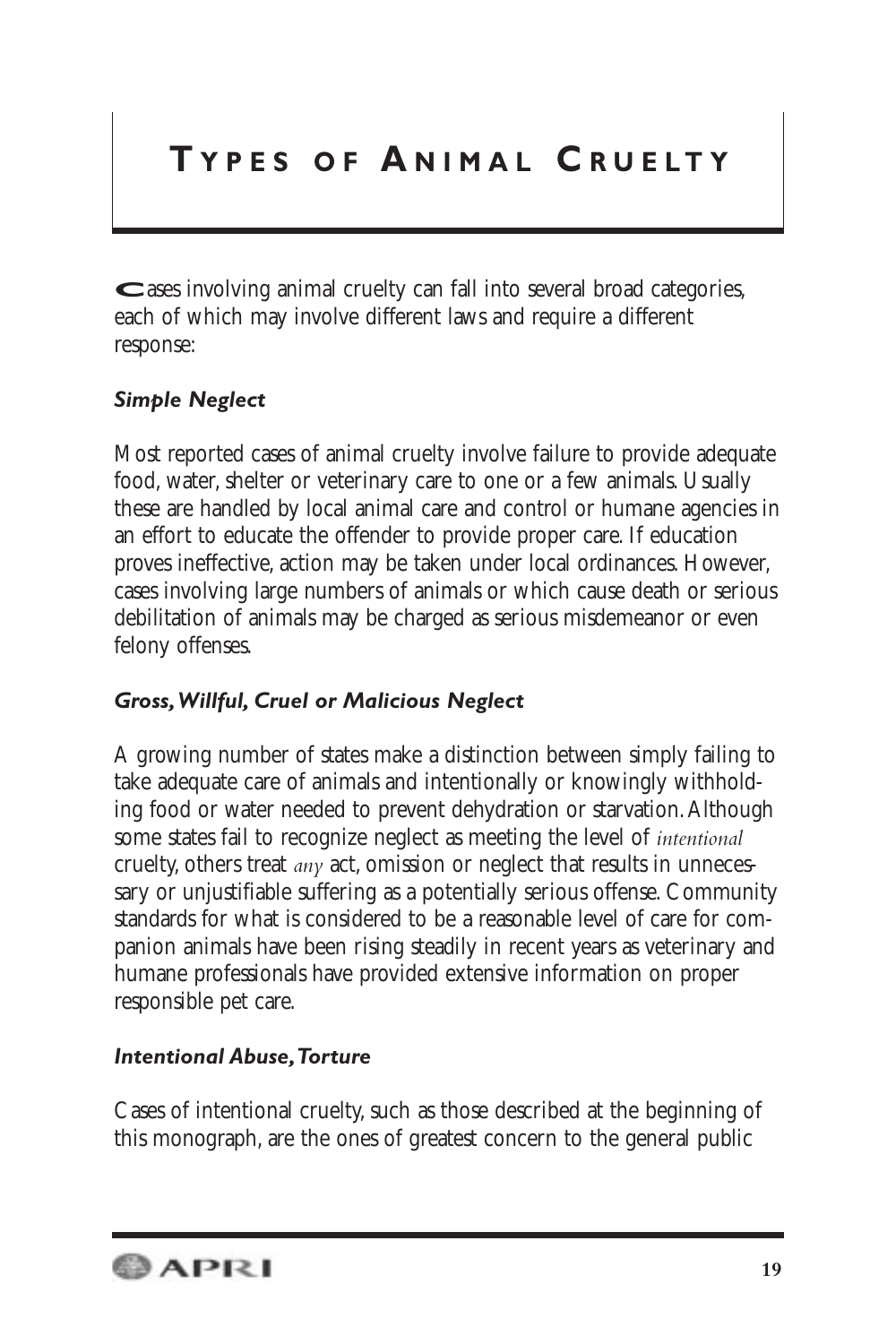and the ones more likely to involve juvenile offenders.<sup>7</sup> There is legitimate fear that the individuals involved in violent acts against animals present a danger to the public that must be addressed. Intentional animal abuse is often seen in association with other serious crimes including drug offenses, gang activity, weapons violations, sexual assault and domestic violence and can be one of the most visible parts of an entire history of aggressive or antisocial behavior. Such cases are often easier to prosecute than neglect or hoarding cases since the effects of the crime on the victim may be easier to document and the intentionality of the offense is more clearly recognized.

### *Animal Hoarding*

Animal care and control and law enforcement agencies are reporting a growing number of cases that involve large numbers of animals (often several hundred) kept under extremely poor conditions, often resulting in the death of many animals from disease and starvation. Such cases present substantial challenges for prosecutors due to the large number of animals involved, the possible mental health issues surrounding the defendant(s) and the extremely high recidivism rate seen with this particular offense.

The prosecution of animal hoarding cases can sometimes be unpopular if the defendant is seen as sympathetic and caring, rather than as someone who has caused substantial suffering to a large number of animals.Animal care and control and veterinary professionals can be extremely helpful in educating the public and the triers of fact to the real impact of these actions on the animals involved.

Although most prosecuted animal hoarding cases result in convictions or pleas, these cases are notoriously difficult to resolve. Hoarders who are required to make restitution for veterinary costs rarely comply.Those who are ordered to undergo psychological assessment and/or treatment also generally fail to comply.<sup>8</sup> Many agencies have begun to promote a task force approach to respond to hoarding situations. Such groups involve representatives of all stakeholders in the community, including

7 *Id.* 8 Berry*, supra* note 3.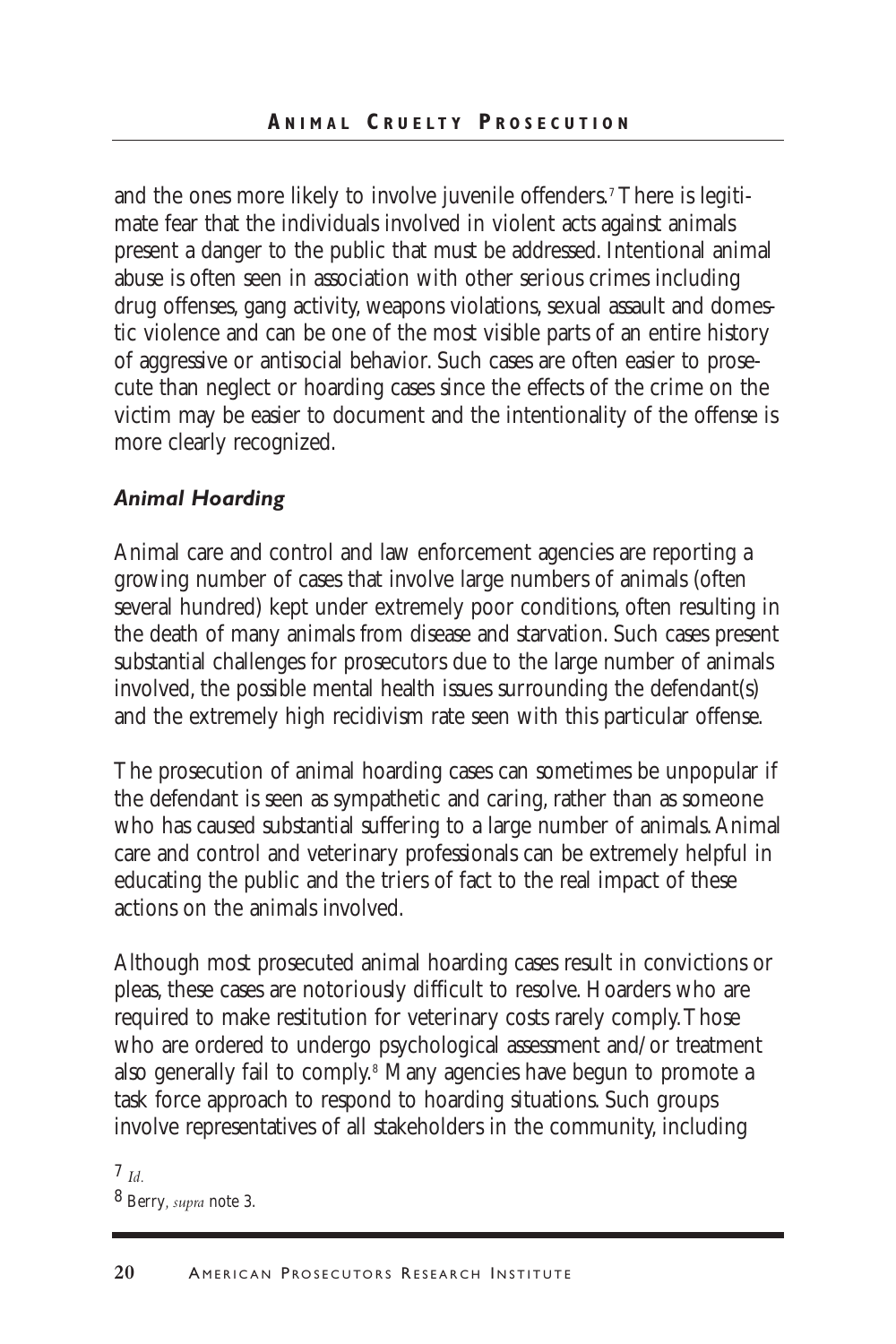law enforcement, human health and social services, public health, zoning, code enforcement, and animal protection groups to bring a coordinated effort to these cases. Conviction on animal cruelty charges and probation that allows long-term monitoring can be important tools for such task forces for preventing recidivism of hoarding.

As with other forms of animal cruelty, legislators are recognizing that animal hoarding is not a harmless eccentricity, but a potentially serious problem that takes a toll on animals, people and the community as a whole. One state, Illinois, has already passed laws specifically addressing animal hoarding as a unique offense (§ 510 ILCS 70/2.10) and other states are considering similar action.

## *Organized Abuse—Dogfighting, Cockfighting*

"Blood sports" such as dogfighting and cockfighting have been singled out for special attention in the anticruelty laws of the United States and the United Kingdom since their inception in the 19th century.These crimes continue to flourish, often in connection with other offenses. The lucrative and underground nature of these offenses, and the logistical problems of dealing with many defendants and many animals that may be seized as evidence, can present unique challenges to police and prosecutors.

Dogfighting is illegal in all 50 states and the District of Columbia, Puerto Rico and the Virgin Islands.The federal Animal Welfare Act also prohibits the interstate transport of animals for the purposes of fighting.When federal animal fighting laws were initially enacted in 1976, no states made animal fighting a felony.As of 2006, dogfighting is a felony in all states except Idaho and Wyoming, where it is a misdemeanor. In most states the possession of dogs for the purpose of fighting is also a felony offense. Being a spectator at a dogfight is currently a felony in 20 states, a misdemeanor in 28 and legal only in Georgia and Hawaii. In some cases, courts have denied convictions where the defendant was charged for animal cruelty rather than the more specific crime of dogfighting.

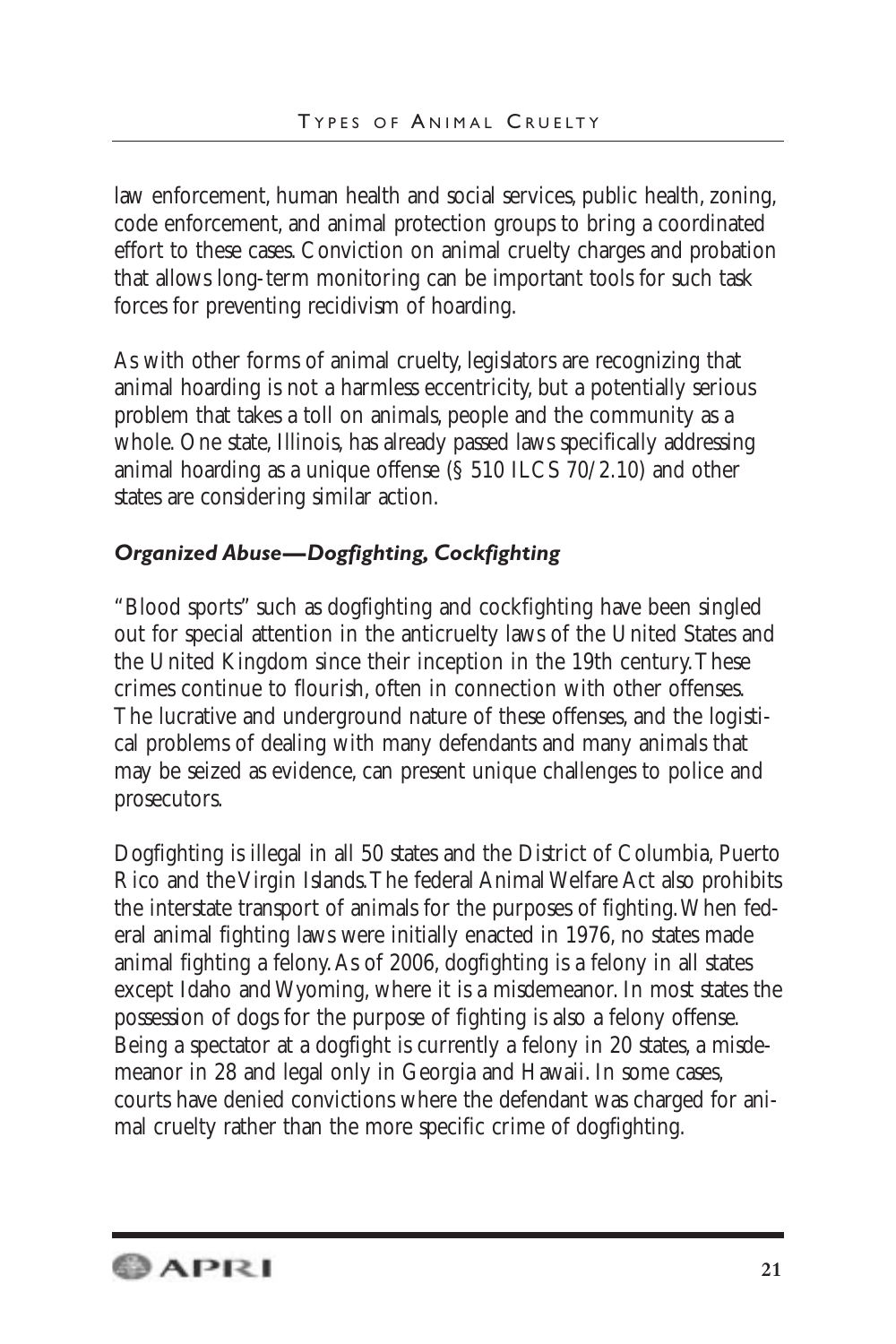Cockfighting is illegal in 48 states and the District of Columbia. It is currently legal in Louisiana and New Mexico, but is prohibited by local ordinance in many counties within those states.As with fighting dogs, interstate transportation or export of cocks for fighting purposes is prohibited under the federal Animal Welfare Act. Cockfighting is a felony in 32 states and the District of Columbia. Forty-one states and the District of Columbia currently prohibit being a spectator at a cockfight. In a growing number of states (in 2006, 10 states) the possession of cockfighting implements is also a crime.

Since existing federal laws dealing with these blood sports are considerably weaker than nearly all state laws, they are rarely applied in such cruelty cases. Federal legislation has been introduced that would bring federal penalties in line with state felony laws and would also prohibit interstate and foreign commerce in knives and gaffs designed for cockfighting.

Other forms of "bloodsport" are beginning to attract legislative and legal attention as well."Hog-dog" competitions in which dogs are pitted against confined hogs have recently been outlawed in Alabama and similar restrictions have been proposed in other states.

## *Ritualistic Abuse*

The phrase,"occult and ritualistic animal abuse," immediately evokes many disturbing images: a cat nailed to a crucifix and burned, the head of a dog left on the steps of a building with a piece of paper bearing a curse stuck in the animal's mouth, a goat's throat slit as part of a ritual sacrifice. Few other crimes against animals create such intense concern within a community. Most crimes in which animals are killed or mutilated and left where they will be discovered immediately raise fears of "satanic" or cult activity and concern about what other crimes the perpetrators of such acts may have committed or be capable of.Yet it is precisely because of the highly emotional nature of these crimes that there is an even greater need for careful, rational, systematic investigation of the evidence and care in prosecution**.**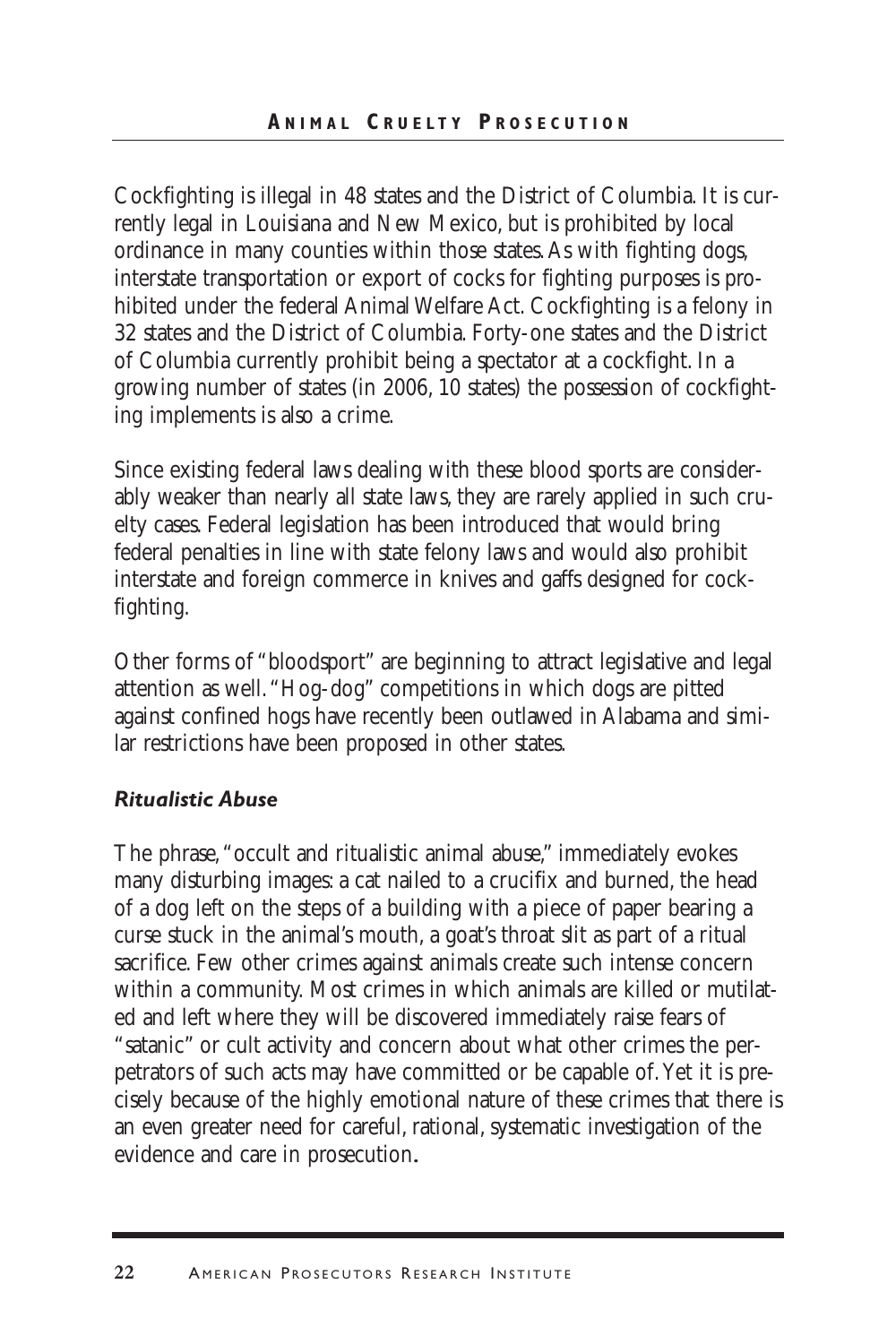Increasingly, law enforcement officials have recognized the need to be knowledgeable of the range of unfamiliar or occult practices one might encounter but, at the same time, they have recognized the need to focus objectively on those *actions* that may constitute a crime and not be distracted by constitutionally protected *beliefs* that are unconventional or even unpopular. However, prosecutors should not avoid prosecuting welldocumented instances of animal cruelty simply because they have allegedly been done in the name of religious practice.

In 1987 the City of Hialeah, Florida, passed an ordinance that banned Santeria Church of Lukumi Babalu Aye practitioners from performing animal sacrifice as part of their ceremonies.The ordinance was upheld by the State Supreme Court and Federal District Court but was overturned by the U.S. Supreme Court (*Church of the Lukumi Babalu Aye v. City of Hialeah, 508 U.S. 520 [1993]*), which argued that the law was too specific in its restriction of a specific religious organization.Although some feared that this decision might open the door to widespread proliferation of animal sacrifice as a protected religious practice, the Supreme Court unanimously held that governments have the right to enforce more broadly based prohibitions on animal cruelty, livestock keeping, and zoning and noted that the decision did not restrict enforcement of anticruelty laws, which were subsequently used in successful prosecution of some practitioners.

## *Animal Sexual Assault (Bestiality)*

Sexual contact with animals was once subsumed within "crimes against nature" laws in nearly every state. Over the last several decades the repeal of many of these laws through legislative or court action has had the unintended effect of decriminalizing animal sexual assault unless the act involved some other crime such as cruelty to animals, indecent exposure, trespass, or breaking and entering. In response to this unintended change, many state legislatures have reenacted provisions specifically targeting bestiality as distinct from other traditional "crimes against nature" or animal cruelty offenses.These laws continue to change rapidly, but the majority of states have reinstated such provisions. Opponents of such laws maintain that their behavior constitutes a lifestyle choice, analogous to

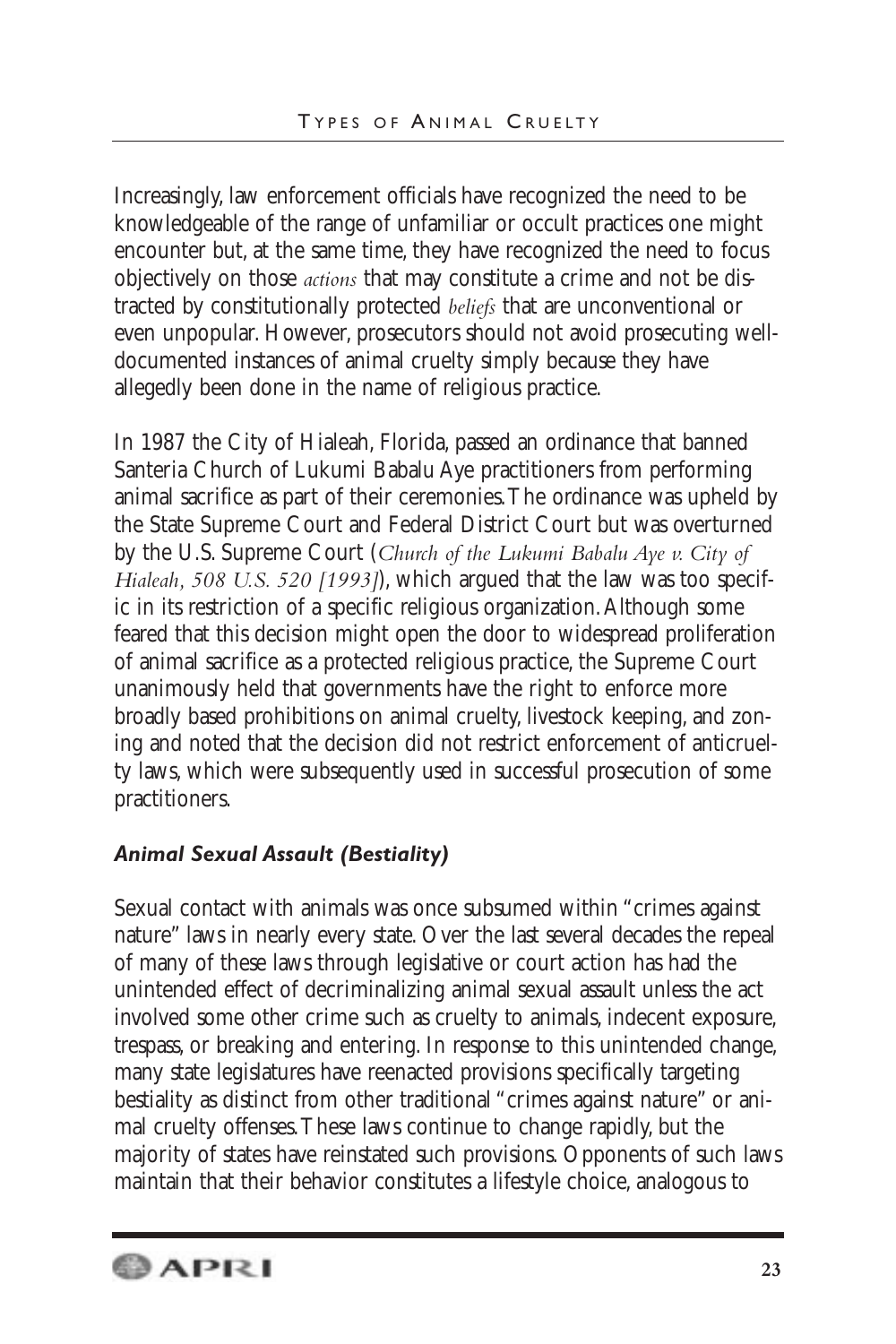other nontraditional sexual orientations, but this view is countered by the prevailing legal, legislative, and societal view that such contact constitutes "interspecies sexual assault" and is problematic because (1) humananimal sexual contact is almost always coercive, (2) such practice often causes pain or death for the animal, and (3) animals are unable to consent to or communicate about their abuse.

Prosecutions for animal sexual assault are rare, but they can present unique challenges to prosecutors and often require expert veterinary and psychological testimony.The organizations listed in the Appendix can provide assistance in identifying appropriate experts to assist in such cases.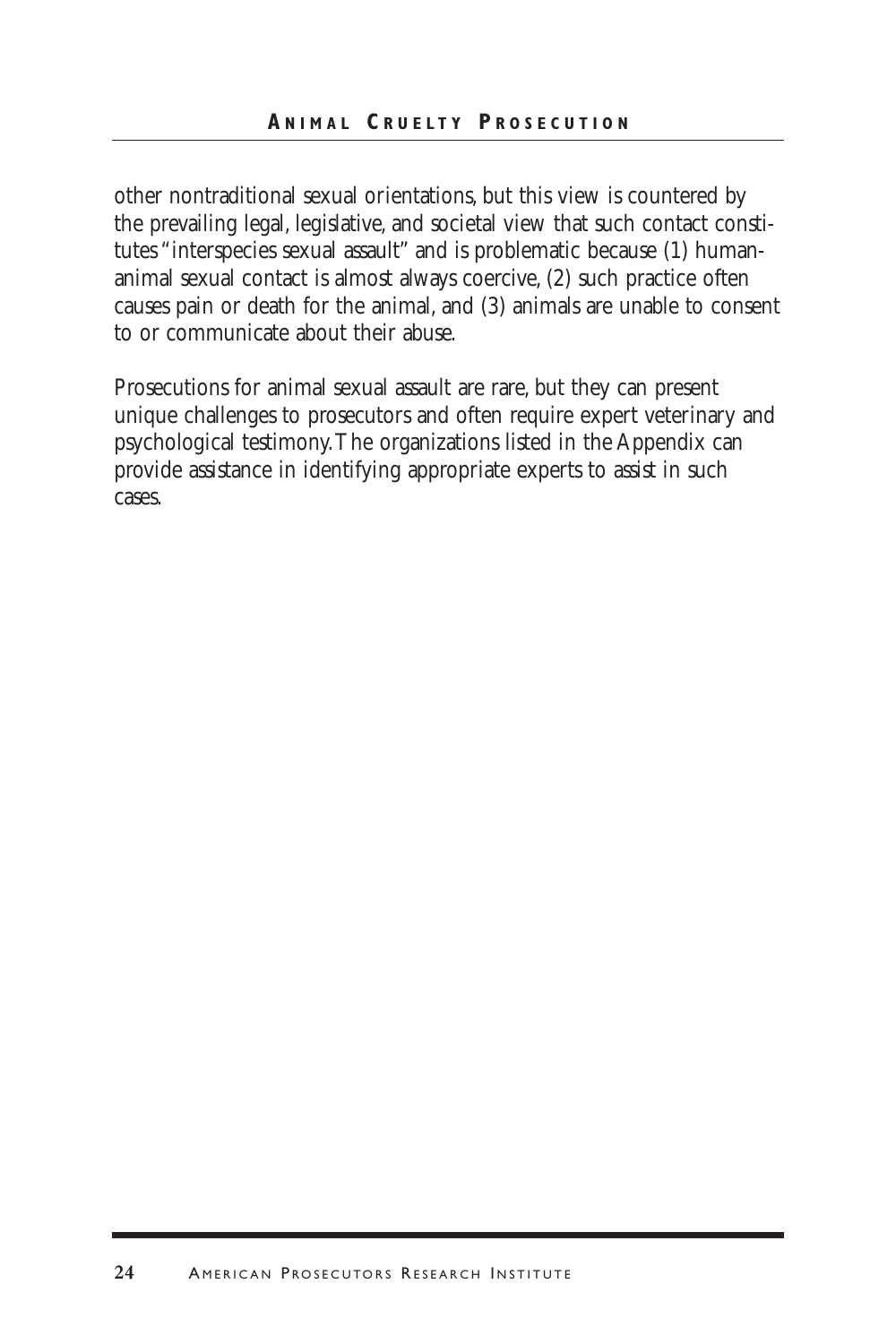# **T H E P R OGRESSION OF A C R UELTY TO A NIMALS C ASE**

## *Reporting Cruelty*

When an act of animal cruelty occurs in a community, the city or county government generally assumes initial responsibility for the response. Reports of animal neglect and cruelty are usually investigated by a governmental animal care and control agency. In many areas a private nonprofit humane society or SPCA may be under contract to provide animal control and/or cruelty investigation services. Such organizations often employ specially trained humane agents who have been designated by state or local authority to investigate complaints of animal cruelty. In some cases such agents may have formal law enforcement training and the authority to issue citations or charge individuals with animal-related crimes. In other cases they may not have enforcement authority, but work in concert with regular police and have forged strong relationships with law enforcement and prosecutorial arms of the government to share their special expertise in animal handling and animal cruelty investigation. In areas where there are no special animal-related organizations or resources, cruelty complaints will be the responsibility of the local police or sheriff's office.

In several states the lack of local resources to investigate animal cruelty, or the perception that existing authorities are unresponsive or ineffective, has led to efforts to enact legislation that would enable private citizens to sue for civil injunctive relief in cases of animal cruelty.

Reports of abuse and neglect may also be made by veterinarians or veterinary technicians. Several states mandate that veterinarians report animal cruelty, including suspected dogfighting activity, to the appropriate authorities. Many other states encourage veterinarians to report suspected animal cruelty by granting immunity to those who make good-faith reports to the appropriate agencies. Such reporting is supported by professional veterinary organizations including the American Veterinary Medical Association (AVMA) and the American Animal Hospital Association (AAHA).The AAHA position statement on reporting, revised in 2003, states:

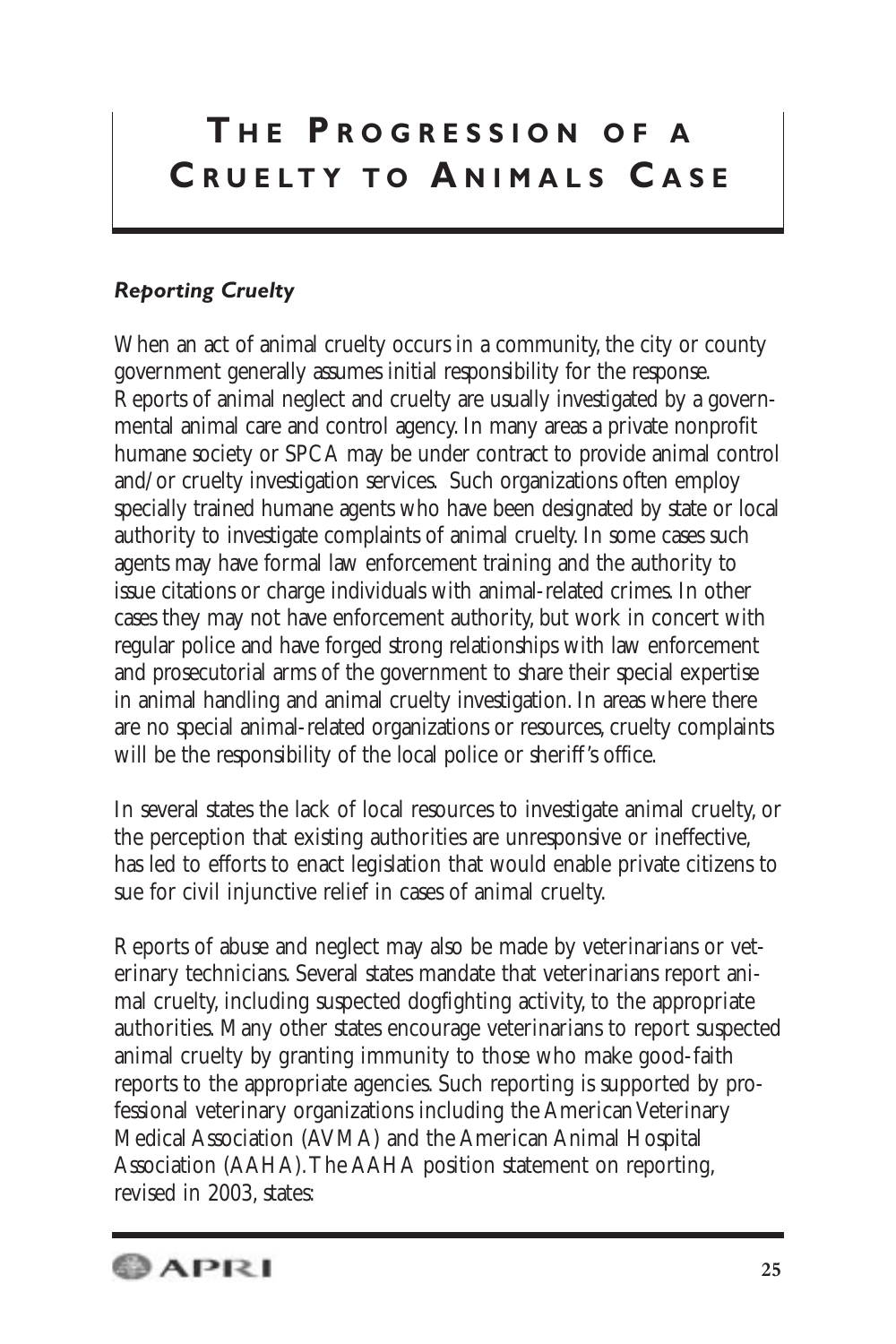"Since veterinarians have a responsibility to the welfare of animals and the public and can be the first to detect animal abuse in a family, they should take an active role in detecting, preventing and reporting animal abuse.While some states and provinces do not require veterinarians to report animal abuse, the association supports the adoption of laws requiring, under certain circumstances, veterinarians to report suspected cases of animal abuse. Reporting should only be required when client education has failed, when there is no likelihood that client education will be successful, or in situations in which immediate intervention is indicated and only when the law exempts veterinarians from civil and criminal liability for reporting." 9

#### *Seizure/Impound*

Animal cruelty cases differ from all other prosecutions in that the primary "evidence" in the case is often a living creature that must be housed, fed and cared for—sometimes for long periods. Nearly all states have provisions within their animal cruelty laws providing for the seizure of animals being cruelly treated or neglected. In some states, humane agents may remove *neglected* animals, but only a law enforcement officer may remove *abused* animals. Some states require that a veterinarian be consulted to determine if seizure is in the best interests of the animals. Such input is desirable even when not specifically required by law.

Such seizures can place an enormous burden on the responding agencies. An animal hoarding,"puppy mill" or animal fighting investigation may involve dozens to hundreds of animals needing immediate and long-term care. Fighting dogs and roosters can require special housing for the protection of the animals. Cruelty cases may also involve exotic animals or wildlife with special dietary, housing and veterinary needs.The special requirements for animal care in animal cruelty cases demand that these cases be moved as quickly as possible through the system. Prolonging proceedings is problematic for all concerned.The animals can suffer additional stress, disease or harm from improper or prolonged confinement.

<sup>9</sup>The complete American Animal Hospital Association Policy Statement is available on-line at http://www.aahanet.org/About\_aaha/About\_Position.html#abuse.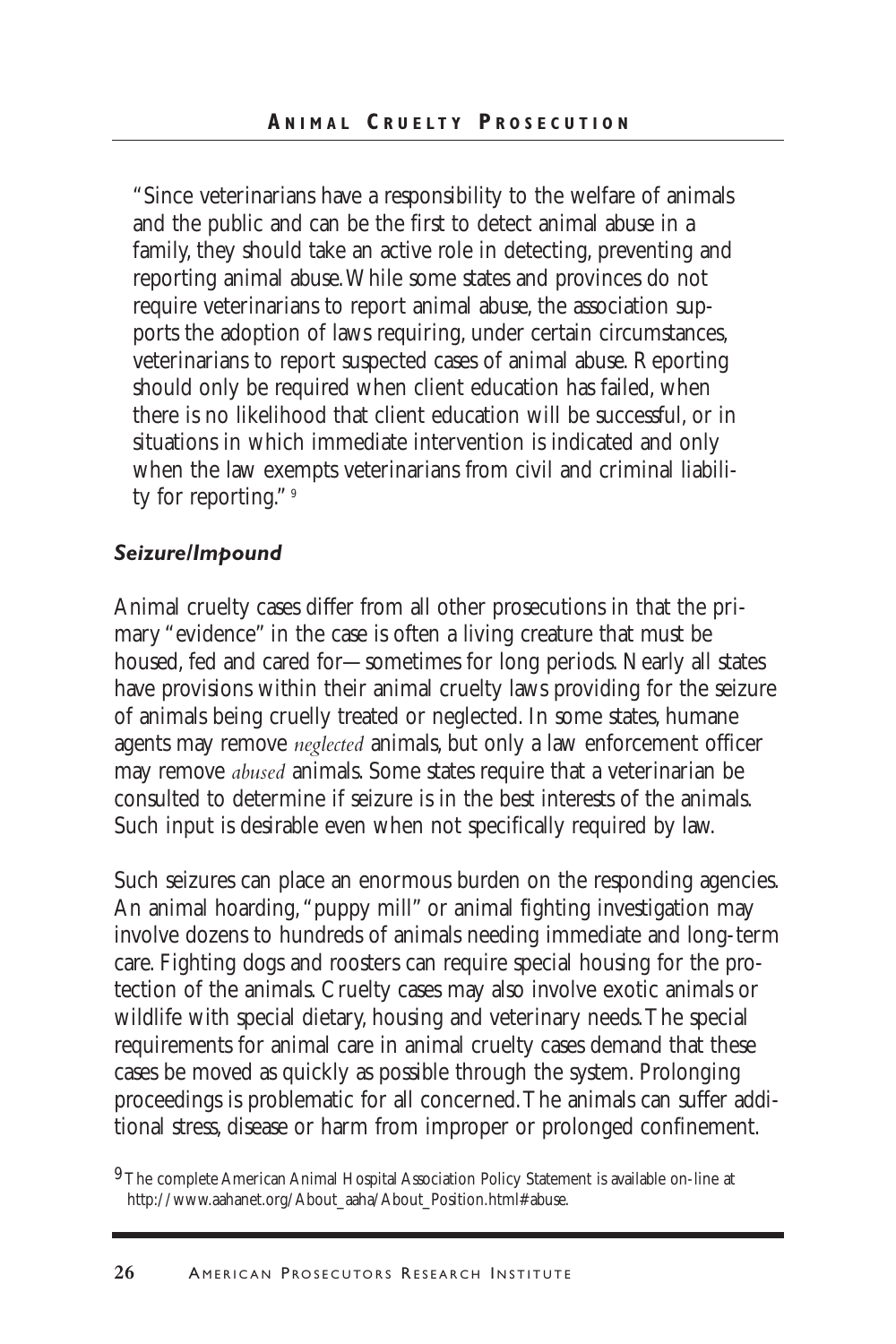In some cases, animals cannot receive needed medical treatment without the owner's consent or willingness to surrender ownership, which may be withheld.The responding agency can accumulate huge costs in providing long-term housing and care for animals that are likely to be returned, adopted or euthanized at the conclusion of proceedings.

Several options may be available to minimize some of the costs and delays associated with prosecuting an animal cruelty case:

## **Voluntary Surrender**

Owners of animals that are the subject of an animal cruelty prosecution may voluntarily surrender ownership of the animals to an animal control or humane organization either in the best interest of the animals or as part of an initial plea agreement.To avoid future complaints that this surrender was granted under duress, this usually should not be done in the emotional environment of the initial seizure or arrest and should be arranged with the participation of defendant's counsel.Voluntary surrender offers the best opportunity for meeting the immediate needs of the animals without compromising their value as evidence in a cruelty prosecution.

## **Declaration of Animals as Abandoned**

In cases where animals have been left without proper care and the owner is not in residence, many states allow for the consideration of such animals as abandoned and subject to immediate seizure by appropriate humane, animal control or agricultural authorities.Animals whose owners do not appear at hearings scheduled to determine disposition may also be considered abandoned in many states.

## **Declaration of Unfit Owner**

Several states have procedures in place that do not necessitate a criminal prosecution for animal cruelty, but which may find that an owner is unable or unfit to adequately provide for animals and order other animals be seized and enjoin owner from further possession or custody of other animals.

## **Impound on Premises**

When an animal abuse or neglect case involves a large number of animals

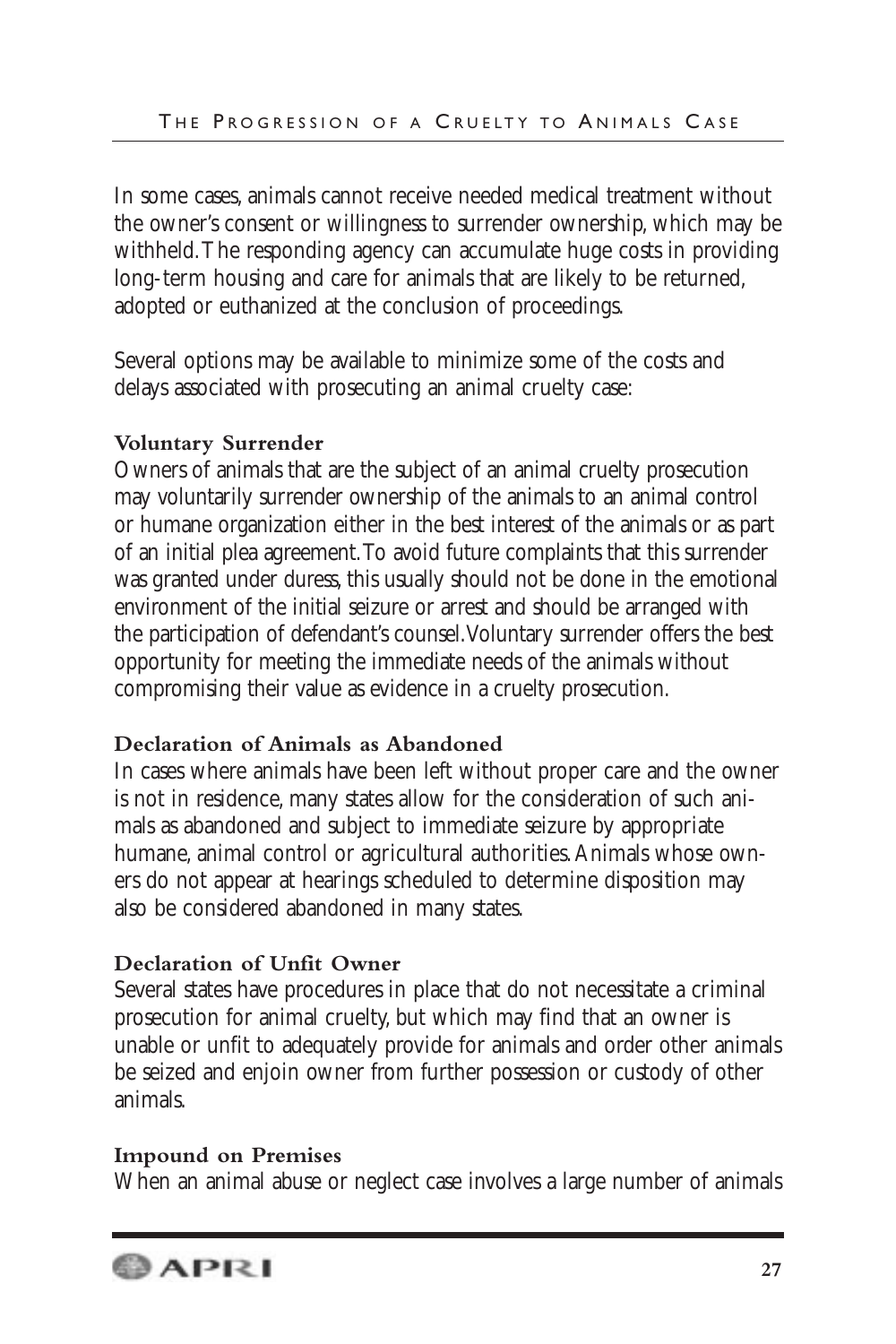for which there is no suitable site to hold them, it may be appropriate to arrange for an impound on the defendant's premises with provisions for local authorities to provide for feeding, care and medical attention. If animals are to be held in this way, it is important to carefully document each individual animal and, when feasible, to require that each animal be provided with permanent identification (e.g. microchip) to prevent the removal or replacement of seized animals. In the case of animals of high value or at high risk for theft (e.g. fighting dogs), it may be necessary to have full-time law enforcement presence at the scene until the court allows another disposition.

#### **Bonding Provisions**

When animals are not immediately surrendered and local authorities must provide care to maintain them until final disposition, it is often desirable to require defendants to post a bond or security that is intended to compensate agencies providing care and to prevent the adoption or euthanasia of the animal while the case is being prosecuted.About twenty states currently have provisions that either require or allow for such a procedure within their cruelty laws. For those that do not, there is still the option for seeking a court order requiring such a bond in the interests of both the owner and the caretakers of the animals. Usually such bonds are based on a reasonable cost of care per animal per day, payable in advance on a month-by-month basis with failure to comply resulting in forfeiture of the animals. Most other states consider costs of care and treatment a lien on the animal(s) that have been seized, however it is often very difficult for agencies to recover these costs after the disposition of the case.

#### *Disposition of Deceased Animals*

Animals that are believed to have died as a result of abuse or neglect should be handled with as much care as other evidence of a crime. Most cruelty investigators are trained to thoroughly document and photograph the condition of any live animal and animal remains found at a suspected crime scene.Whenever possible, animals should then be removed to an appropriate laboratory or veterinary facility for forensic necropsy (postmortem examination) by a veterinary pathologist. It may be necessary to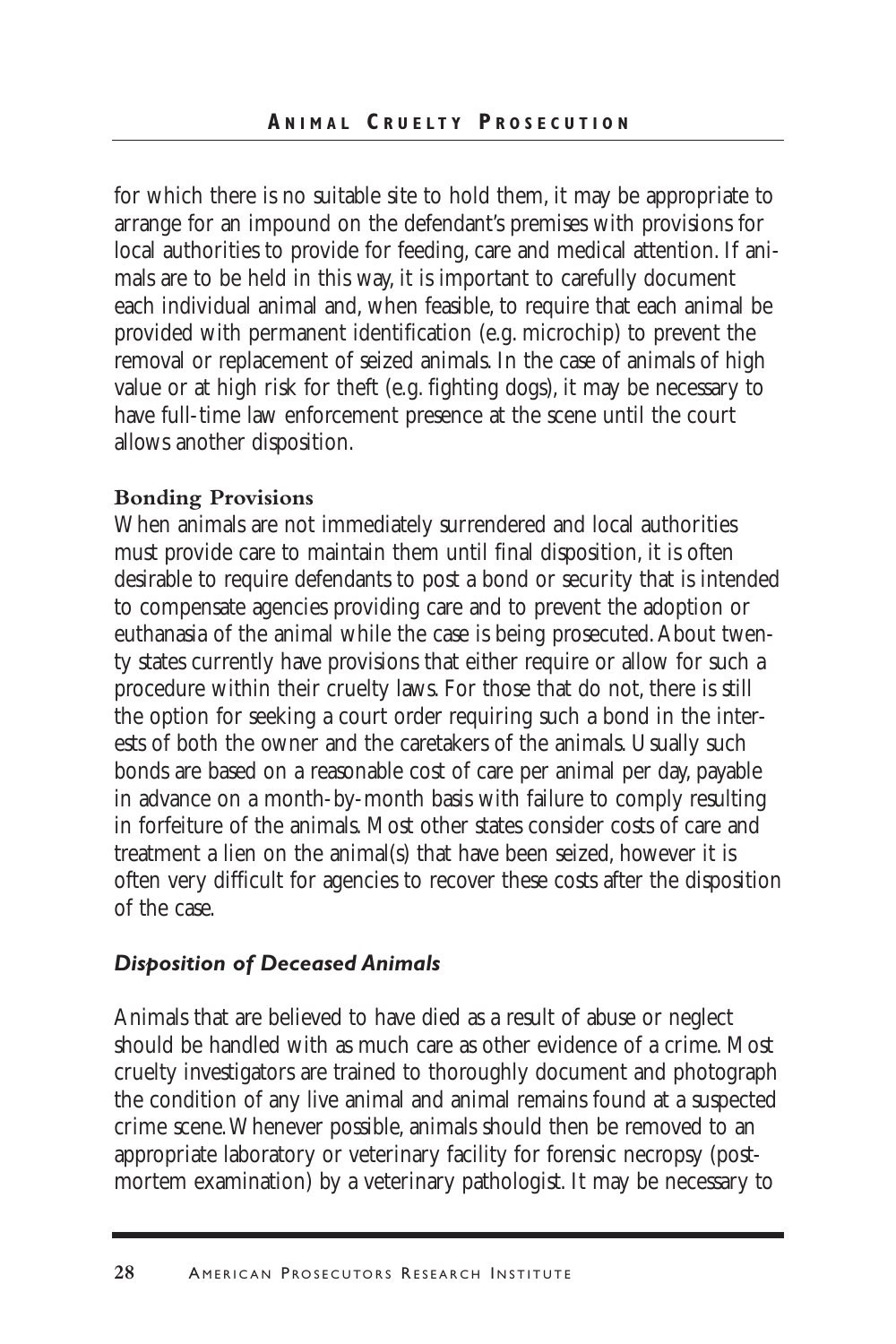conduct large animal necropsies in the field, with samples taken for more detailed clinical analysis in the laboratory.

In cases involving many dead animals, it may not be necessary to perform detailed necropsies on all animals, but the remains of each animal should be documented and photographed and representative samples should be removed for more detailed analysis. Some veterinarians or animal control officers may feel that remains are too decomposed to be of forensic value, but even skeletal remains can be significant in proving starvation, poisoning, abuse or inhumane killing.

## *Charging Decisions*

As mentioned previously, animal cruelty often occurs alongside a variety of other serious property and interpersonal crimes. It is always advisable to charge the suspect with this offense if there is credible evidence, even if the animal cruelty appears to be a "lesser included" offense of more serious charges.Animal cruelty charges should not be dropped as part of a plea agreement, absent serious evidentiary issues.The evidence for animal abuse or neglect may be more definitive than that for other crimes and successful prosecution of those charges may carry the same or greater consequences than other potential charges. For example, where the more serious crime involves a recanting victim of physical abuse, the animal cruelty charge may be the only viable conviction. In some cases, a plea to animal cruelty of any degree and a disposition may be the most realistic option to protect the abused animal, domestic violence victim and the public. In cases of juvenile offenders, conviction for an animal cruelty offense that co-occurs with other offenses may offer the prospect for a long-term period of probation that will allow the best opportunity for monitoring the offender's progress.

## **What Level to Charge**

Most state animal cruelty laws reserve felony-level charges to dogfighting, cockfighting and "aggravated" cases that involve "intentionally," "knowingly" or "maliciously" torturing, tormenting, beating or cruelly neglecting an animal. However, other considerations may elevate the level of the offense, such as prior offenses or acts done to threaten or intimi-

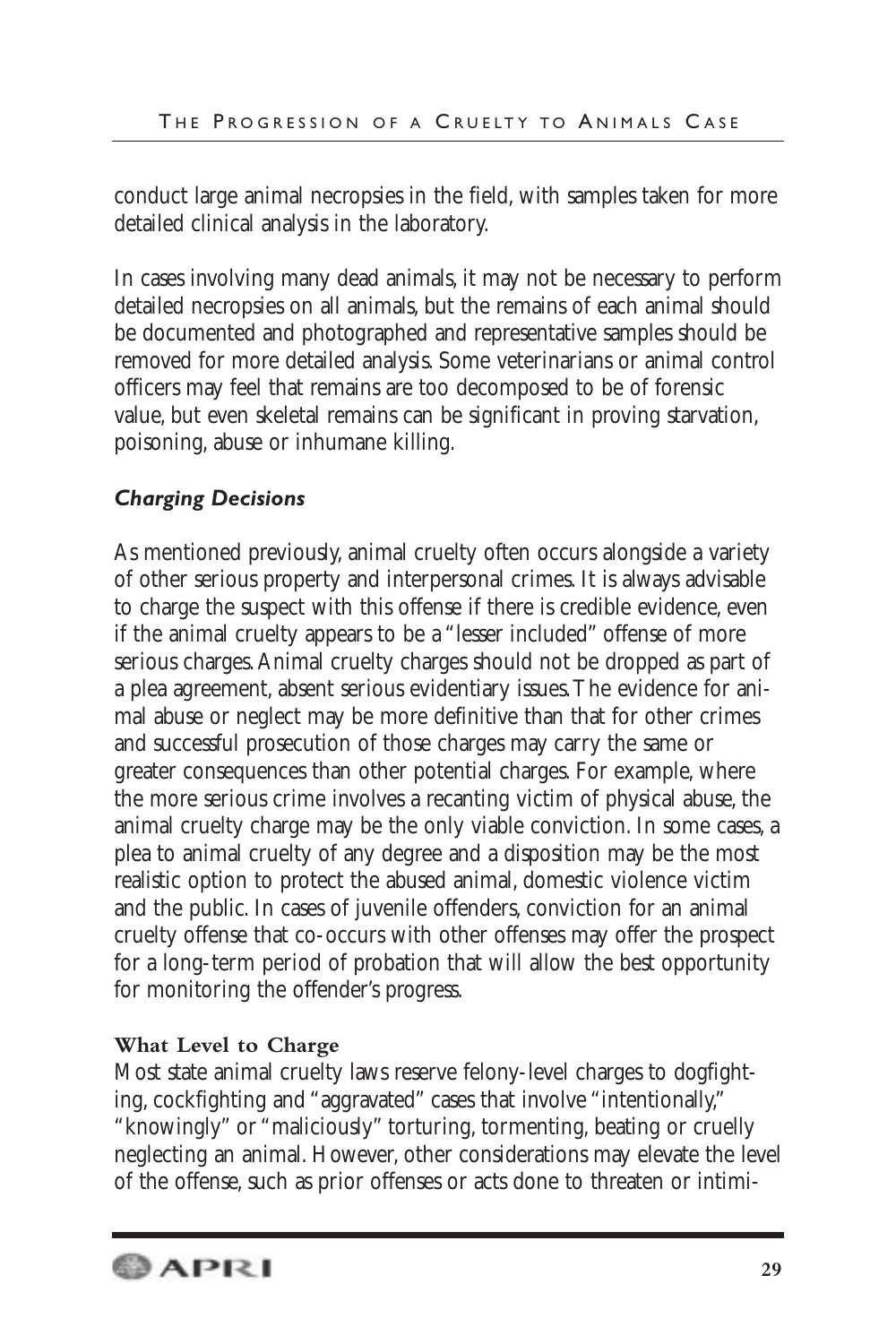date others. Be sure that you are aware of the most recent provisions of the anti-cruelty laws in your jurisdiction, since the definitions of those acts covered by the felony provisions are frequently revised. Figures 5 and 6 identify states that, as of 2006, have felony-level provisions for animal cruelty acts other than dogfighting.

### **Figure 5**

| <b>Jurisdictions with Felony Level Animal Abuse Provisions</b><br>(other than dogfighting)<br>(year first enacted)/ primary statute (as of April 2006) |                                    |  |  |  |
|--------------------------------------------------------------------------------------------------------------------------------------------------------|------------------------------------|--|--|--|
| I. Alabama (2000) §13A-11-241                                                                                                                          | 23. New Hampshire (1994) RSA       |  |  |  |
| 2. Arizona (1999) §13-2910                                                                                                                             | 644:8                              |  |  |  |
| 3. California (1988) §597                                                                                                                              | 24. New Jersey (2001) §4:22-17     |  |  |  |
| 4. Colorado (2002) §18-9-202                                                                                                                           | 25. New Mexico (1999) §30-18-1     |  |  |  |
| 5. Connecticut (1996) §53-247                                                                                                                          | 26. New York (1999) 353-a 55.10    |  |  |  |
| 6. Delaware (1994) §1325                                                                                                                               | penal                              |  |  |  |
| 7. Florida (1989) §828.12                                                                                                                              | 27. North Carolina (1998) §14-360  |  |  |  |
| 8. Georgia (2000) §16-12-4 (b) (c)                                                                                                                     | 28. Ohio (2003) §959.13            |  |  |  |
| 9. Illinois (1999) 510 ILCS                                                                                                                            | 29. Oklahoma (1887) 21 §1685       |  |  |  |
| 10. Indiana (1998) §35-46-3-12                                                                                                                         | 30. Oregon (1995) §167.322         |  |  |  |
| 11. lowa (2000) §717 B.1/B.2                                                                                                                           | 31. Pennsylvania (1995) 18 Pa.     |  |  |  |
| 12. Kentucky (2003) §525.135                                                                                                                           | CS§5511                            |  |  |  |
| 13. Louisiana (1995) La. R.S. 14:102.1                                                                                                                 | 32. Rhode Island (1896) §4-1-3     |  |  |  |
| 14. Maine (1999) §17-1031                                                                                                                              | 33. South Carolina (2000) §47-1-40 |  |  |  |
| 15. Maryland (2001) §10-606                                                                                                                            | 34. Tennessee (2002) §39-14-202    |  |  |  |
| 16. Massachusetts (1804) 272 §77                                                                                                                       | 35. Texas (1997) §42.09            |  |  |  |
| 17. Michigan (1994) 750 §50b                                                                                                                           | 36. Vermont (1998) 13 VSA§352      |  |  |  |
| 18. Minnesota (2001) §343.21                                                                                                                           | 37. Virginia (1999) § 3.1-796.122  |  |  |  |
| 19. Missouri (1994) §578.012                                                                                                                           | 38. Washington (1994) §16.52.205   |  |  |  |
| 20. Montana (1993) §45-8-217                                                                                                                           | 39. West Virginia (2003) §61-8-19  |  |  |  |
| 21. Nebraska (2002) §28-1009                                                                                                                           | 40. Wisconsin (1986) §951.18       |  |  |  |
| 22. Nevada (1999) §574.100                                                                                                                             | 41. Wyoming (2003) §6-3-203        |  |  |  |

## **Territories, Districts & Possessions with Felony Level Animal Abuse Provisions:**

1. District of Columbia (2001) DC code 22-1001 2.Virgin Islands (2005) §181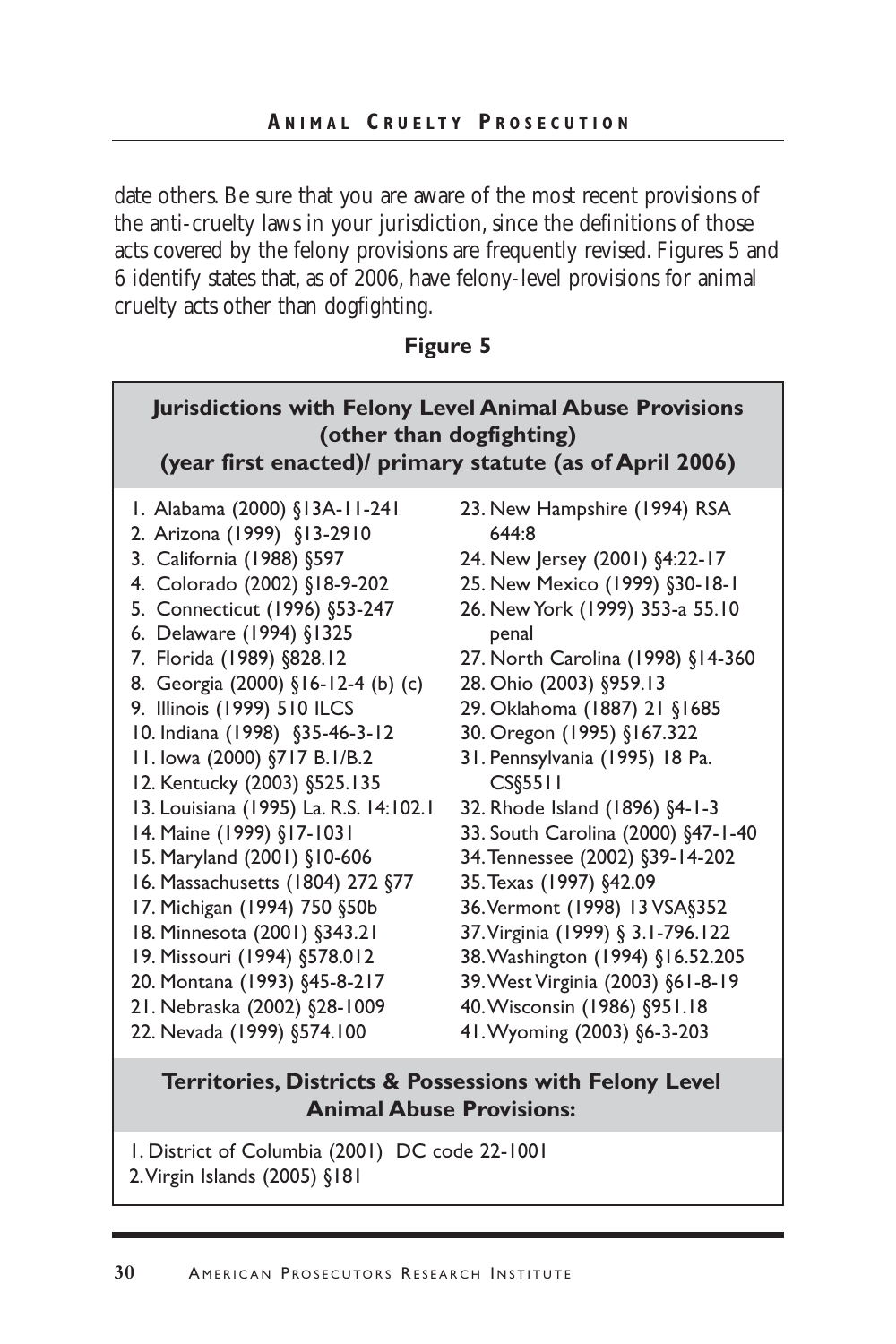| <b>Jurisdictions without Felony Level Animal Abuse Provisions</b><br>(other than dogfighting)     |                                                                     |  |  |  |
|---------------------------------------------------------------------------------------------------|---------------------------------------------------------------------|--|--|--|
| L. Alaska<br>2. Arkansas<br>3. Hawaii<br>4. Idaho<br>5. Kansas                                    | 6. Mississippi *<br>7. North Dakota<br>8. South Dakota *<br>9. Utah |  |  |  |
| <b>Territories, Districts &amp; Possessions</b><br><b>without Felony Animal Abuse Provisions:</b> |                                                                     |  |  |  |
| L. American Samoa<br>2. Northern Marianas                                                         | 3. Guam<br>4 Puerto Rico                                            |  |  |  |

**Figure 6**

\* Mississippi classifies malicious or mischievous injury to livestock as a felony (Miss. Code Ann. § 97-41-15) as well as animal sexual assault (Miss.Ann. Code §97-29-59).

\*\* South Dakota classifies animal sexual assault as a Class 6 felony, or a Class 5 if there has been a previous sex crime (S.D. Codified Laws §§22-22-42 to 44)

Most states do not limit the application of animal cruelty laws to incidents involving valuable or even owned animals.A brutal act against a stray cat or a wild duck at a public pond may be just as prosecutable as the torture of a neighbor's pet dog.

Some prosecutors may be inclined to undercharge perpetrators of animal cruelty, thinking that the acts involved may not meet a statutory definition such as "torture." However, veterinarians and other expert witnesses may provide testimony that certain acts, such as starving or drowning an animal, can cause slow and painful death and thus could meet the definition of "torture" required for a felony charge. Prosecutors may also feel that the facts of the case may not meet a standard that requires a degree of intent to cause harm, but often it can be demonstrated that the suffering and harm to the animal was the result of willful behavior with clearly foreseeable consequences for the animal, such as abandoning a chained animal in a remote location. It is not unusual for a court to apply concepts from laws written more than a century ago, sometimes using standards such as "willful or wanton killing" that have been replaced by broader concepts such as "needlessly killing." Judges are often not aware

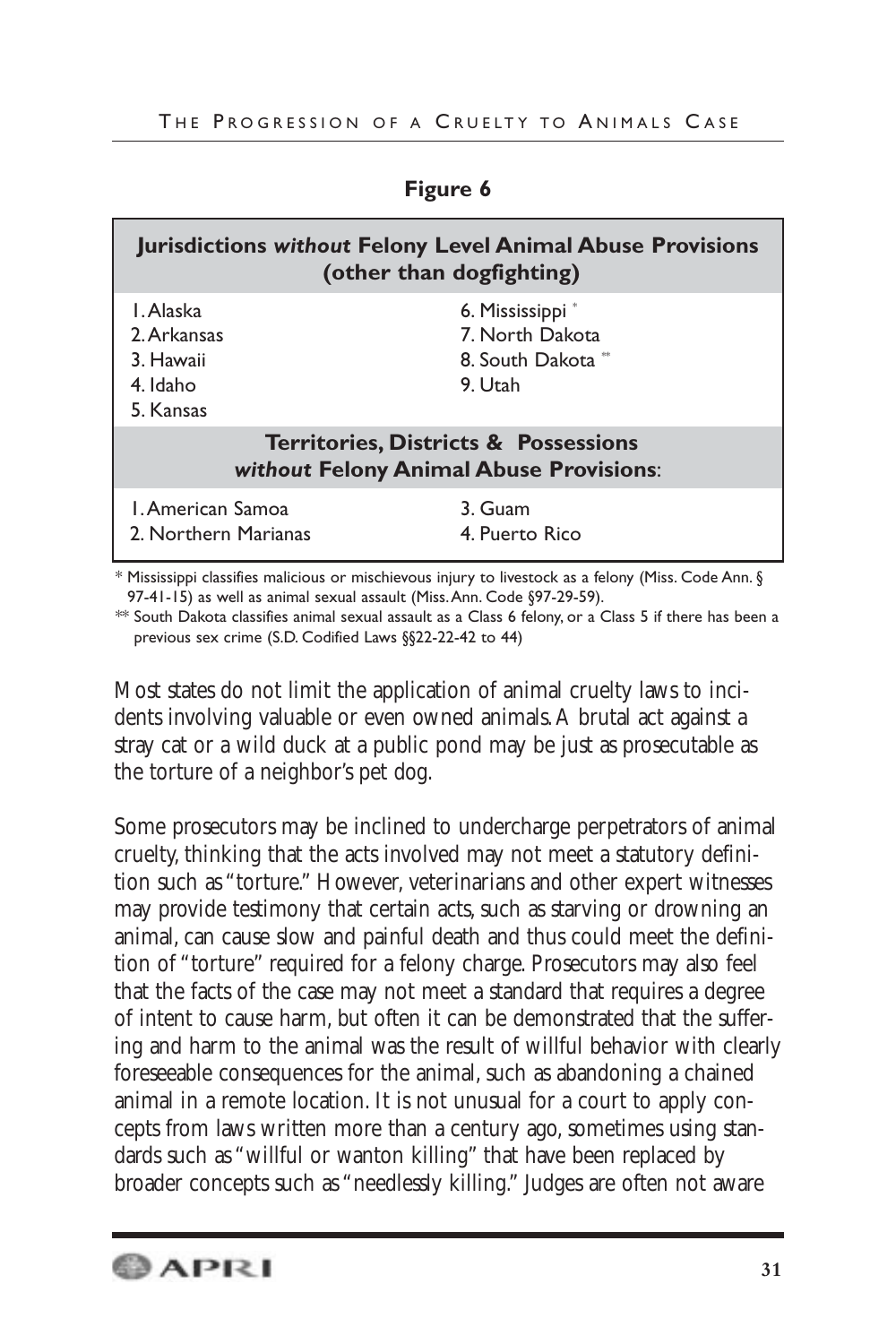of current precedent and may rely on outdated cases and interpretations, so you should clarify the most recent standards for all triers of fact.

Community outrage at an egregious act of animal cruelty may generate calls for charges that are not justified by the facts of the case or the provisions of existing laws. Do not stretch the facts to overcharge and attempt to make a case that isn't there. It may be necessary to make a special effort to educate responding officers and the public to what is needed to prove the case, and to the limitations of the applicable laws. In some cases it may be possible to legitimately apply laws other than animal cruelty codes that could carry more serious consequences. For example, several cases of animals set on fire have been charged as felony arson in states with only misdemeanor animal cruelty laws.

#### **Federal Charges**

It was previously noted that the federal Animal Welfare Act specifically addresses interstate activities involving dogfighting and cockfighting, but that state laws usually carry significantly greater penalties. Some animal cruelty cases may involve actions that violate other federal laws including the Humane Slaughter Act, the Endangered Species Act, the Wild Bird Conservation Act, the Bald and Golden Eagle Protection Act, the Marine Mammal Protection Act and the Wild Horses and Burros Act. Some animal poisoning cases may include violations of the Federal Insecticide, Fungicide, and Rodenticide Act. Cases that could involve the application of federal charges are likely to also include state animal cruelty violations and may require close coordination of actions with federal prosecutors.

The ubiquity of the Internet has led to a new federal law that addresses a specific animal cruelty enterprise that may be applicable to incidents in which a record of an act of cruelty has been made. In 1999,Title 18, Section 48 was added to the U.S. Code making it a federal crime to knowingly create, sell or possess a depiction of animal cruelty with the intention of placing that depiction in interstate or foreign commerce for commercial gain.The term ''depiction of animal cruelty'' means any visual or auditory depiction, including any photograph, motion-picture film, video recording, electronic image, or sound recording of conduct in which a living animal is intentionally maimed, mutilated, tortured,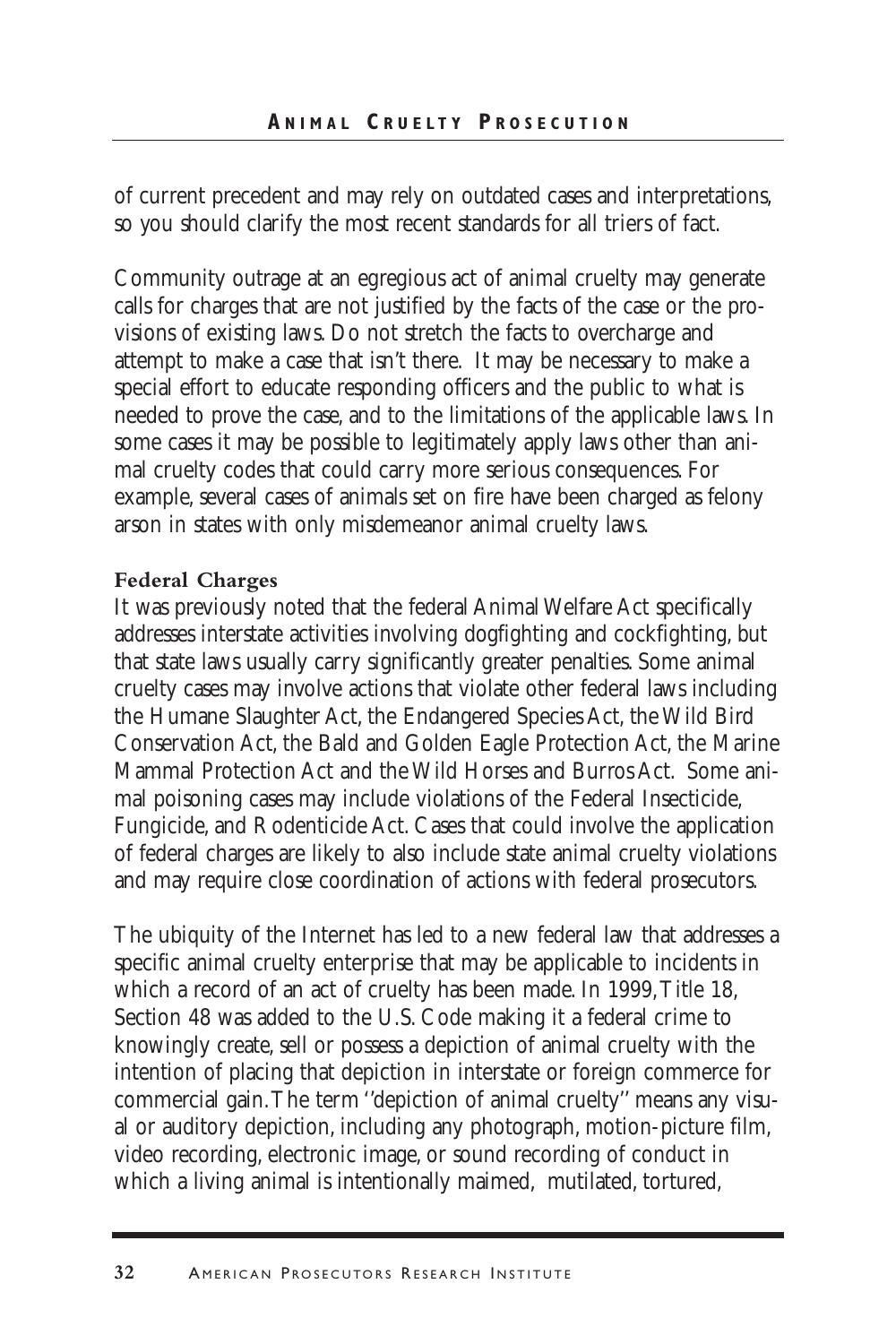wounded, or killed, if such conduct is illegal under federal law *or the law of the state in which the creation, sale, or possession takes place, regardless of whether the maiming, mutilation, torture, wounding, or killing took place in the state*.This law was specifically enacted to address the proliferation of Internet sales of "crush videos" in which various small animals were shown being stepped on or otherwise killed. Despite the originally narrow focus, the law was used in 2005 to successfully prosecute a Virginia man charged with selling and mailing videotapes of fighting pit bulls.

## **Which Victims to Charge On**

Many cases of animal cruelty involve multiple animal victims, particularly cases of severe neglect or organized activity such as dogfighting. In some cases multiple counts may be filed using each instance of cruelty as a distinct offense. In other cases, the existence of multiple victims alone may elevate the level of the offense. Some prosecutors may choose to base charges only on the most egregious and easily proven instances of cruelty. If multiple animals are involved and the defendant has not voluntarily surrendered all of the animals that have been affected, failure to charge cruelty on each animal may result in having many animals left with or returned to the defendant.

Defendants will often try to avoid responsibility for the abuse or neglect of an animal by claiming that it was not theirs. Most state laws provide a broad definition of owning, possessing, harboring or caring for an animal that establish a fairly strong duty of care.

## **Juvenile Offenders in Animal Cruelty Cases**

Approximately 30% of intentional animal abuse cases involve juvenile offenders. Charging and related decisions should be based on the nature of the offense, the availability of alternative approaches and the community resources for dealing with young offenders. Since cruelty can be indicative of ongoing family violence, juvenile or family court may be the most appropriate venue.Acts of cruelty committed by a very young offender may indicate a family in need of services or an offender requiring special mental health assessment and intervention.

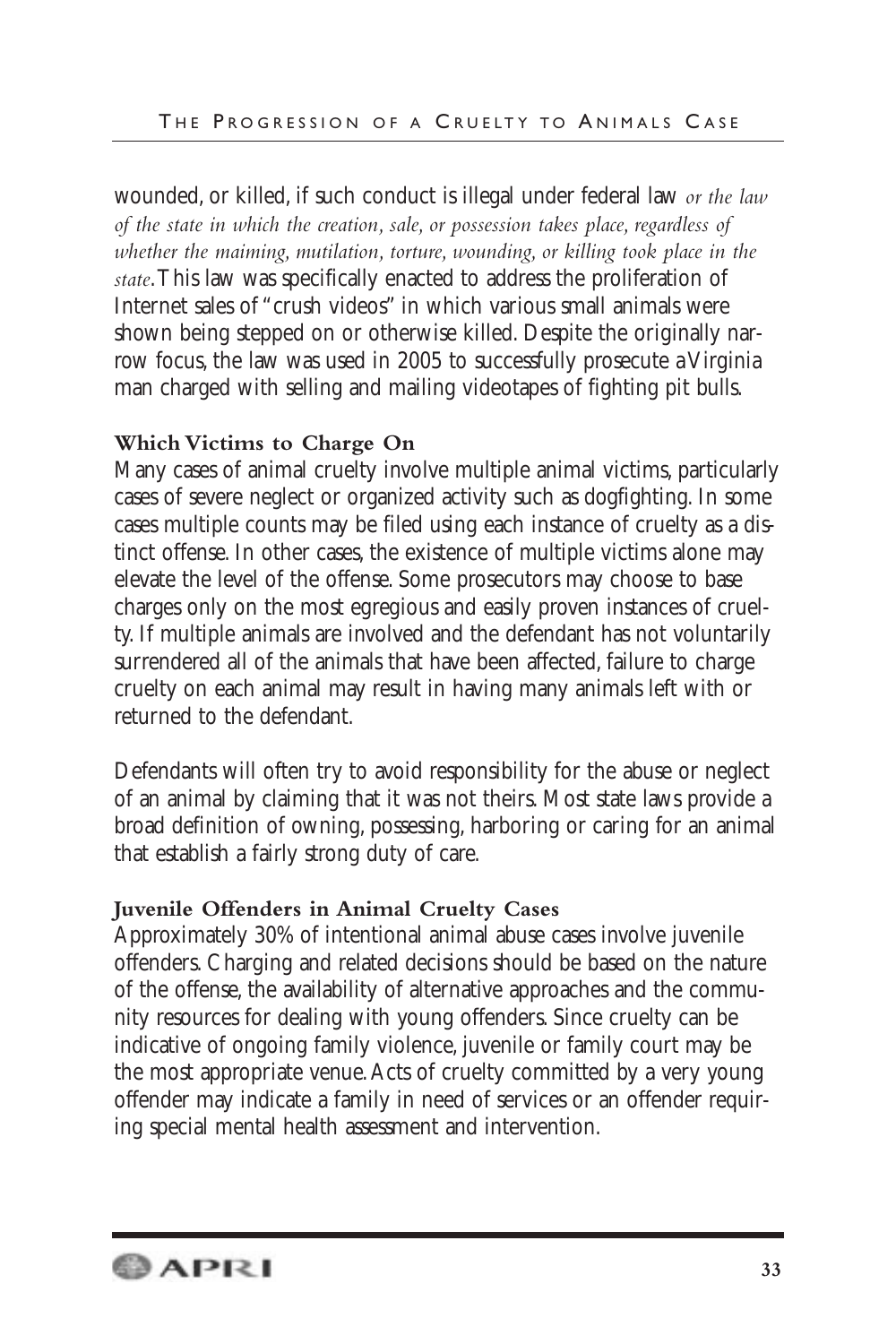As of 2006, no states have provisions for automatic waiver and transfer from juvenile to adult court of even the most violent, repeated or egregious of acts of animal cruelty. However, review of the nature of the offense with respect to threat assessment may be relevant to making a transfer determination. In non-animal juvenile cases, the suggested factors in considering a waiver include:10

The seriousness of offense to the community and whether protection of the community requires a waiver.

Whether the offense was committed in an aggressive, violent, premeditated or willful manner.

The interpersonal nature of the crime. Courts traditionally give greater weight to acts against persons rather than property, but animals should be considered as a special category of property for purpose of waiver.

It is usually not difficult to identify those acts which are potentially the most serious and which might indicate the greatest need for a response that provides the best protection of the community.The community itself will often demonstrate its desire for aggressive action in response to serious cases of animal cruelty, even when committed by juveniles. However, there are certain characteristics of acts of animal cruelty which are indicative of a need for greater concern. Figure 7 lists the elements of animal cruelty cases most often associated with risk of other interpersonal crimes.This list is based on retrospective studies of acts of cruelty against animals reported by incarcerated violent offenders, reports of acts of animal cruelty committed prior to or in association with child abuse or domestic violence, and extrapolation from criteria used in threat assessment by the National Center for the Analysis of Violent Crime.

There are currently few formal diversion programs available for juvenile or adult animal cruelty offenders and limited programs specifically addressing the mental health needs of such offenders (see below). Most agencies make an attempt to address even serious animal neglect cases through education and assistance with resources. Cases that can be

<sup>10</sup> NATIONAL COUNCIL OF JUVENILE AND FAMILY COURT JUDGES, JUVENILE DELINQUENCY GUIDELINES: IMPROVING COURT PRACTICE IN JUVENILE DELINQUENCY CASES (National Council of Juvenile and Family Court Judges, 2006).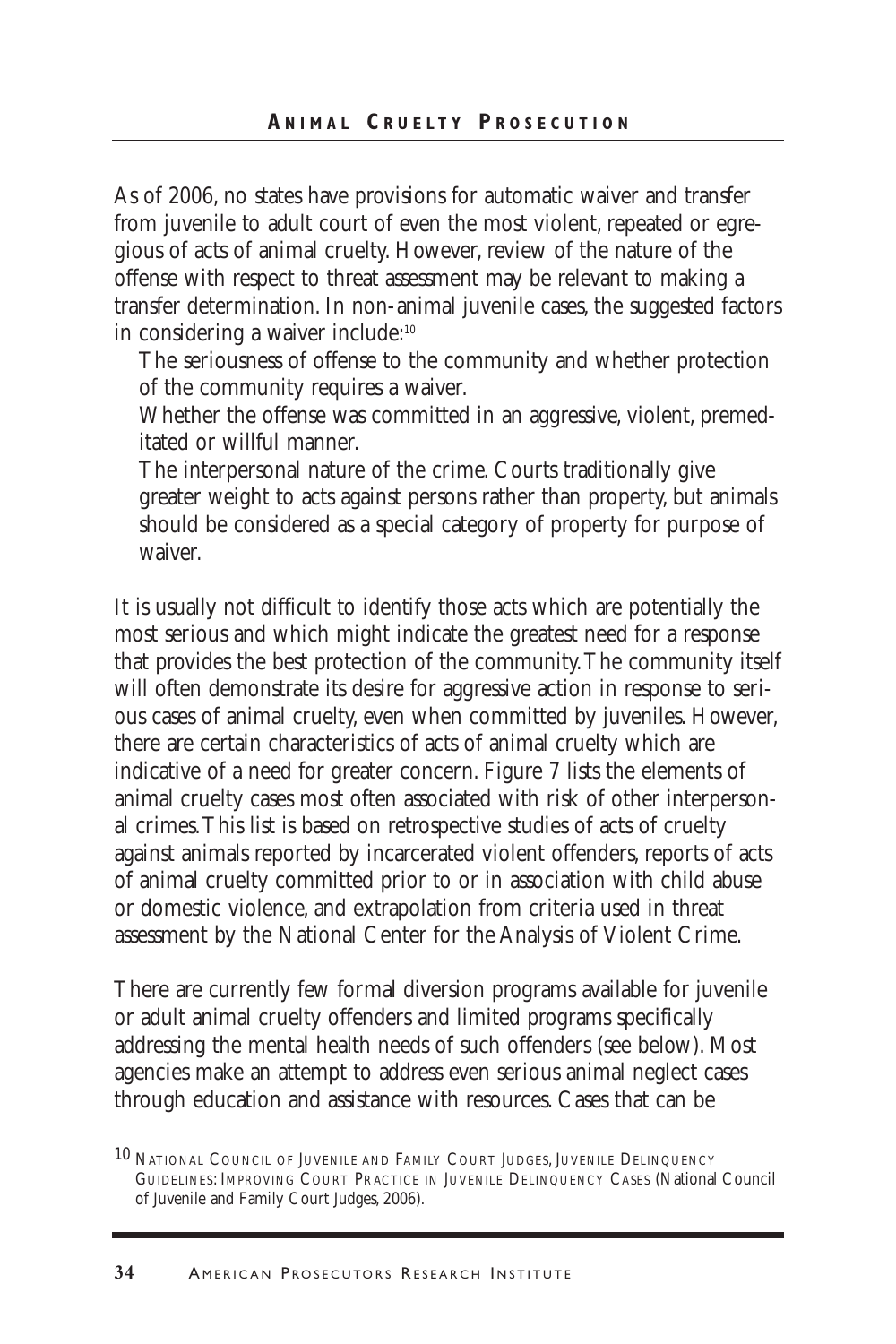resolved through education should not be advanced for prosecution. Those that involve chronic repeated animal neglect or violent or intentional acts of cruelty should not be considered candidates for diversion.

## **Figure 7**

## **Major Factors in the Assessment of Dangerousness in Perpetrators of Animal Cruelty**

- 1. Victim vulnerability e.g. size, age, level of harmlessness/aggressiveness
- 2. Number of victims involved
- 3. Severity of injury inflicted
- 4. Use of fire
- 5. Repetition of injuries on individual victim(s)  $-$  e.g. multiple wounds
- 6. Multiple forms of injury to individual victim(s) e.g. stabbing *and* burning
- 7. Victim was bound or otherwise physically incapacitated
- 8. Duration of abuse how prolonged was the act of abuse/torture
- 9. Act was committed with high risk of detection or observation
- 10. Other illegal acts were committed at the scene of the animal cruelty
- 11. Individual was the instigator of an act involving multiple perpetrators
- 12.Animal cruelty was used to threaten, intimidate or coerce a human victim
- 13.Animal victim was subjected to mutilation or postmortem dismemberment
- 14.Animal victim was sexually assaulted or mutilated in genital areas or perpetrator indicated sexual arousal as a consequence of the abuse
- 15. Perpetrator documented the act of animal abuse through photographs, video or audio recording, or diary entries

## *Building the Cruelty to Animals Case*

A successful cruelty to animals prosecution often parallels an interpersonal violence or sexual assault case more closely than a prosecution for a property crime. Figure 8 provides a general checklist for developing an animal cruelty prosecution. Since animal cruelty laws are evolving rapidly, it is important to review the most recent versions of the statutes for updates. In some cases, other relevant statutes may be found outside of the criminal code, such as in agriculture and market laws, fish and wildlife regulations, or public health codes.

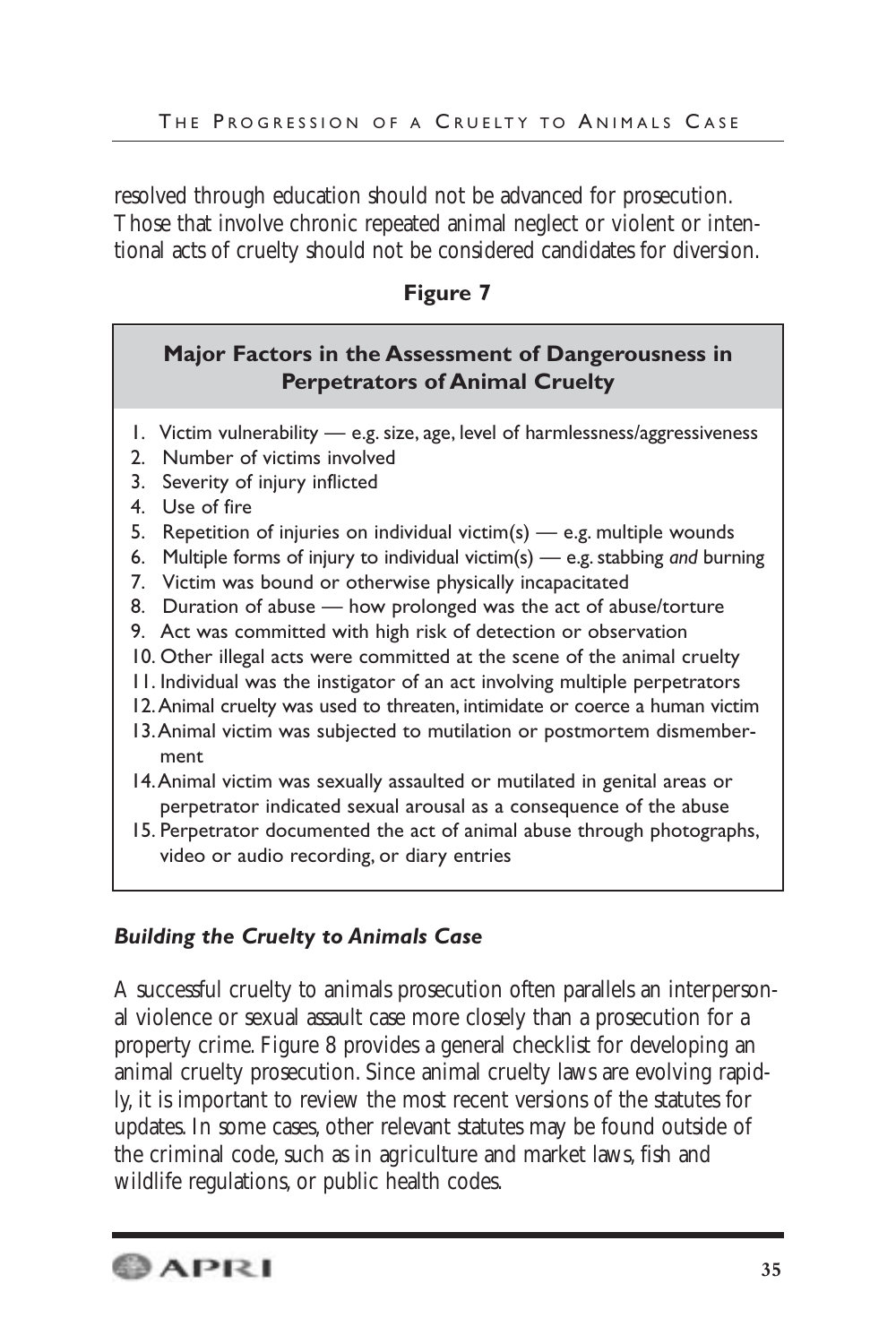#### **Figure 8**

## **Sample Workup Checklist for an Animal Cruelty Prosecution**

- ❑ Review state animal cruelty laws and related regulations for recent changes that may apply
- ❑ Investigate complaint circumstances
- ❑ Review reports from humane investigator/ police
- $\Box$  Interview responding officer(s) and humane agent(s)
- ❑ Interview animal owner if known/applicable
- $\Box$  Review photos/videos of scene and animal(s)
- ❑ Inspect physical evidence if applicable (e.g. dogfight paraphernalia)
- ❑ Visit scene if applicable (particularly recommended in cases involving many animals)
- ❑ Review medical records/necropsy reports of victims
- ❑ Review short and long-term options for housing animals in case
- ❑ Interview veterinary and other expert witnesses
- ❑ Review treatment and other service options that may be applicable for offender

The primary evidence for the prosecution of most animal cruelty cases will be the records and evidence compiled by the cruelty investigators, police officers or humane agents involved in the initial response to the complaint. Such investigators are increasingly receiving good training on appropriate investigative techniques. These reports should include thorough documentation of the complaint, photographic and/or video documentation of the conditions found, inventories of other relevant evidence that may have been seized, reports of any eyewitness testimony and other relevant case data such as weather information in cases of extreme neglect or exposure.

#### **Veterinary Testimony**

Reports and testimony from veterinarians and veterinary technicians who have attended to the animals involved in a cruelty case are often the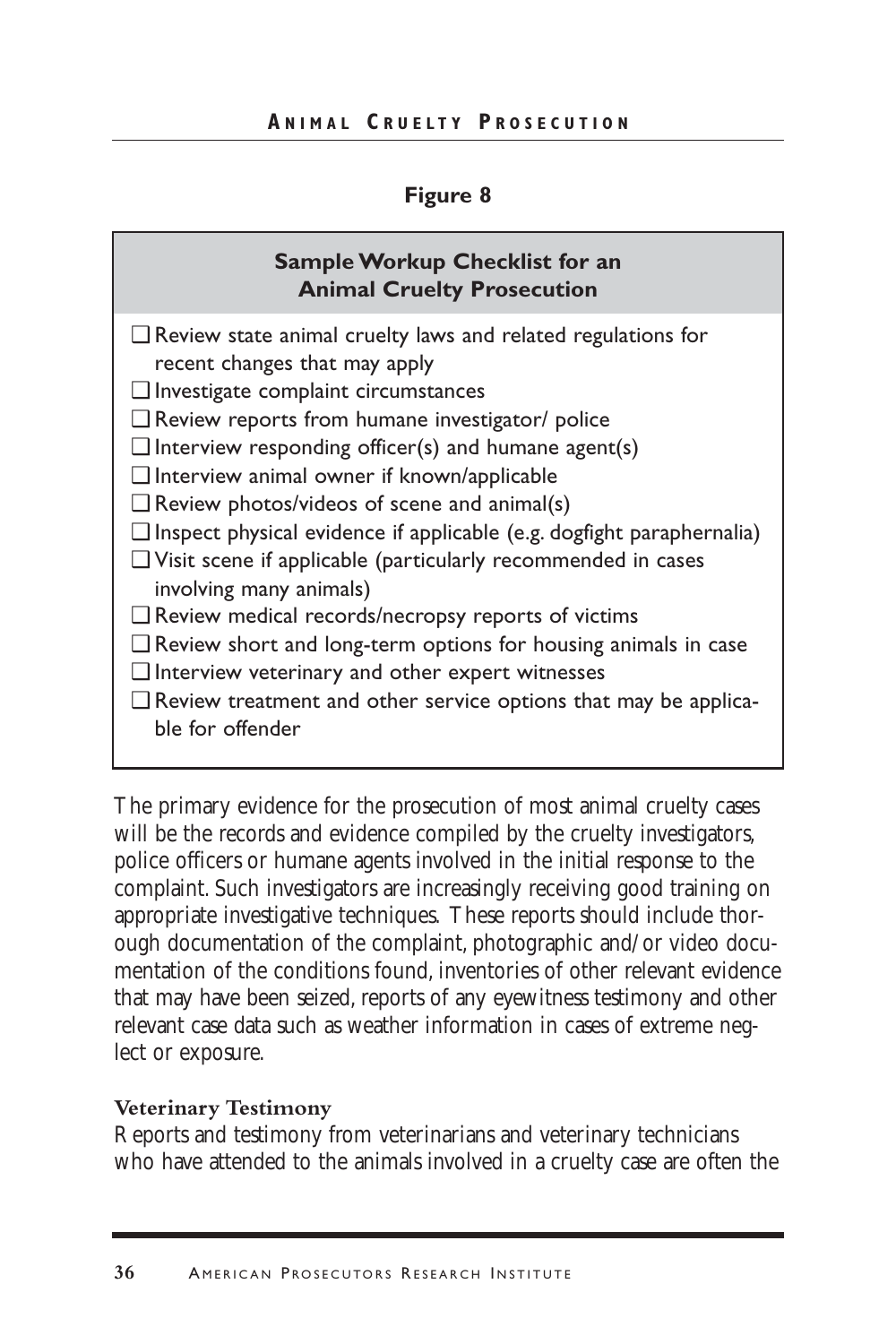key to telling the story of an animal that has been injured or killed through abuse or neglect. Such testimony can address key issues raised in most cruelty cases, as outlined in Figure 9. Veterinarians are among the most respected members of the community and their testimony as both direct and expert witnesses can be particularly compelling.Veterinary professionals can also provide a well-supported, objective community standard for what is considered reasonable and prudent care.

## **Figure 9**

## **Major Roles of Veterinary Professionals in the Prosecution of Animal Cruelty Cases**

- Documenting the physical condition of all animals associated with a cruelty case and documenting changes in their condition in response to care and treatment
- Commenting on reasonably prudent actions and standards of care that could have been taken to prevent disease, injury or death
- In the case of dead animals, determining the cause of death, sequence of injuries and timing of pre-mortem or post-mortem wounds
- Offering expert opinion to distinguish between death and injury resulting from human vs. non-human causes (e.g. predation) or intentional vs. accidental injury
- Identifying and preserving physical evidence that may link the injuries to a particular suspect (e.g. projectiles, ligatures, trace evidence).
- Offering opinions regarding the speed of unconsciousness or death, and degree of suffering to evaluate whether the death or killing was humane

It is important to document not only the medical condition of animals at the time of the initial investigation, but also the recovery or deterioration of animals over time.The relatively rapid transition of a dog from a "bag of bones" to fully fleshed out animal with a healthy coat is strong testimony to the fact that all it took was basic care to have a healthy animal.

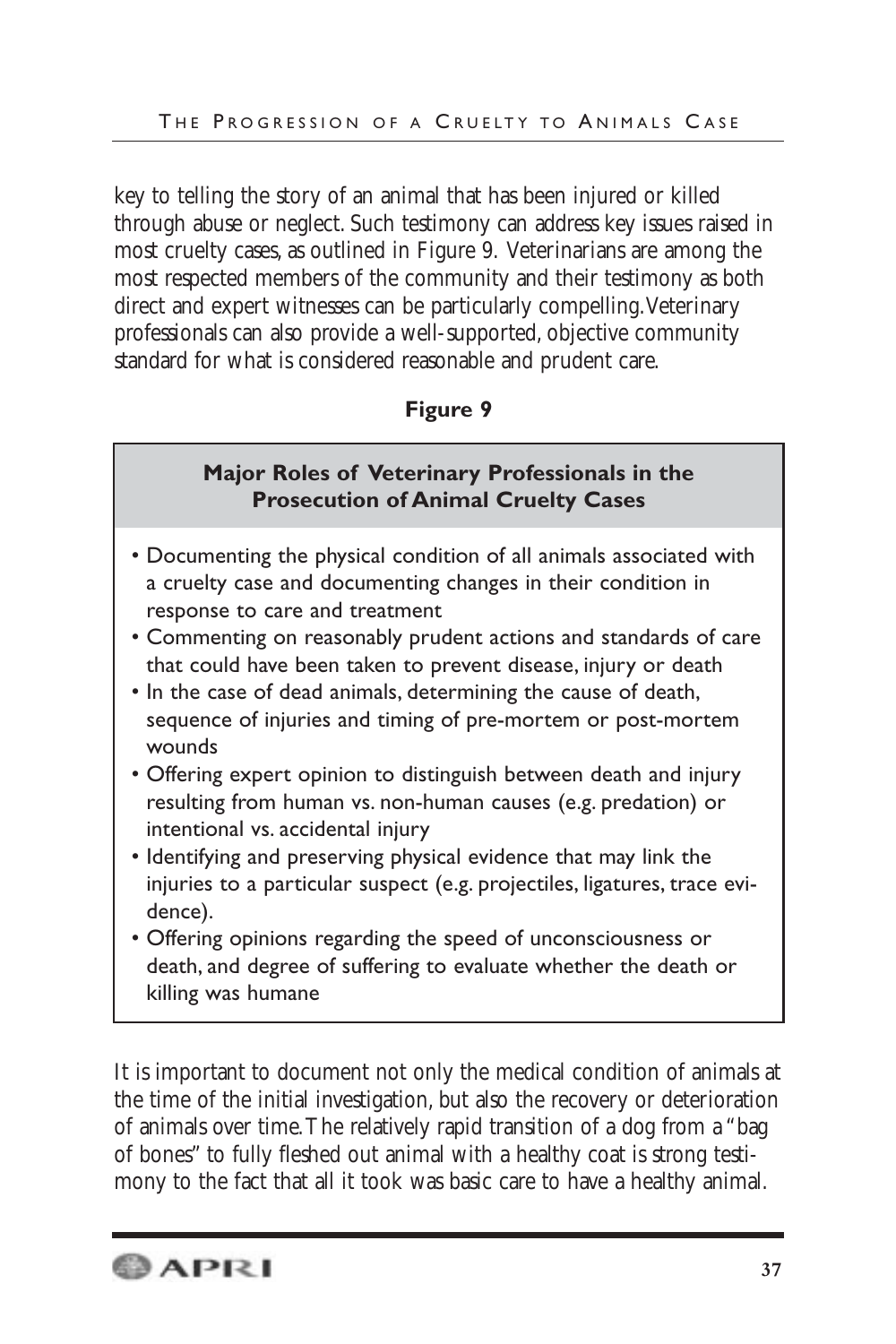Defendants may call their own veterinarians as witnesses to document prior care, but such testimony can provide sharp contrast to the conditions underlying the cruelty charges and may actually strengthen the prosecution's case.

#### **Other Expert Testimony**

Special circumstances may necessitate employing other professionals with expertise in animal care to help clarify events that transpired or call defense theories into question.This might include veterinary specialists such as pathologists or toxicologists. It may also include veterinary behaviorists or certified applied animal behaviorists to address behavioral issues. Some animal cruelty cases have used other scientific experts including DNA specialists, ballistics experts and psychologists. Cases involving livestock abuse or neglect may benefit from having industryspecific animal husbandry experts who can address issues regarding commonly accepted practices that may have been violated or ignored.

The prosecution of an animal cruelty case may also involve participation of professionals from agencies other than law enforcement or animal care that may have had to become involved in the response to the animalrelated complaint.This may include mental health professionals, child protective services, adult protective services, domestic violence responders, healthcare workers, and sanitation and fire professionals.These professionals may provide added insight into the conditions found at the scene and their impact on people as well as animals exposed to these conditions.

#### **Other Community Witnesses**

Neighbors and other community members may often know more about how someone is treating his or her animals than they do about the person.Testimony regarding a history of public mistreatment may be important in establishing a pattern of intentional abuse. Other community members may have had an opportunity to observe the behavior and treatment of the animals in question, including letter carriers, other delivery personnel, utility workers, pet sitters, groomers and others.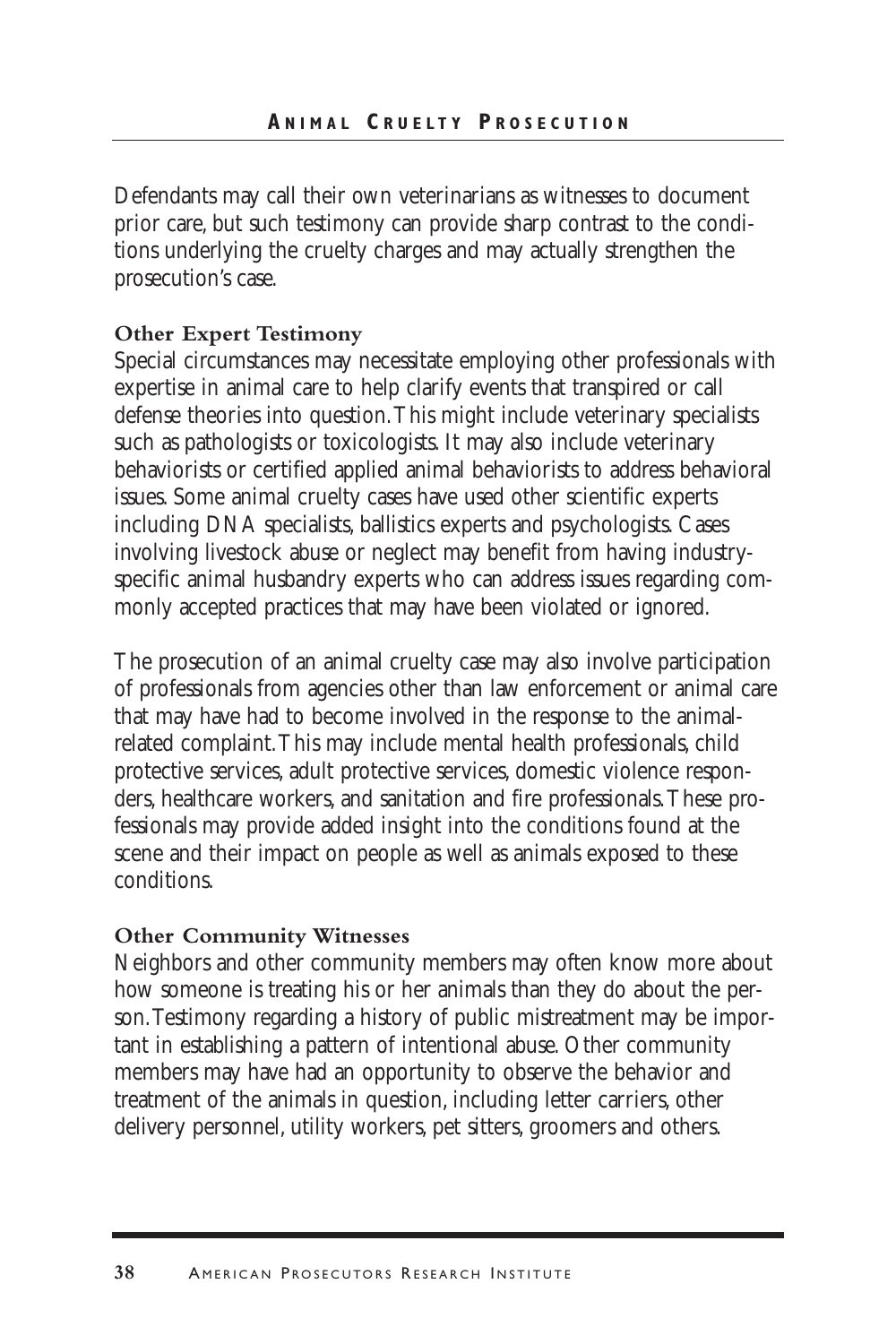#### *Sentencing Requests and Guidelines*

The balanced approach to juvenile justice aims to address three primary concerns: (1) holding offenders accountable for their actions, (2) enhancing community safety, and (3) developing the offender's competencies to become a contributing member of society.11 The outcome of the prosecution of an animal cruelty case should add a fourth concern to this list: (4) providing for the interests of the animal(s) involved and other animals that may be affected.

Animal cruelty cases are given an unusually high degree of scrutiny by the general public.Whatever the final outcome of a case, it is likely to be criticized by some as the proverbial "slap on the wrist." Prosecutors should attempt to clearly communicate the realistic limitations of the juvenile justice system as it relates to the case at hand, and their commitment to addressing the concerns of the balanced approach to the fullest extent possible.

#### **Removal of Animals**

Most state anti-cruelty laws contain specific provisions that allow for the removal of animals from an owner convicted of animal cruelty. This is usually the primary concern of agencies investigating and responding to complaints of animal abuse and neglect. This removal may be limited to the animals specifically enumerated in the charges, or may be extended to include all animals possessed by the offender. Usually the animals will be surrendered to the investigating agency for appropriate disposition either adoption, sale or humane euthanasia. Often the courts impose a lien on such animals that allows any funds generated to be used to compensate agencies for the expense of housing and care, although such agencies rarely receive compensation equaling their costs of caring for the animals. Simply removing only those animals that have been proven to be the subjects of cruelty is usually not a satisfactory outcome for the agencies involved in responding to the situation, or to the general public. Whenever possible, protection should be extended to the greatest number of animals that may be at risk of harm.

11 BRINGING BALANCE, *supra* note 5, at 1.

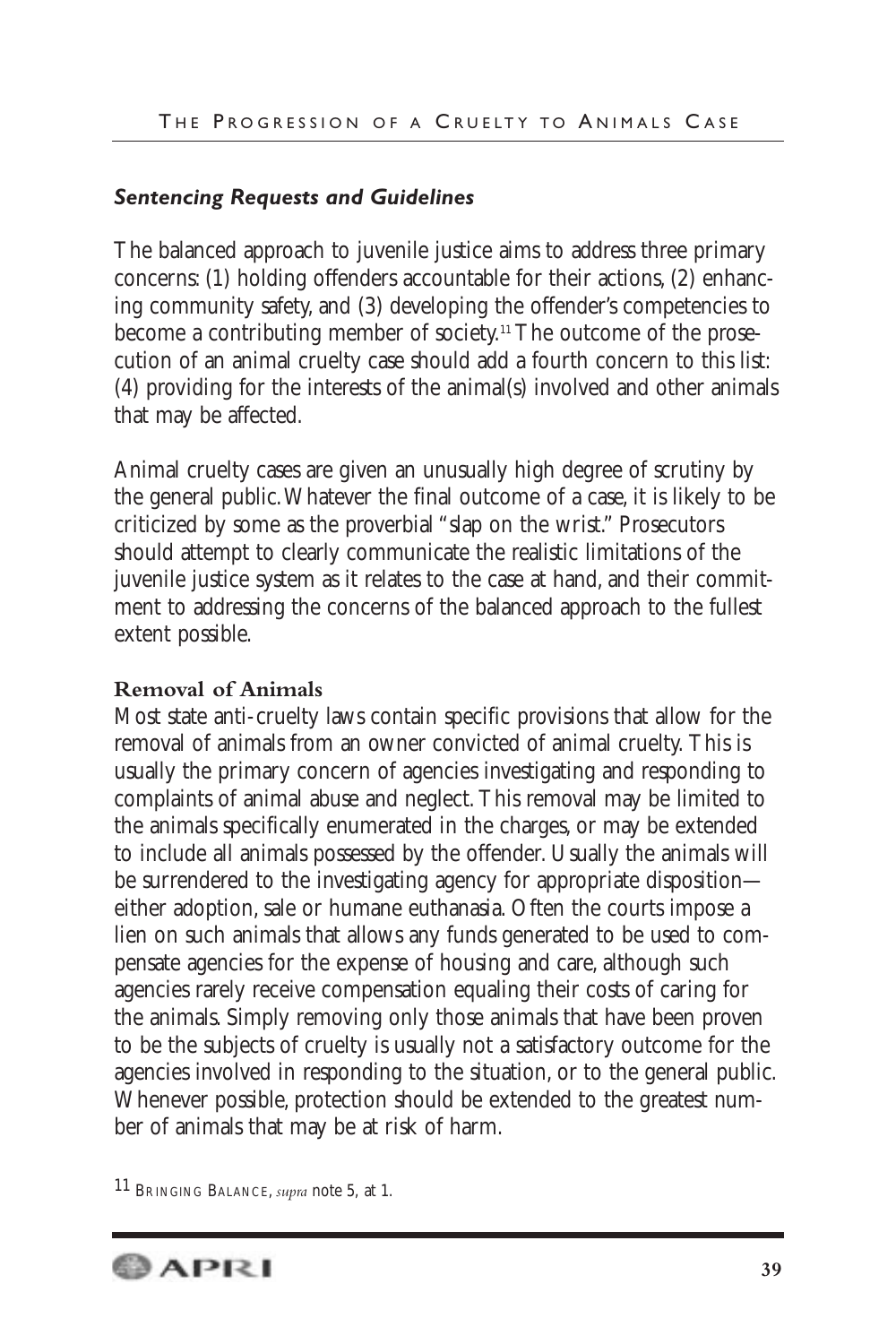#### **Limits on Future Ownership/Contact**

Conviction on animal cruelty charges implies an inherent inability to provide appropriate care in the future. Most state laws specifically provide for limits on future ownership of other animals for a specified length of time or for the duration of probation. In some cases, these limits apply to the species involved in the cruelty case; in others, it may apply to *any* animals. Some laws extend the prohibition to any contact with certain animals.When these provisions are not specifically outlined in the cruelty law, they should still be considered as part of a sentencing request. In severe neglect or animal hoarding cases the courts have often been reluctant to remove *all* animals from the care of the offender. If the defendant is allowed to keep animals following conviction, the numbers should be consistent with local limits and with the individual's demonstrated capacity to provide care. In addition, sentencing should include provisions for reasonable monitoring of compliance with these limits by animal care and control or other authorities.

#### **Limits on Employment**

Some states restrict those convicted of animal cruelty from employment in professions involving direct contact with or responsibility for animals, including positions in animal care and control. If that is a provision, it should be noted in the records of the case.

#### **Restitution**

Most states have provisions in the cruelty laws for restitution to agencies or individuals providing housing, care and veterinary services.

Request for such restitution should be made at disposition. Many states have recognized the unique value of companion animals in civil suits over wrongful deaths of animals and have awarded costs for cremation, counseling and even pain and suffering. Some state animal cruelty laws (e.g.Tennessee), specifically allow the trier of fact to award non-economic damages to a person whose animal is injured or killed.

#### **Punishment**

Many factors related to the nature of the offense, the offender's history and the resources available within the juvenile justice system will influ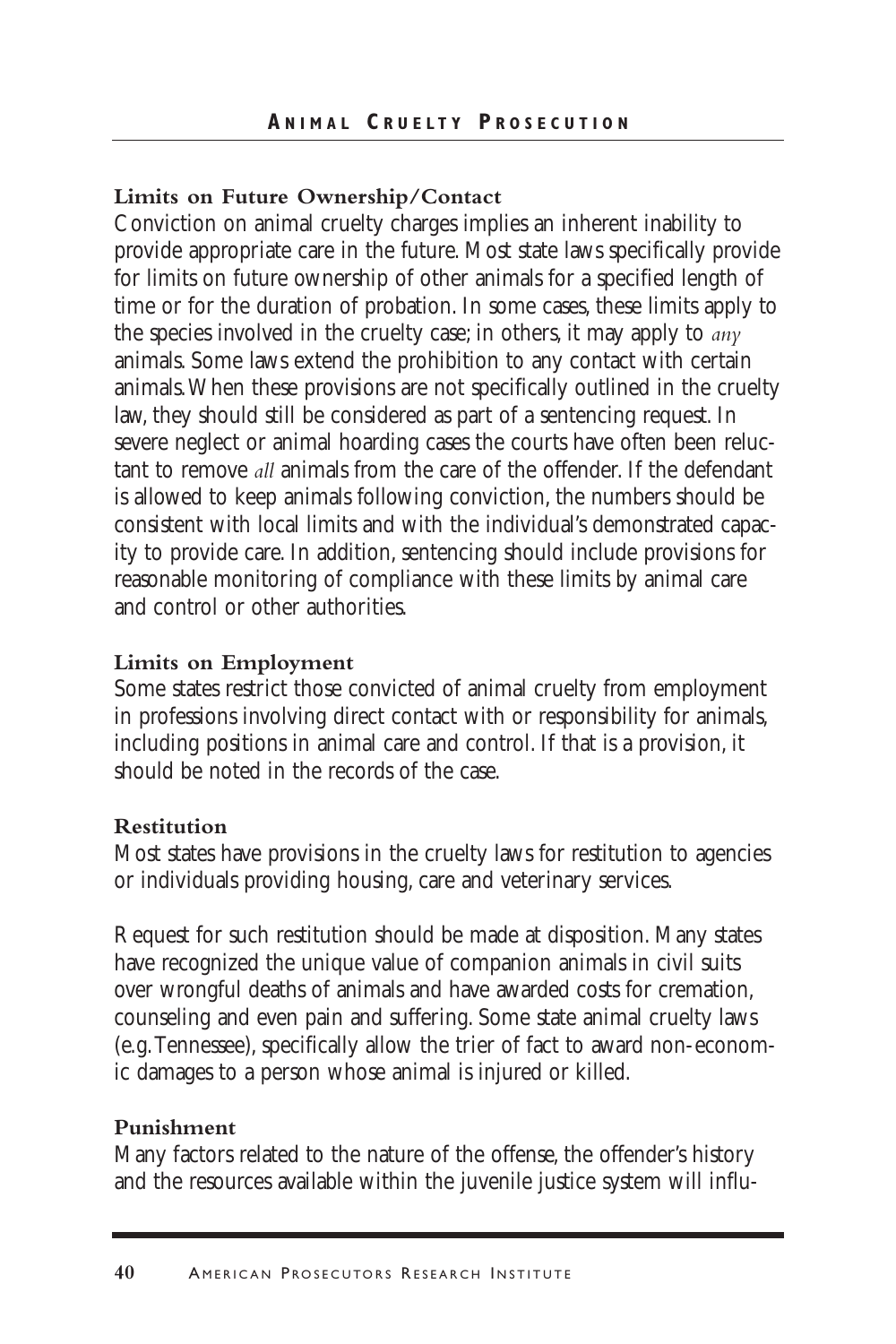ence recommendations at disposition.The threat-assessment elements mentioned in Figure 7 can be helpful in addressing the types of offenses requiring particular attention for the protection of the community.

## **Fines**

Existing state anti-cruelty laws allow for fines of up to \$150,000 (Arizona), with most states having provisions for maximum fines of approximately \$10,000, which is within the range of expenses encountered in many animal abuse cases.

## **Jail/Prison Time**

Current felony animal cruelty provisions allow for jail or prison sentences ranging from six months to ten years. Since serious and violent animal cruelty offenses are often associated with other crimes, courts have increasingly been recommending and receiving maximum sentences in instances of repeated, violent or severe animal abuse. In cases involving juvenile or non-habitual offenders, most courts have recognized the value of some jail time as an important part of the balanced approach to holding perpetrators accountable. Such sentences are then usually blended with a substantial period of probation supervision.

## **Probation**

Much of the concern about animal cruelty cases centers on what these actions may tell us about the capacity of the offender to engage in future violent acts against people and property. For this reason, probation of the longest possible duration can be one of the most desirable outcomes in such a case.The conditions may include provisions for substance abuse screening, counseling, employment or school attendance and performance. In cases of neglect or animal hoarding, probation should include provisions for monitoring the numbers and condition of any animals left in the individual's care.

## **Community Service**

Community service can be an important component of accountability and may contribute to competency development. In cases of animal cruelty, the court should avoid mandating community service at a local humane society or animal control agency without the expressed interest

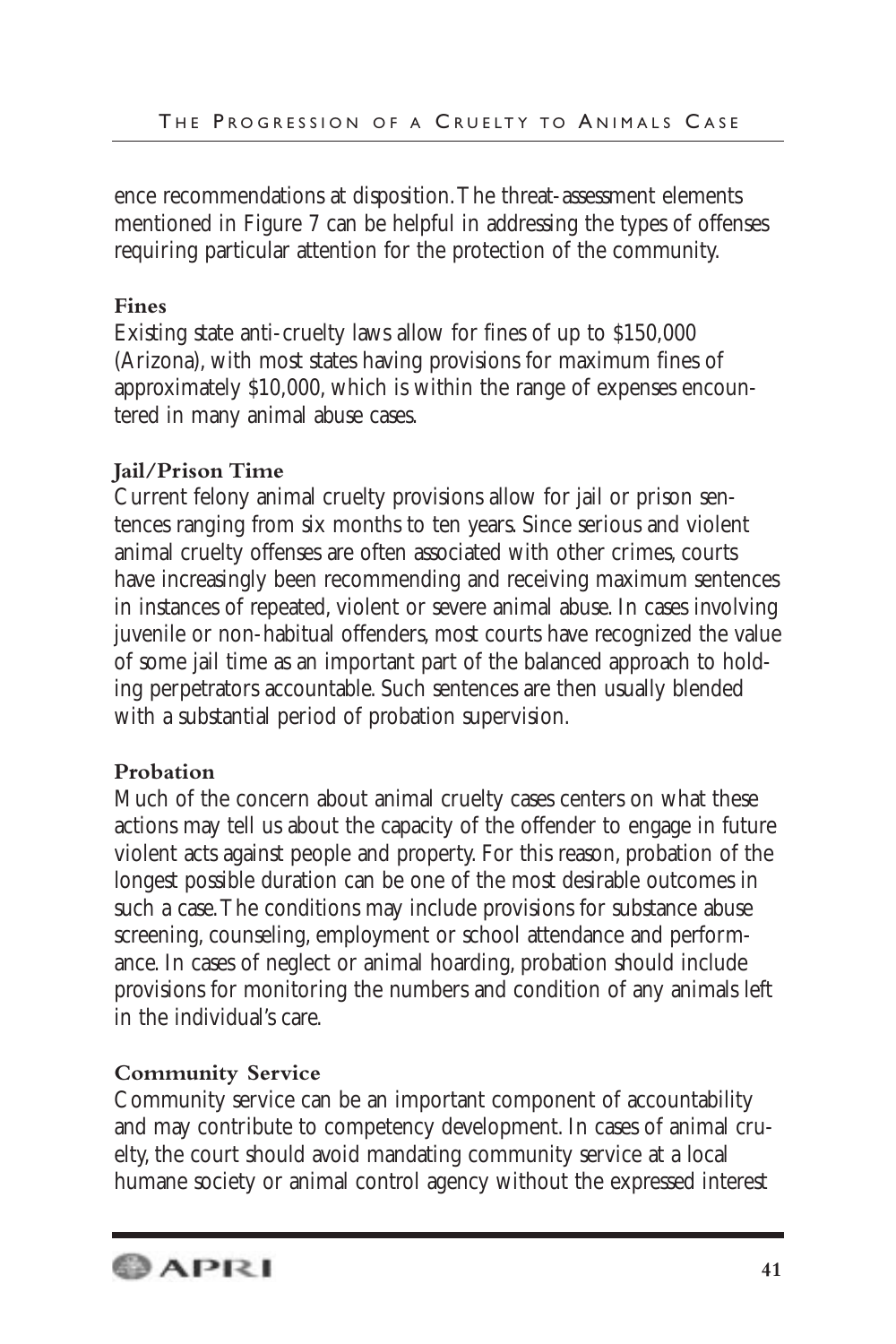and cooperation of the organization. Most animal organizations lack the resources to supervise community service workers in their facilities and are legitimately concerned about exposing animals to such offenders.

#### **Evaluation and Counseling**

As outlined in Figure 4, about half of the states address provisions for psychological evaluation and counseling in their animal cruelty laws. Usually this is to be undertaken at the offender's expense. Even when not specifically mandated, such evaluation is usually an appropriate consideration.

Since animal abuse and neglect takes many different forms, with a variety of different underlying motives and processes, no "one size fits all" program is appropriate for all offenders. However, there are standardized approaches for dealing with many types of offenders, including the Anicare® models listed in the Appendix, which may be appropriate in some cases. In addition, a growing number of mental health care providers have received training on the psychology of animal abuse and neglect and could be resources for such assessments and treatment.

Other more standardized programs may be appropriate in some instances. Mandated batterer intervention programs may be appropriate for animal cruelty that has occurred in the context of domestic violence.Younger offenders whose behavior might stem from exposure to other family violence can benefit from family therapy. Substance abuse treatment is appropriate for animal cruelty cases that involve drugs or alcohol.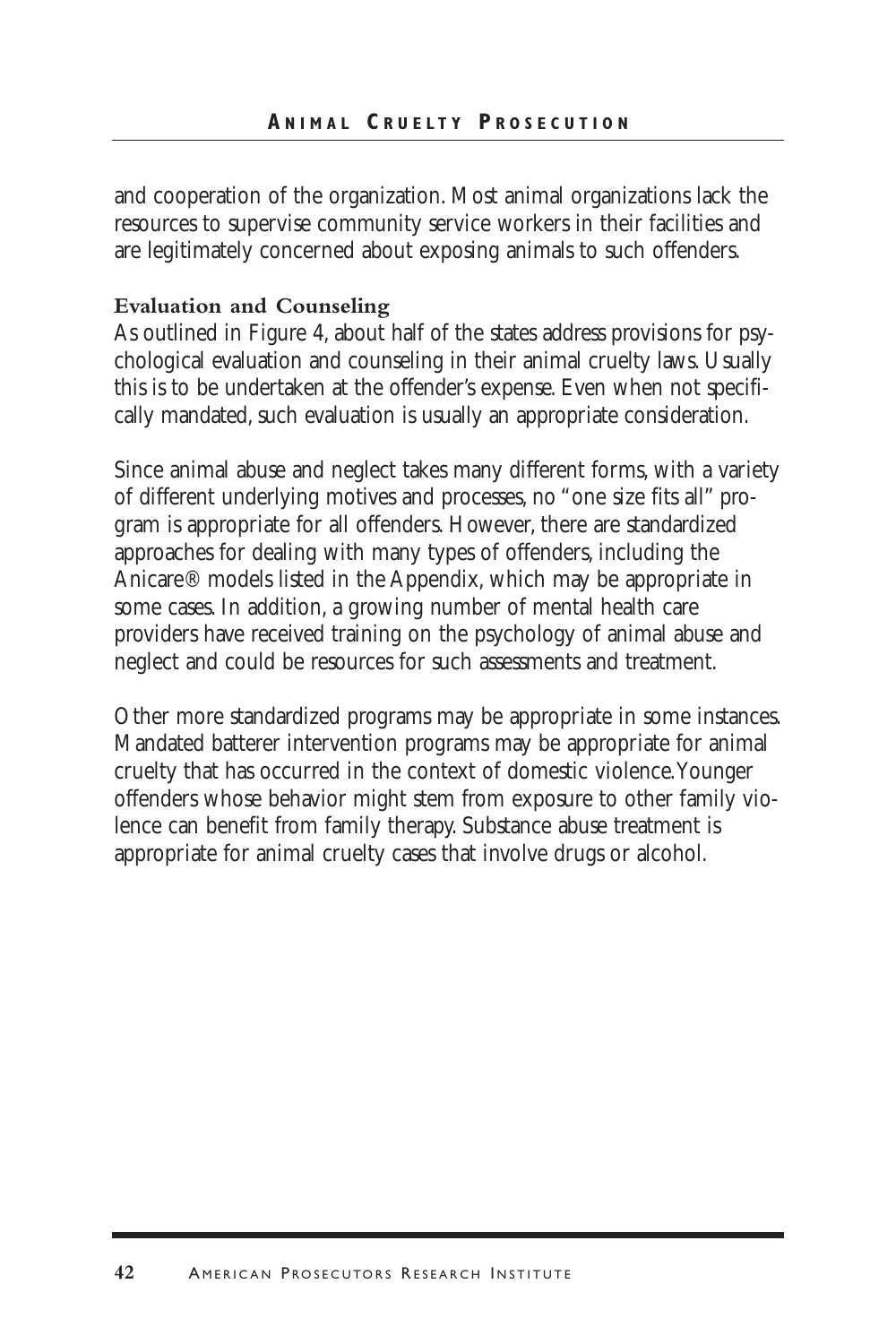## **C ONCLUSION**

**A**nimal cruelty is increasingly viewed as a serious issue by professionals in law enforcement and mental health—as well as by the general public. Animals are part of the majority of American families, and their victimization is of concern to millions.The effective prosecution of animal abuse has many benefits. It can provide an early and timely response to those who are, or who are at risk of becoming, a threat to the safety of others. It can provide an added tool for the protection of those who are victims of family violence. It can provide an opportunity for prosecutors to develop new, strong and helpful allies in the protection of their communities. Finally, it can bring personal satisfaction in developing new skills and new understanding, and in helping build a truly compassionate society.

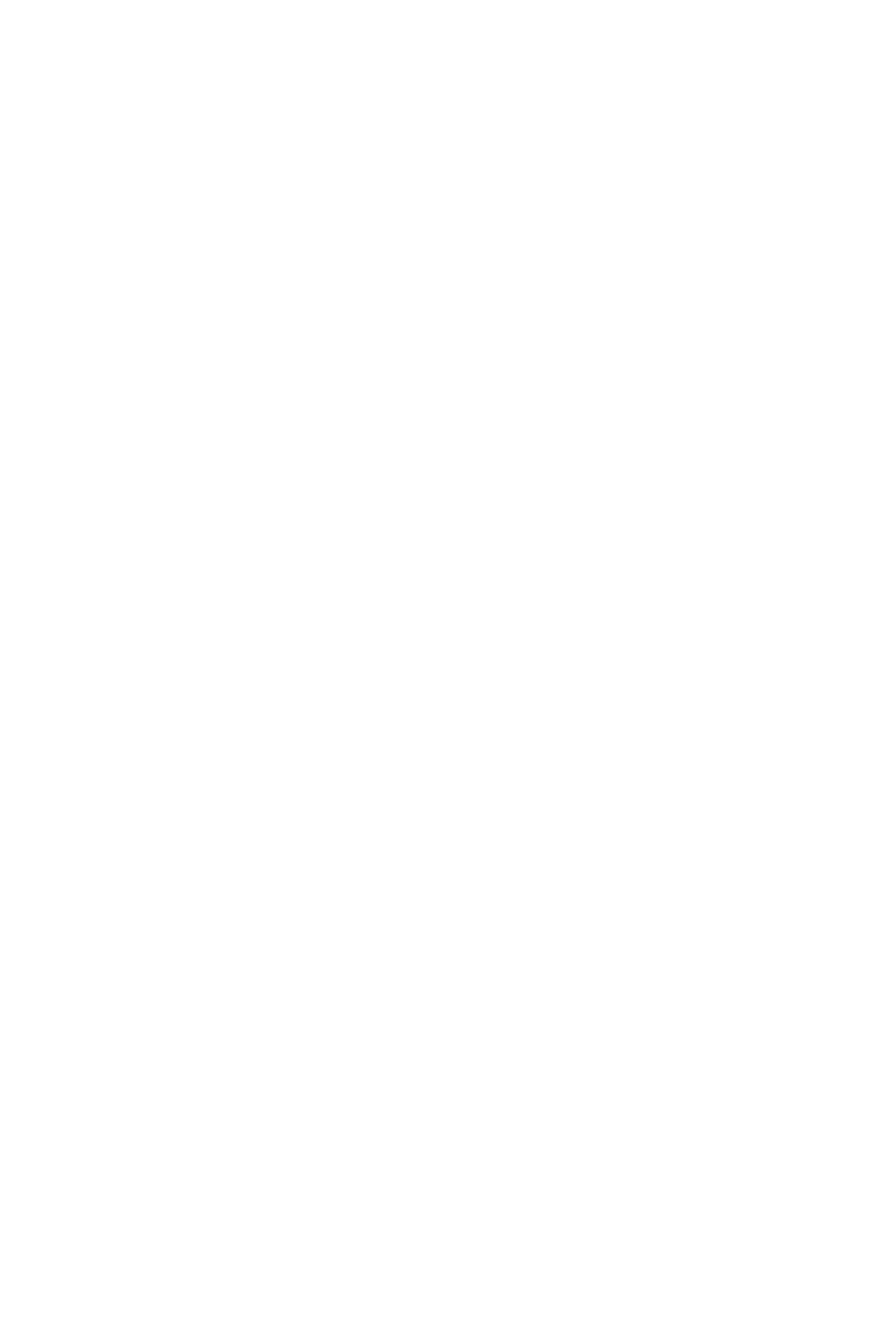## **R EFERENCES**

AMERICAN PSYCHIATRIC ASSOCIATION, DIAGNOSTIC AND STATISTICAL MANUAL OF MENTAL DISORDERS. FOURTH EDITION.TEXT REVISION (DSM-IV-TR) (American Psychiatric Association 2000).

F.R.Ascione, *Animal Abuse and Youth Violence*. OFF. JUV. JUST. DELINQ. PREVENTION, JUV. JUST. BULL. (2001).

F.R. ASCIONE AND P. ARKOW, CHILD ABUSE, DOMESTIC VIOLENCE AND ANIMAL ABUSE: LINKING THE CIRCLES OF COMPASSION FOR PREVENTION AND INTERVENTION (Purdue University Press 1999).

K.D. Becker,V.M. Herrera, L.A. McCloskey and J. Stuewig, *A Study of Firesetting and Animal Cruelty in Children: Family Influences and Adolescent Outcomes,* 43 (7) J.AM.ACAD. CHILD.ADOL. PSYCHIATRY 905 (2004).

C. Berry, G. Patronek and R. Lockwood, *Long-Term Outcomes in Animal Hoarding Cases,* 11 ANIMAL LAW 167 (2005).

DANTZLER, F., K.JOHNSON, R., LOCKWOOD, M. PAULHUS AND E. SAKACH, ILLEGAL ANIMAL FIGHTING VENTURES:A LAW ENFORCEMENT PRIMER FOR THE INVESTIGATION OF COCKFIGHTING AND DOGFIGHTING (Humane Society Press 1997).

D. Favre and V.Tsang, *The Development of Anti-cruelty Laws During the 1800's,* 1 DETROIT C. L. REV. 1 (1993).

A. R. Felthous and S.R. Kellert, *Psychosocial Aspects of Selecting Animal Species for Physical Abuse*, 32 J. FORENSIC SCIENCES 1713 (1987).

P.S. FRASCH, S. WAISMAN, B. WAGMAN AND S. BECKSTEAD, ANIMAL LAW CASES AND MATERIALS (SECOND EDITION) (Carolina Academic Press 2000).

B.E. HARCOURT, ILLUSIONS OF ORDER:THE FALSE PROMISE OF BROKEN WINDOW POLICING (Harvard University Press 2001).

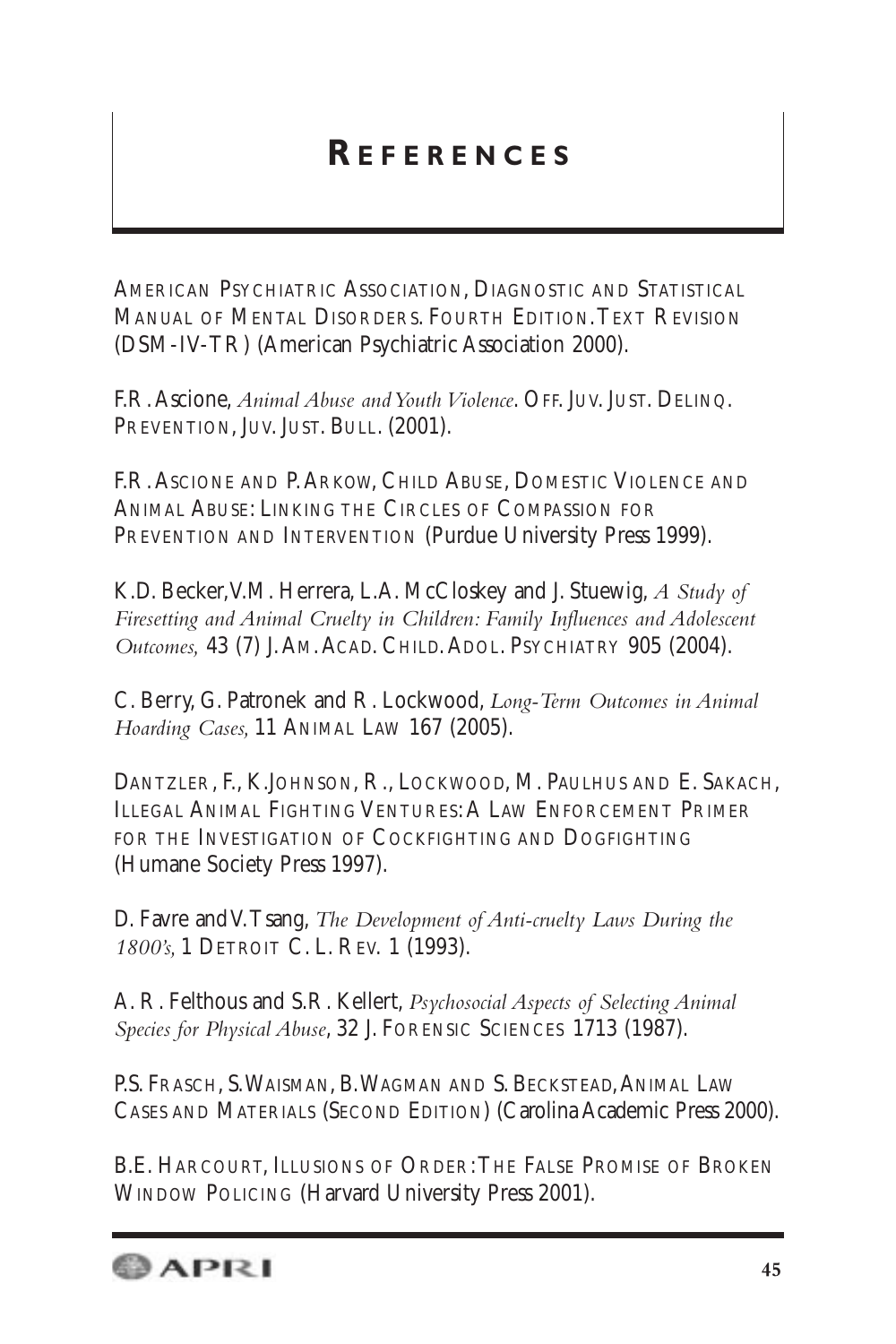C. HARP, BRINGING BALANCE TO JUVENILE JUSTICE (American Prosecutors Research Institute 2002).

G.L. Kelling and J.Q.Wilson, *Broken Windows,* THE ATLANTIC MONTHLY, March 2004, at 29.

G.L. KELLING AND C. COLES, FIXING BROKEN WINDOWS: RESTORING ORDER AND REDUCING CRIME IN OUR COMMUNITIES (Touchstone 1997).

S. LEWCHANIN AND E. ZIMMERMAN, CLINICAL ASSESSMENT OF JUVENILE ANIMAL CRUELTY (Biddle Publishing Company 2000).

R. LOCKWOOD AND F.R.ASCIONE, CRUELTY TO ANIMALS AND INTERPERSONAL VIOLENCE: READINGS IN RESEARCH AND APPLICATION (Purdue University Press 1998).

R. LOCKWOOD, *Counting Cruelty: Challenges and Opportunities in Assessing Animal Abuse and Neglect in America, in* INTERNATIONAL HANDBOOK OF THEORY AND RESEARCH ON ANIMAL ABUSE AND CRUELTY (Purdue University Press 2006-2007).

C. Luke,A.Arluke and J. Levin, *Cruelty to Animals and Other Crimes:A Study by the MSPCA and Northeastern University* (Massachusetts Society for the Prevention of Cruelty to Animals 1997).

L. MERZ-PEREZ AND K.M. HEIDE, ANIMAL CRUELTY: PATHWAY TO VIOLENCE AGAINST PEOPLE*.* (Altamira Press 2003).

NATIONAL COUNCIL OF JUVENILE AND FAMILY COURT JUDGES, JUVENILE DELINQUENCY GUIDELINES: IMPROVING COURT PRACTICE IN JUVENILE DELINQUENCY CASES (National Council of Juvenile and Family Court Judges 2005).

G.J. Patronek, L. Loar and J. N. Nathanson, *Animal Hoarding: Structuring Interdisciplinary Responses to Help People,Animals and Communities at Risk* (Animals Research Consortium 2006).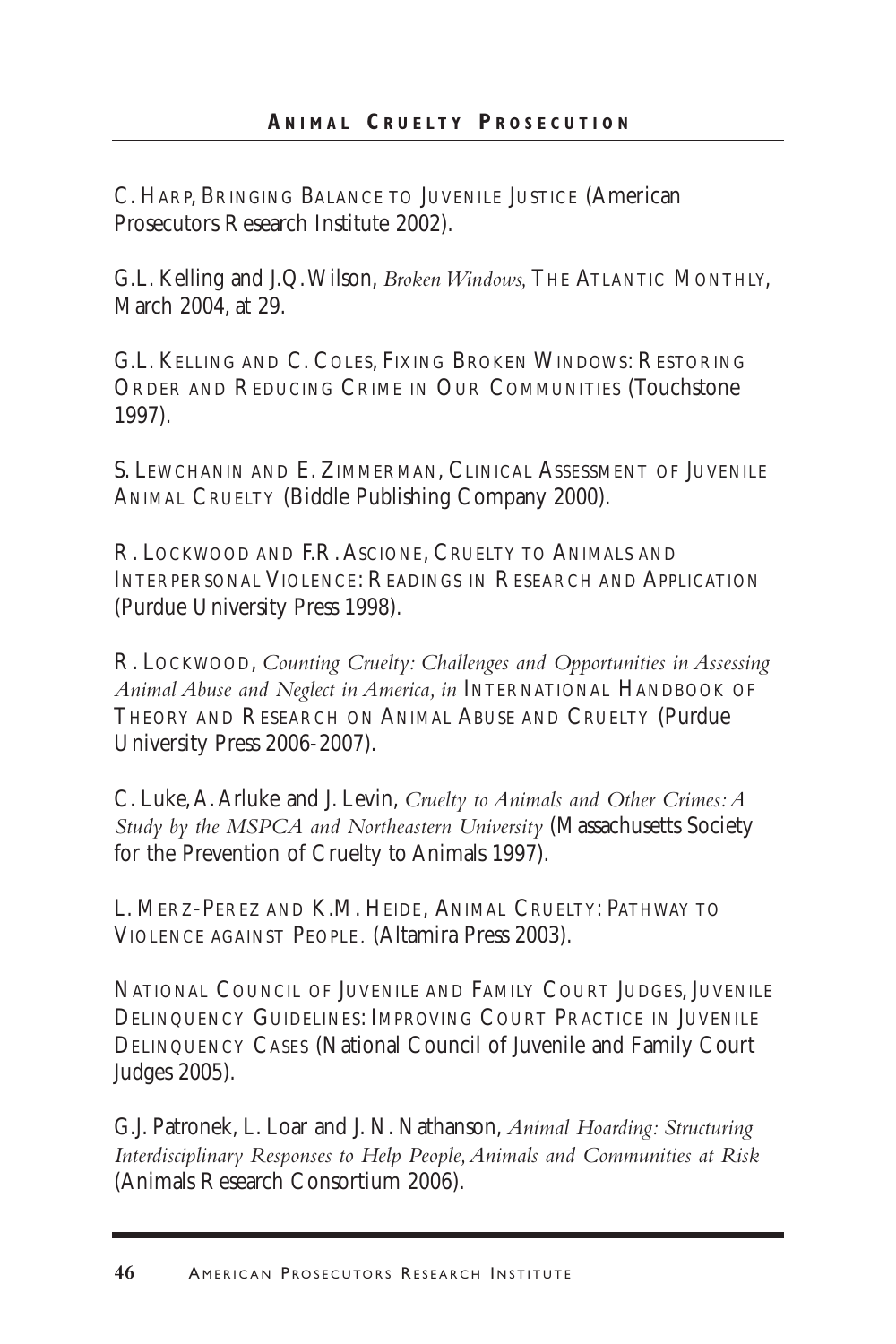C. Ponder, and R. Lockwood, *Recognizing the Connection: Law Enforcement's Response to Animal Cruelty and Family Violence,* 67 THE POLICE CHIEF 31 (2000).

C. Ponder and R. Lockwood, *Cruelty to Animals and Family Violence* 526 TRAINING KEY 1 (2000).

L. SINCLAIR, M. MERCK AND R. LOCKWOOD, FORENSIC INVESTIGATION OF ANIMAL CRUELTY: A GUIDE FOR VETERINARY AND LAW ENFORCEMENT PROFESSIONALS (Humane Society Press 2006).

J.Q.Wilson and G.L. Kelling, *Broken Windows,* 281 ATLANTIC MONTHLY 41 (1982).

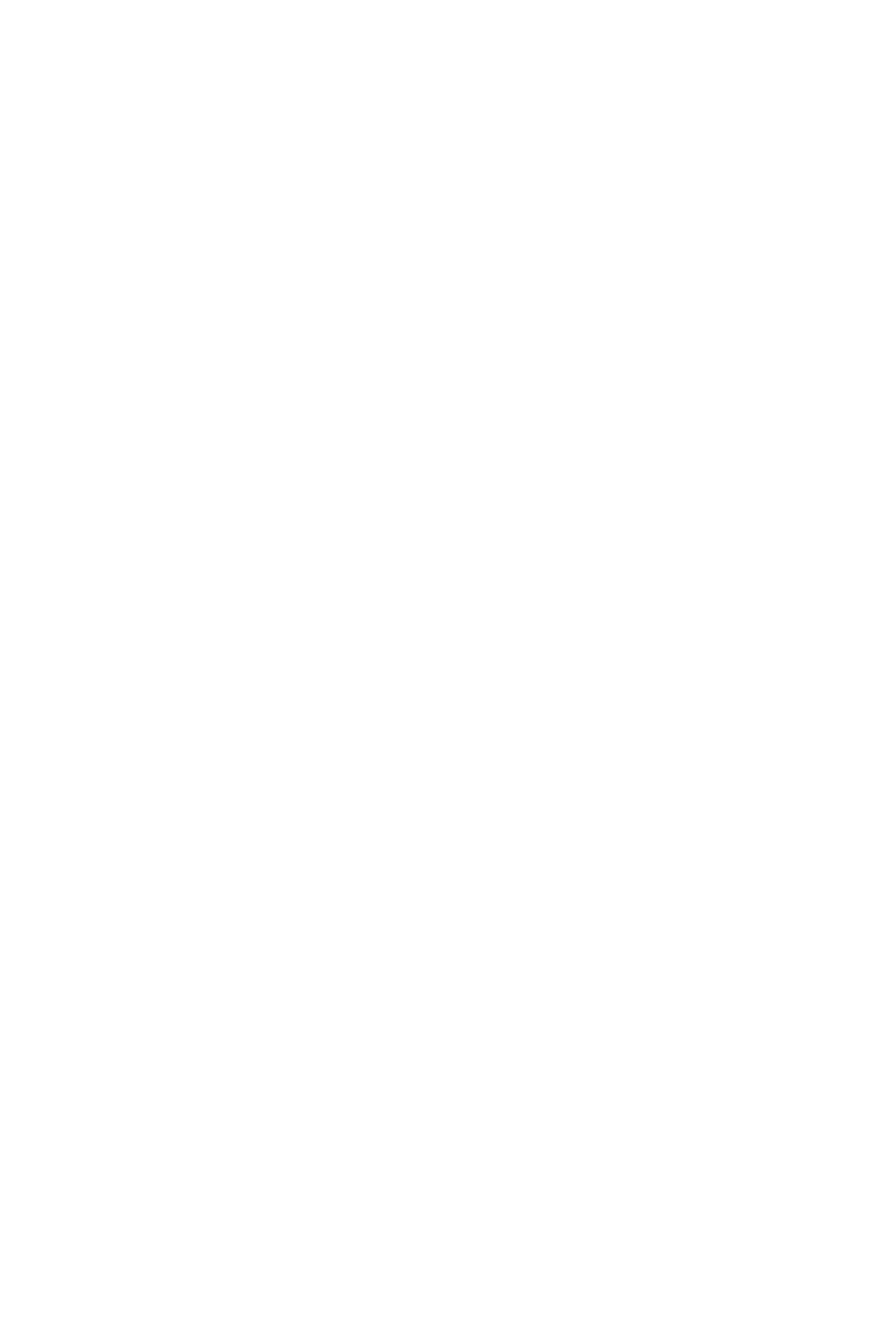## **A PPENDIX**

## *Organizations with Resources on Animal Cruelty for Prosecutors*

**American Prosecutors Research Institute (APRI)**

99 Canal Center Plaza, Suite 510 Alexandria,Virginia 22314 Phone: (703) 549-4253 Fax: (703) 836-3195 www.ndaa.org

APRI is the research, training and technical assistance affiliate of the National District Attorneys Association.Among its services,APRI provides case law information, up-to-date information on legislation, detailed assistance for trial preparation, individualized support for trial presentation and access to experts and presenters.The Jumpstart training for newly assigned juvenile prosecutors features information on animal cruelty prosecution.

## **The American Society for the Prevention of Cruelty to Animals (ASPCA)**

424 East 92nd Street New York, NY 10128 Phone: (212) 876-7700 Fax: (212) 423-0514 www.aspca.org E-mail contact: randalll@aspca.org

Founded in 1866, the ASPCA was the first humane organization in the Western Hemisphere. Its mission is to provide effective means for the prevention of cruelty to animals throughout the United States.The ASPCA enforces New York's animal cruelty laws and provides national leadership in cruelty prevention. The ASPCA provides current information on animal laws; training for prosecutors, police officers and others in law enforcement; veterinary forensic training and consultations; expert witness testimony and other assistance to prosecutors and law enforcement agencies.

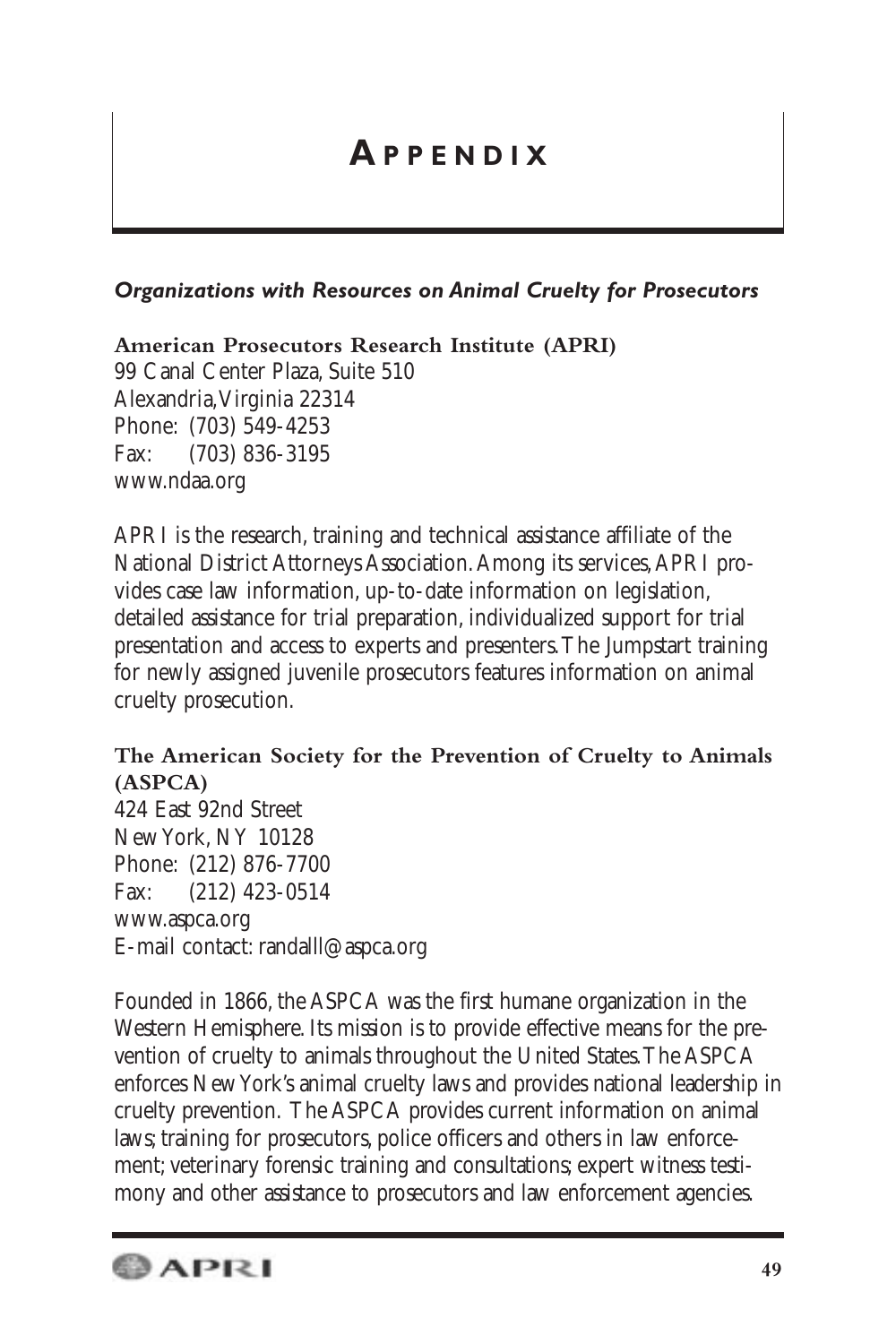#### **Animal Legal Defense Fund (ALDF)**

170 E. Cotati Ave. Cotati, CA 94931 Phone: (707) 795-2533 Fax: (707) 795-7280 www.aldf.org

Through its Anti-Cruelty Division,ALDF works with prosecutors and enforcement agencies to ensure that state criminal anti-cruelty statutes are vigorously enforced, and that those convicted of abuse, cruelty and neglect receive appropriate sentences.ALDF also awards monetary grants to assist attorneys with worthy animal-related cases.

#### **The Humane Society of the United States (HSUS)**

2100 L Street NW Washington, DC 20037 Phone: (202) 452-1100 www.hsus.org

The HSUS is the nation's largest animal protection organization. HSUS provides rewards in animal cruelty cases, information on current and pending animal protection legislation and specialized training and assistance in the investigation of dogfighting and cockfighting.

#### **Society & Animals Forum**

PO Box 1297 Washington Grove, MD 20880-1297 Phone: (301) 963-4751 www.societyandanimalsforum.org E-mail contact: kshapiro@societyandanimalsforum.org

The Society & Animals Forum, now part of the Animals and Society Institute, provides training for mental health professionals on the assessment and treatment of animal abusers using the Anicare® and Anicare Child ® programs. It also maintains a directory of professionals trained in evaluating and treating those convicted of animal cruelty.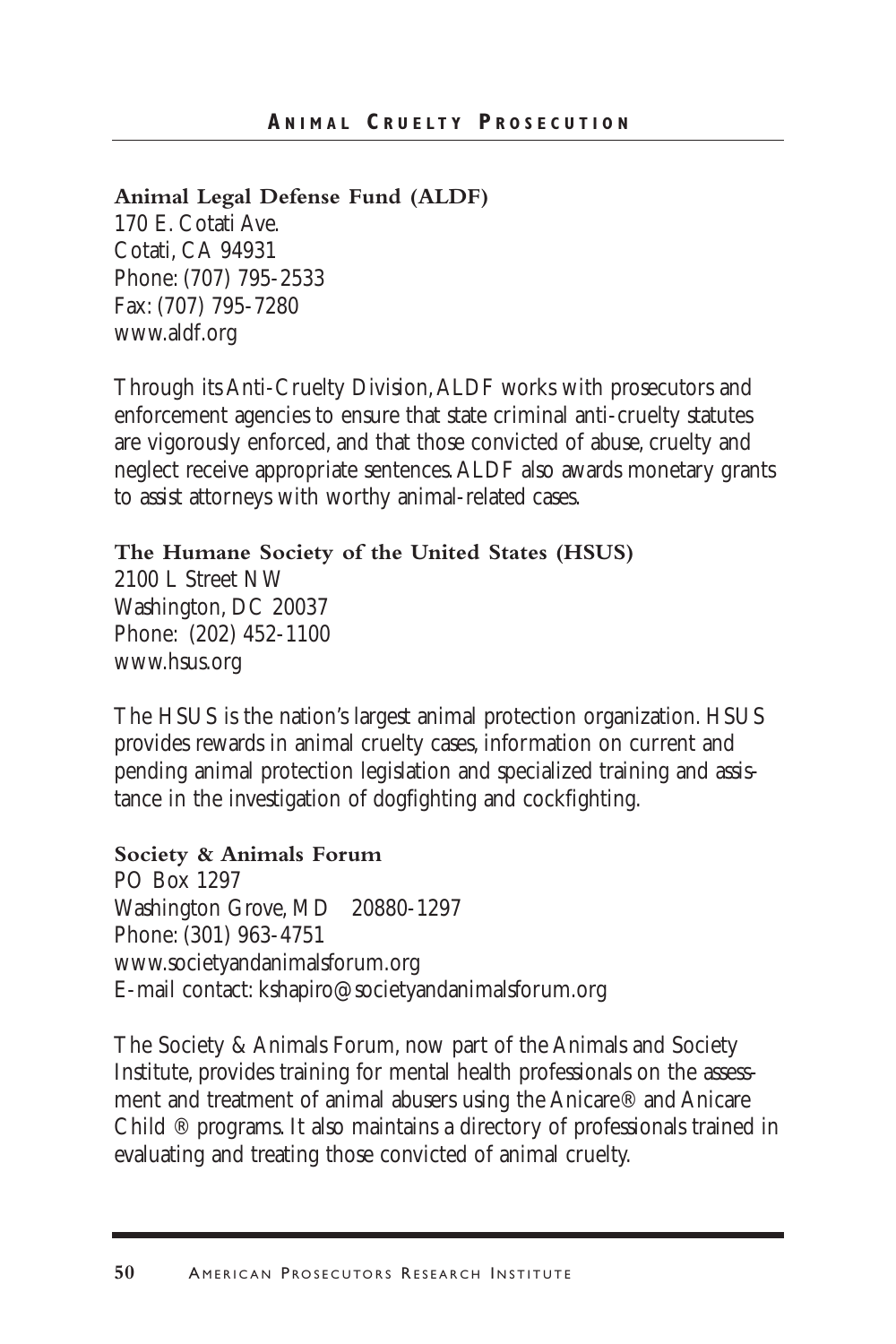#### **Pet-Abuse.com**

PO Box 2995 Del Mar CA 92014 Fax: 858-225-0886 www.pet-abuse.com E-mail contact: info@pet-abuse.com

Pet-Abuse.com maintains a database of thousands of cases of animal abuse and neglect with comprehensive tracking of case prosecutions and outcomes. It is a valuable resource for prosecutors wishing to quickly identify animal cruelty cases that have been investigated and/or prosecuted in their state.

#### **Michigan State University College of Law**

Shaw Lane East Lansing, MI 48824-1300 www.animallaw.info E-mail contact: Editor@animallaw.info

This site maintains an extensive directory of over 700 full text cases (US, Historical and UK) and 975 U.S. statutes fully available on the site, with Michigan and California being very comprehensive.Also provide detailed reviews of legal background on about 40 animal-law related topics and full-text of many relevant law review articles.

#### **Rutgers University School of Law**

123 Washington Street Newark, New Jersey 07102 Fax: (973) 353-1445 www.animal-law.org

This site has extensive details about state and federal animal cruelty laws and special reports on a variety of animal law topics including animal sacrifice.

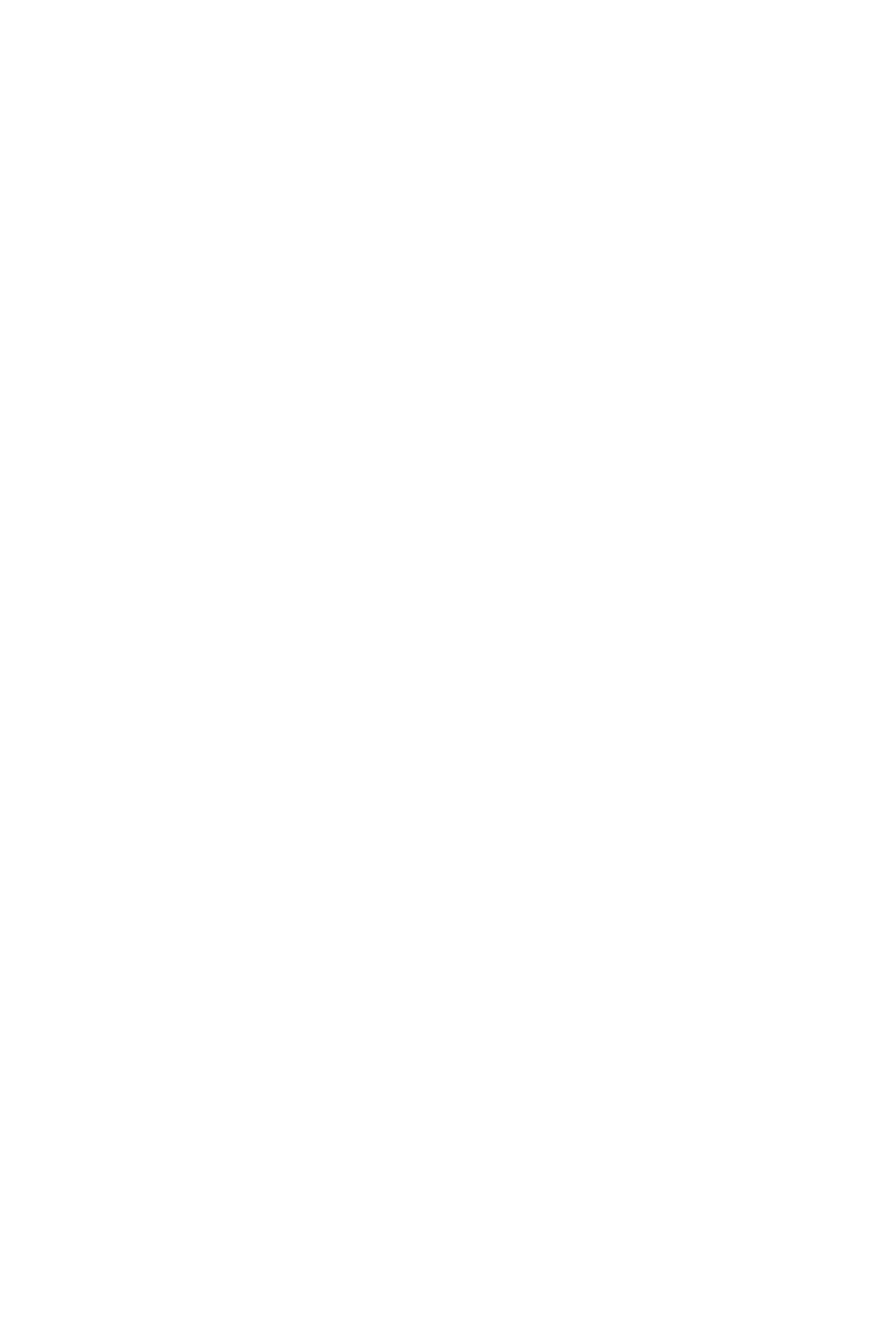

American Prosecutors Research Institute 99 Canal Center Plaza, Suite 510 Alexandria,Virginia 22314 Phone: (703) 549-4253 Fax: (703) 836-3195 http://www.ndaa.org